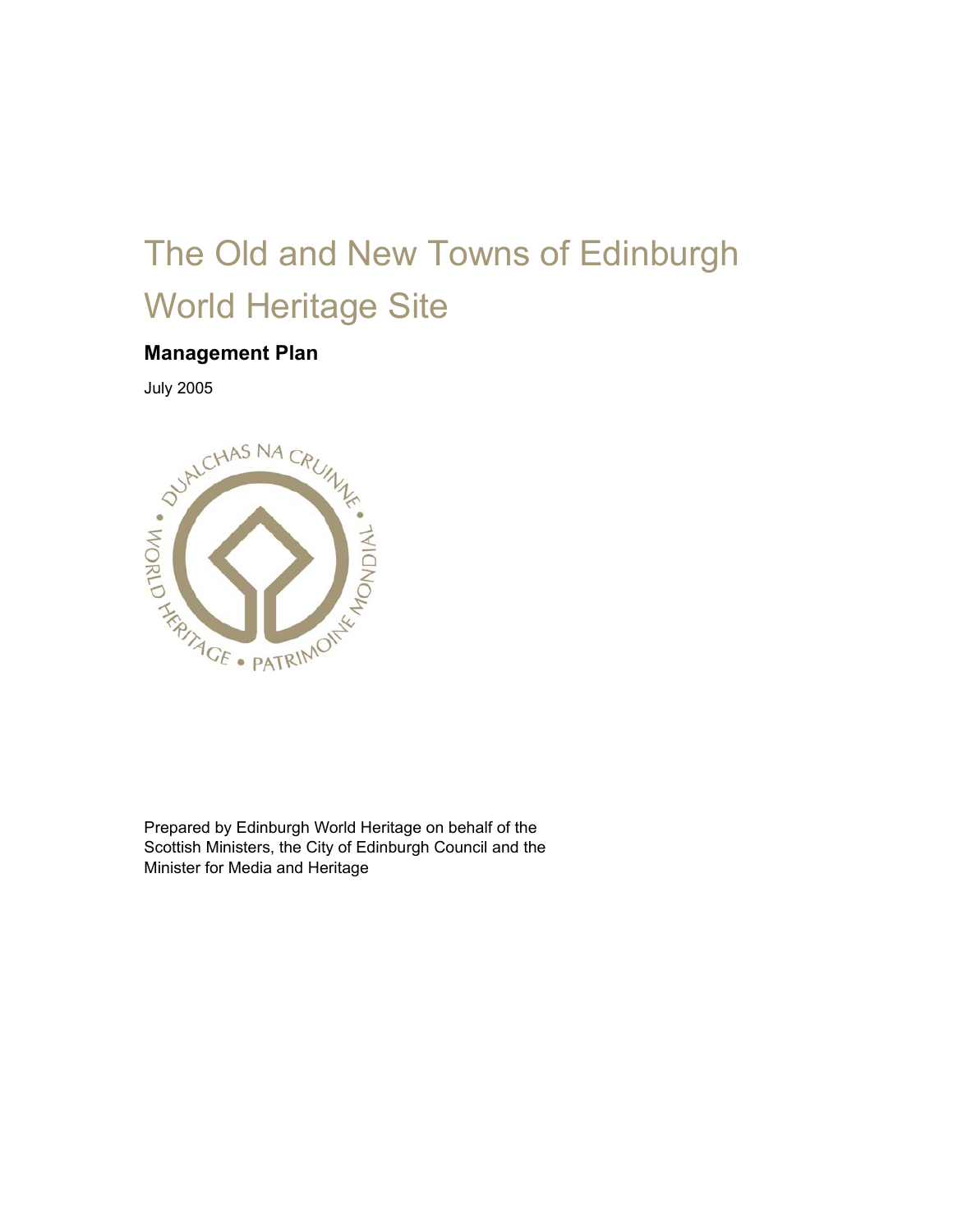### Foreword

en years on from achieving World Heritage Site status we are proud to present Edinburgh's first World Heritage Site Management Plan. The Plan provides a framework for conservation in the heart of Scotland's capital city. Ten<br>Ted<br>for

The preparation of a plan to conserve this superb 'world' city is an important step on a journey which began when early settlers first colonised Castle Rock in the Bronze Age, at least 3,000 years ago. Over three millennia, the city of Edinburgh has been shaped by powerful historical forces: political conflict, economic hardship, the eighteenth century Enlightenment, Victorian civic pride and twentieth century advances in science and technology.

Today we have a dynamic city centre, home to 24,000 people, the work place of 50,000 people and the focus of a tourism economy valued at £1 billion per annum. At the beginning of this new millennium, communication technology allows us to send images of Edinburgh's World Heritage Site instantly around the globe, from the broadcasted spectacle of a Festival Fireworks display to the personal message from a visitor's camera phone.

It is our responsibility to treasure the Edinburgh World Heritage Site and to do so by embracing the past and enhancing the future. The World Heritage Site is neither a museum piece, nor a random collection of monuments. It is today a complex city centre which daily absorbs the energy of human endeavour. The city is not simply a relic of the past, and the management of change in this concentration of activity must include an evaluation of the risks to our heritage. At the same time we must not dampen the spirit of ambition which has achieved, historically, the highest standards of design and management for architecture, the environment, transport and services.

The policies in this Management Plan have been derived from a public consultation process which has recognised the desire of individuals and organisations to contribute to and participate in managing the future development of the Site. We welcome everyone who has an interest in the future of the World Heritage Site to join us in our efforts. It is our responsibility to work together to implement the policies and to deliver the actions detailed in the accompanying Action Plan. It is our resolve not only to commit our own organisations to fulfil their responsibilities but also to inspire all to care daily for the Edinburgh World Heritage Site. Every action and thought, no matter how small, which seeks to embrace our past and enhance our future will make a difference.

- Rt Hon. the Lord McIntosh of Haringey, Minister for Media and Heritage.
- Patricia Ferguson, Scottish Minister for Tourism, Culture and Sport.
- Dr Harold Mills, Chairman of the Board of Edinburgh World Heritage.
- The Rt Hon. the Lord Provost of Edinburgh Lesley Hinds on behalf of the City of Edinburgh Council.
- Jim McFarlane, Chief Executive, Scottish Enterprise Edinburgh and Lothian.
- David Nicolson, Chairman of the Edinburgh City Centre Management Company.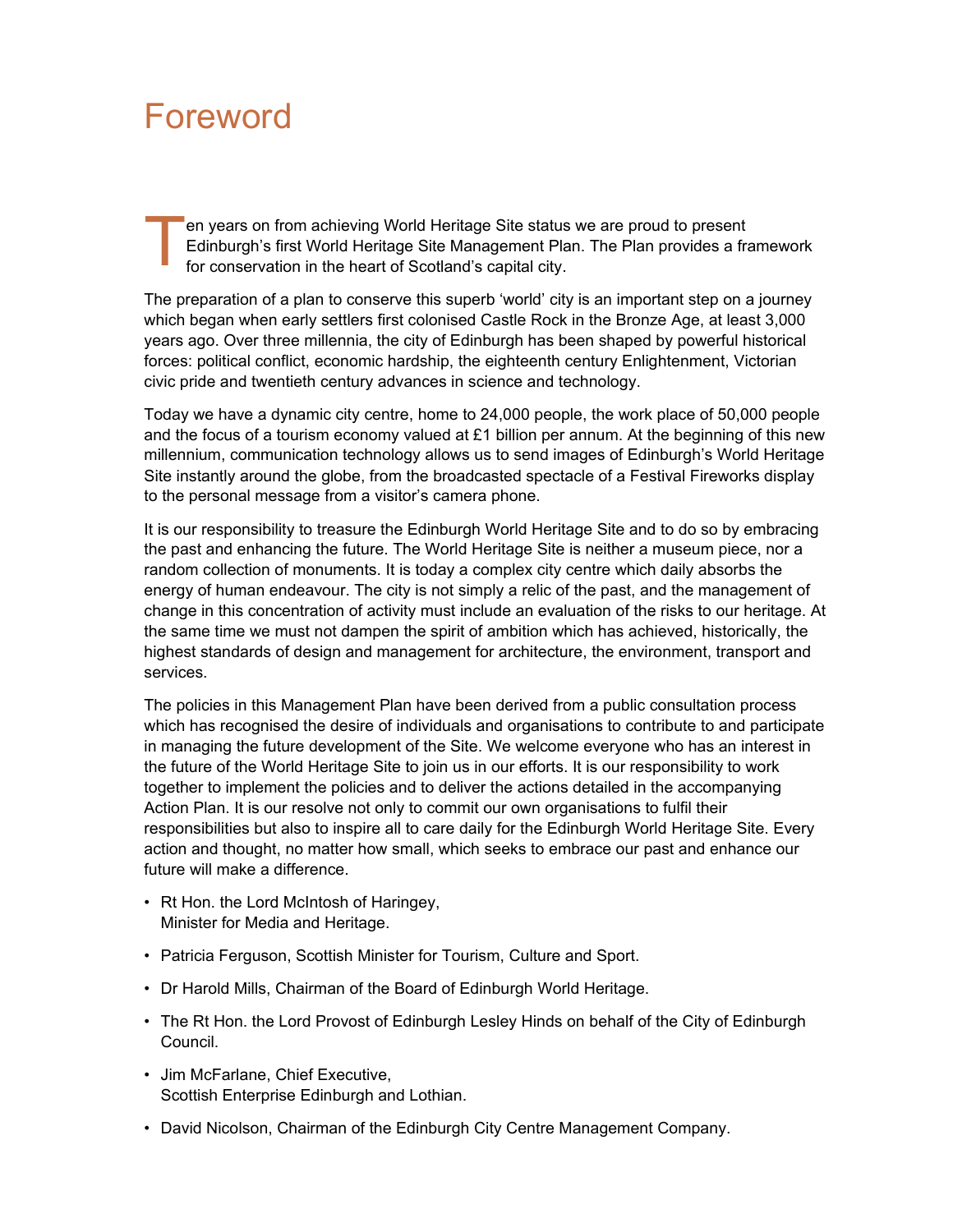### **Contents**  FOREWORD 3 Chapter One INTRODUCTION 8 UNESCO and World Heritage Sites 10 Inscription of the Edinburgh World Heritage Site 11 The Management Plan 12 Chapter Two DESCRIPTION AND HISTORY OF THE SITE 16 Topography 19 Archaeology 20 Architectural History 21 Chapter Three SIGNIFICANCE OF THE SITE 36 Justification for Inscription 37 Assessment of Values 39 Statement of Outstanding Universal Value 40 Chapter Four MANAGEMENT STRATEGY AND POLICY CONTEXT 54 Legal Protection Framework 66 Chapter Five CHALLENGES AND OPPORTUNITIES 64 Landscape Setting 65 Urban Form and Architecture 67 History and Heritage 73 Chapter Six PROMOTION AND APPRECIATION 76 Obligations of the World Heritage Site Convention 77 Key Agencies 78 Chapter Seven IMPLEMENTATION 84 Implementation Strategy 84 Monitoring and Periodic Review **87** APPENDICES 89 APPENDIX I Justification for inclusion in the World Heritage List (extract from Nomination Document) 90 APPENDIX II World Heritage Site Manifesto **95** APPENDIX III Chronology 98 APPENDIX IV Edinburgh World Heritage Board Members and Staff 99 APPENDIX V Selected Bibliography 100 APPENDIX VI Maps and Illustrations 103 APPENDIX VII Systematic Monitoring Indicators used for the Site 106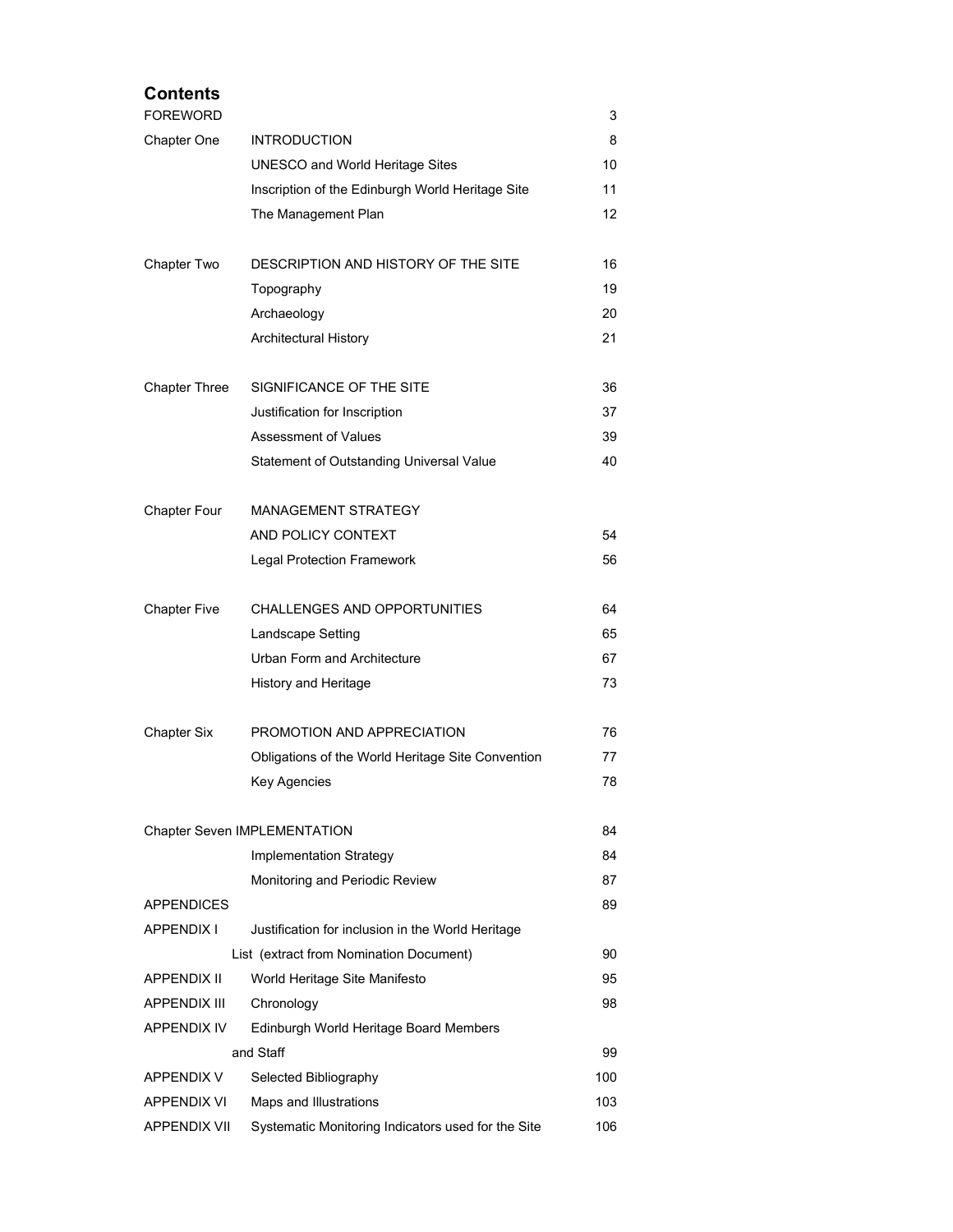Each State Party to this Convention recognizes the duty of ensuring the identification, protection, conservation, presentation and transmission to future generations of the cultural and natural heritage [and that]

It will do all it can to this end, to the utmost of its own resources and, where appropriate, with any international assistance and co-operation, in particular, financial, artistic, scientific and technical, which it may be able to obtain.

Article 4, Convention Concerning the Protection of the World Cultural and Natural Heritage, UNESCO 1972

The conservation of historic towns and urban areas is understood to mean those steps necessary for the protection, conservation and restoration of such towns and areas as well as their development and harmonious adaptation to contemporary life.

UNESCO recommendation Concerning the Safeguarding and Contemporary Role of Historic Areas as quoted in the ICOMOS Washington Charter on the Conservation of Historic Towns and Urban Areas ICOMOS 1987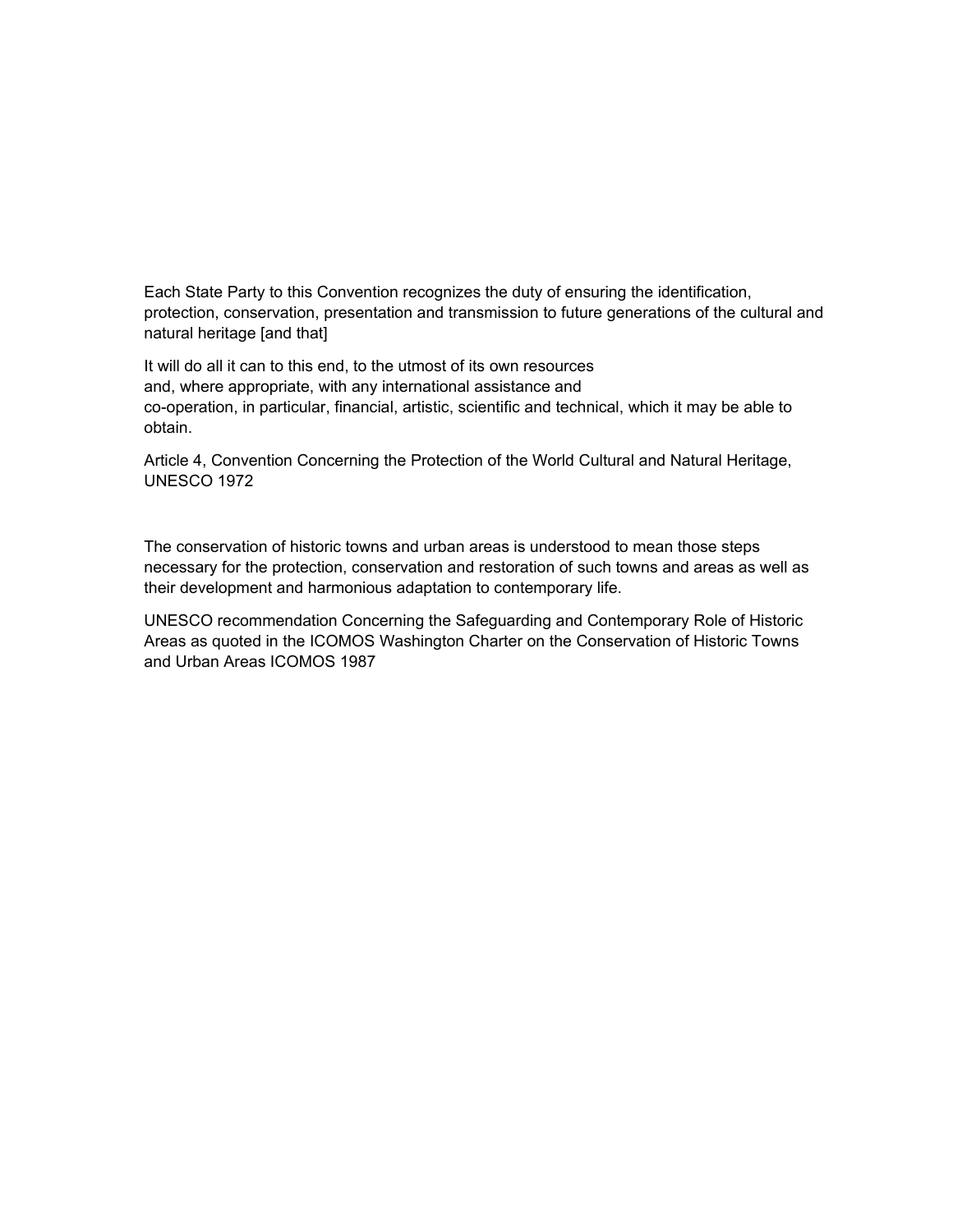Chapter One

### Introduction

dinburgh has long been celebrated as a great city: an ancient capital, the medieval Old Town juxtaposed with a world-renowned eighteenth century classical New Town, all placed in a spectacular landscape of hills and valleys beside the wide estuary of the Firth of Forth. The city retains a high level of authenticity and aesthetic quality, and has significantly influenced town planning and intellectual enquiry since the eighteenth century. It is the recognition of these qualities that has led to the city's inscription by UNESCO (United Nations Educational Scientific and Cultural Organisation) as a World Heritage Site. These are also the qualities which enhance the lives of the city's inhabitants, attract large number of visitors every year and bolster commercial opportunities for its businesses. E

Our aspiration is to protect the irreplaceable legacy of Edinburgh's heritage whilst carefully managing the changes required for modern living. To embrace the past in order to enhance the future, our vision for the Site is to:

- Protect its outstanding universal values and promote its harmonious adaptation to the needs of contemporary life in a modern city.
- Ensure that its unique qualities and its global significance are understood in order to conserve and to safeguard the inherited cultural and historical assets.
- Agree and co-ordinate action between interest groups through the medium of a Management Plan containing all necessary principles and policies.
- Ensure that it continues to be a thriving, living, contemporary city with services and facilities which meet users' needs and respect the World Heritage Site's cultural and historical significance.
- Build strong partnerships with local, national and international communities and organisations in order to bring people together to deliver the vision.
- Foster pride, awareness and understanding, and make it accessible, inclusive and enjoyable for all.
- Strive to make it an exemplar in urban heritage management and conservation, using the highest standards of design and materials.

UNESCO adopted the Convention concerning the Protection of the World Cultural and Natural Heritage at its General Conference in Paris on 16 November 1972 and this was ratified by the UK in 1984. The Convention declares that parts of the cultural or natural heritage are of outstanding interest and therefore need to be preserved as part of the world heritage of humankind as a whole. The Convention provides for the identification, protection, conservation and presentation of cultural and natural sites of 'Outstanding Universal Value'. It requires a list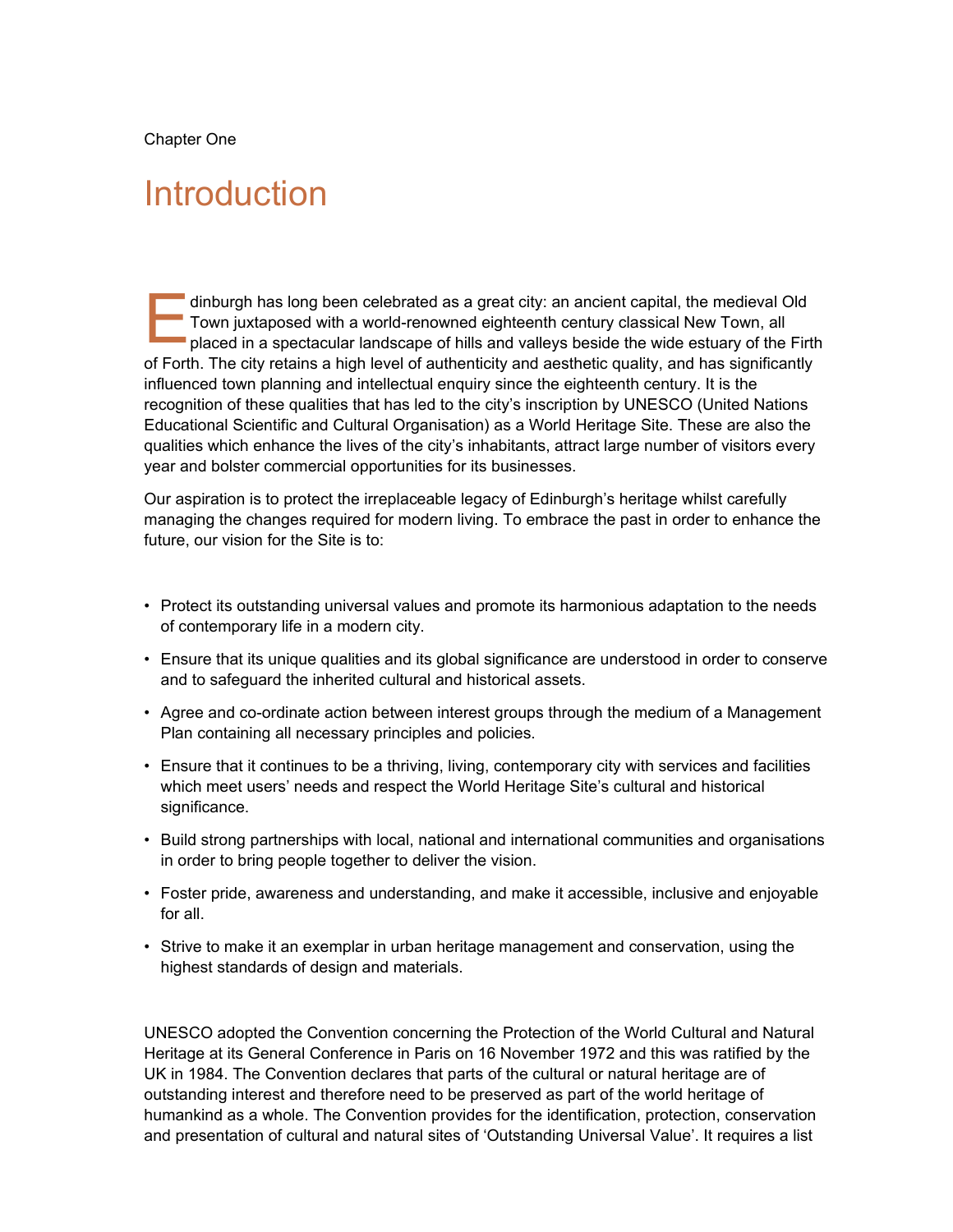to be established under the management of an inter-governmental committee – the World Heritage Committee. Once a site has been inscribed the remit of the World Heritage Committee extends to monitoring its conservation for as long as it remains on the list. There are currently (April 2005) 788 sites on the list – 611 cultural, 154 natural and 23 mixed.

Criteria for Inclusion on the World Heritage List

Sites and properties may be inscribed on the World Heritage List for either their cultural or natural qualities (or both). Inscription on the list as a cultural site requires one or more of six criteria measuring outstanding universal value to be met. These criteria are set out in the UNESCO World Heritage Committee's 2005 Operational Guidelines for the Implementation of the World Heritage Convention. The inscribed site must either:

- i. Represent a masterpiece of human creative genius; or
- ii. Exhibit an important interchange of human values, over a span of time or within a cultural area of the world, on developments in architecture or technology, monumental arts, town planning or landscape design; or
- iii. Bear a unique or at least exceptional testimony to a cultural tradition or to a civilisation which is living or which has disappeared; or
- iv. Be an outstanding example of a type of building or architectural or technological ensemble or landscape which illustrates (a) significant stage(s) in human history; or
- v. Be an outstanding example of a traditional human settlement or land-use which is representative of a culture, especially when it has become vulnerable under the impact of irreversible change; or
- vi. Be directly or tangibly associated with events or living traditions, with ideas, or beliefs, with artistic and literary works of outstanding universal significance.

When considering sites or properties for inscription on the World Heritage List, the World Heritage Committee compares these criteria against the qualities of the Site as described in the 'nomination document' and an assessor's report.

In addition, the World Heritage Committee requires to be convinced that any nominated site or property meets two further criteria, which are that the Site must:

- vii. Meet the test of authenticity in design, material, workmanship, setting or their distinctive character and components.
- viii. Have adequate legal and/or traditional protection and management mechanisms to ensure the conservation of the nominated cultural properties or cultural landscapes.

#### INSCRIPTION OF THE EDINBURGH WORLD HERITAGE SITE

The nomination for World Heritage Site status for Edinburgh was considered by the World Heritage Committee at its meeting in Berlin in December 1995. In terms of categories of property under Article 1 of the Convention the Old and New Town of Edinburgh constitutes a group of buildings.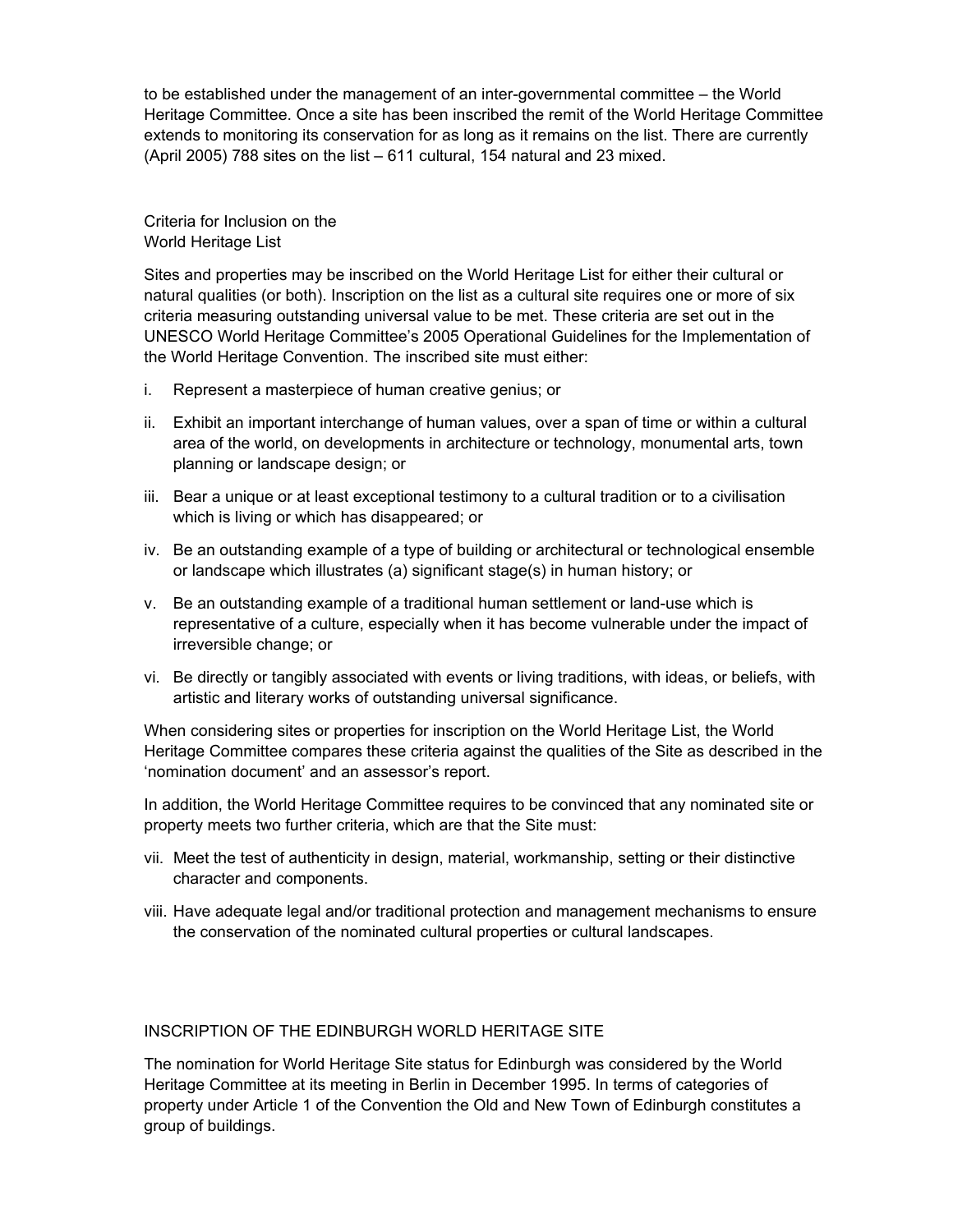In its report to the World Heritage Committee, the International Council on Monuments and Sites (ICOMOS) recommended that the property be inscribed as meeting the following criteria for measuring outstanding universal values:

- ii. Exhibit an important interchange of human values, over a span of time or within a cultural area of the world, on developments in architecture or technology, monumental arts, town planning or landscape design.
- iv. Be an outstanding example of a type of building or architectural or technological ensemble or landscape which illustrates (a) significant stage(s) in human history.

and the report also offered the following brief description of the Site:

Edinburgh, capital of Scotland since the fifteenth century, presents the dual face of an old city dominated by a medieval fortress and a new neoclassic city whose development from the eighteenth century onwards exerted a far-reaching influence on European urban planning. The harmonious juxtaposition of these two highly contrasting historic areas, each containing many buildings of great significance, is what gives the city its unique character.

The Site was held to meet the test of authenticity in design, material, workmanship or setting and to have adequate legal and/or traditional protection and management mechanisms to ensure the conservation of the nominated cultural properties. The Committee therefore agreed the nomination and inscription of the Site on the World Heritage List.

In 1996, in response to inscription, the predecessor organisations of Edinburgh World Heritage, Historic Scotland on behalf of the Scottish Ministers, the City of Edinburgh Council, and Scottish Enterprise Edinburgh and Lothian were signatories to a statement of intent concerning the Edinburgh World Heritage Site. They agreed:

To work together to:

- Conserve and enhance the Old and New Towns of Edinburgh.
- Ensure that our policies and actions in respect of the Old and New Towns safeguard their 'outstanding universal value'.

### The Management Plan

At its simplest, a management plan is a document that sets out what is significant in a site or monument as a basis for understanding its important qualities, in order to determine the action necessary to protect and manage it. The success of this approach has resulted in the preparation of management plans becoming good practice for historic sites.

State Parties to the UNESCO Convention are now expected to ensure that

'Each nominated property should have an appropriate management plan . . . which should specify how the outstanding universal value of a property should be preserved, preferably through participatory means.'. (Operational Guidelines for the Implementation of the World Heritage Convention paragraph 108 (UNESCO 2005)).

 It is the policy of the UK Government that Management Plans are required for all our World Heritage Sites (National Planning Policy Guideline 18).

Edinburgh has for many centuries developed within strictly controlled, broadly 'conservationist' parameters, but from the mid-1960s, in reaction to the wholesale reconstruction of the post-war years, a heritage 'battle' commenced, which tended to polarise development and conservation.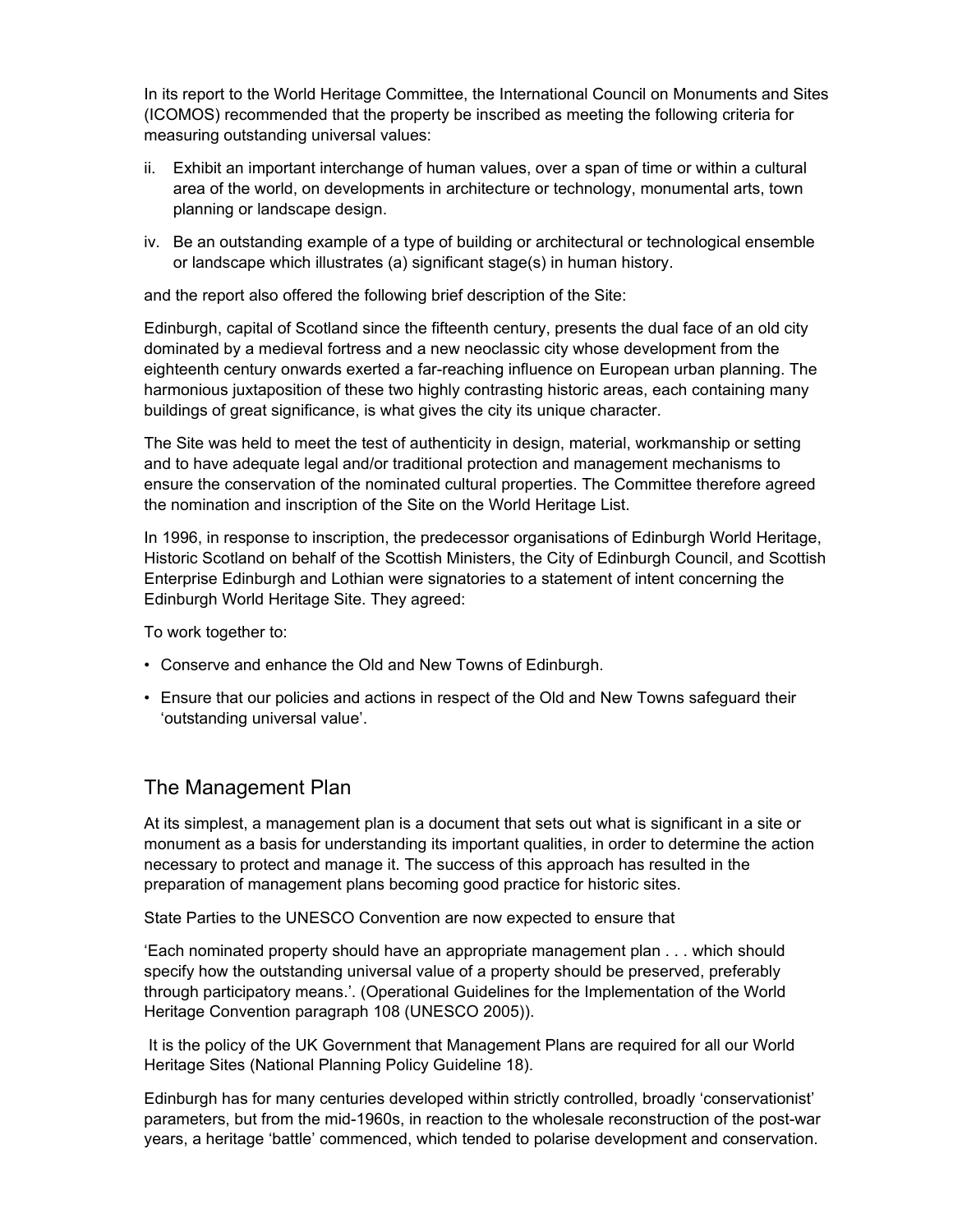The intervening years have seen the two 'sides' come together, with developers seeking the added value of heritage, and conservationists coming to an understanding that good modern buildings will represent tomorrow's heritage.

The Management Plan offers a positive approach in which conservation and development are not mutually exclusive objectives, but part of a single planned process. It provides a framework for the conservation of cultural heritage within the Site. It sets out the outstanding values of the Site and the challenges to be faced in the future by identifying key opportunities and risks along with the policies and proposals that are needed to sustain the Site successfully. The Plan encompasses preservation and enhancement of the architectural and archaeological landscape, natural assets and their setting. It seeks to enhance understanding of the Site, its interpretation and use as an educational resource, and supports the local community in its use of the Site. The Plan is supported by the many national and local statutory and non-statutory policies already in place, providing for the protection and future development of the Site.

The main aims of the Management Plan are to:

- Conserve the Site by promoting sustainable management as part of a dynamic, living and working city.
- Facilitate the co-ordination of all the actions of all the parties involved in the protection, enhancement and fostering of the appreciation of the Site.
- Improve access and interpretation, thereby encouraging all people to enjoy and understand the Site.
- Improve public awareness of, and interest and involvement in, the heritage of Edinburgh by achieving a broad-based ownership of the Management Plan.

The Plan was prepared by Edinburgh World Heritage, on behalf of all the stakeholders and with the assistance of a steering group which included representatives of the City of Edinburgh Council, Historic Scotland and the Scottish Executive Planning Divisions. This group produced a draft plan which was the subject of an extensive public consultation exercise during the autumn of 2004. The results guided the completion of the final version of the Plan, which, after approval by Historic Scotland and the City of Edinburgh Council, was published in the summer of 2005. The Management Plan will be reviewed every five years. The Action Plan, designed to secure the Management Plan's objectives, forms an accompanying volume. The Action Plan sets out short-, medium- and long-term proposals and will be rolled forward on an annual basis. The partners will be responsible for the implementation of the actions. Lead partners or agencies for individual actions are identified in the Action Plan. (Please see Chapter Seven for further information on 'Implementation'.)

The main parties with responsibilities for management of the Site are as follows.

#### Edinburgh World Heritage

In 1999 Historic Scotland and the City of Edinburgh Council established Edinburgh World Heritage (EWH) by facilitating the merger of the Edinburgh New Town Conservation Committee and the Edinburgh Old Town Renewal Trust. Edinburgh Word Heritage is a company limited by guarantee with a Board of Directors and is funded by Historic Scotland and the City of Edinburgh Council. Its primary purpose is the management, protection and enhancement of the Site. (Appendix IV lists the board members and staff).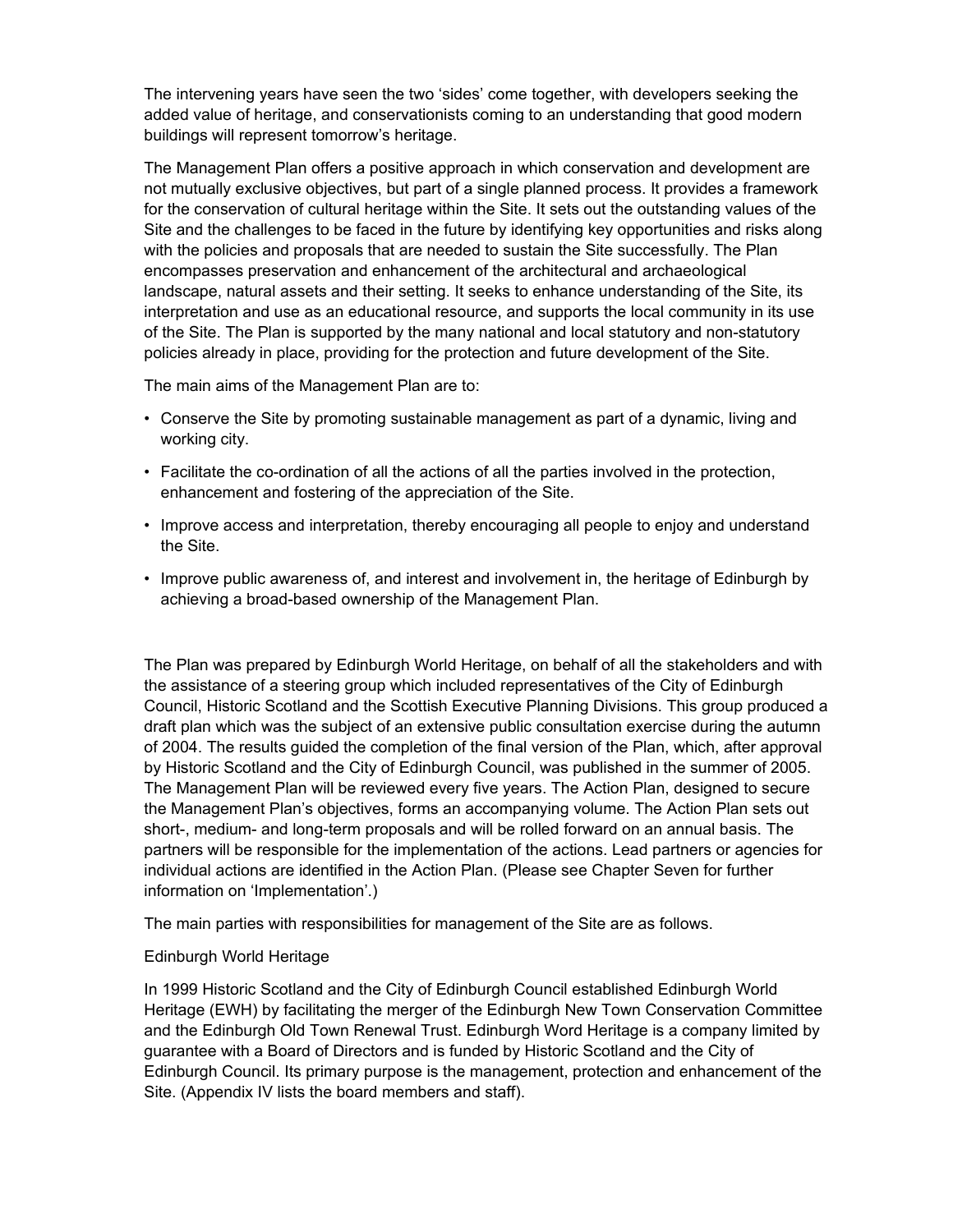The aims of Edinburgh World Heritage are to:

- Champion and represent the World Heritage Site and to monitor its state of conservation as required by UNESCO.
- Co-ordinate action, through the Management Plan, to protect and enhance the outstanding universal values of the World Heritage Site and to promote its harmonious adaptation to the needs of contemporary life.
- Conserve and enhance the historic fabric and historic environment of the World Heritage Site through a programme of financial assistance.
- Be exemplars in the field of conservation by developing and sharing specialist knowledge, setting standards for quality of workmanship, providing advice, promoting research and facilitating the conservation work of individuals and organisations.
- Build awareness of the World Heritage Site and to engender a sense of custodianship and secure long-term support by promoting enjoyment, understanding and appreciation of its value and significance.

#### City of Edinburgh Council

The City of Edinburgh Council has many important roles in the management of the Site. It is the Planning Authority and therefore sets the planning framework which governs the Site. It is also the Highway Authority and has responsibility for many caretaking functions such as refuse collection and cleansing. In addition the City Council is a major land and property owner within the Site with an extensive residential and commercial portfolio.

#### Historic Scotland

Historic Scotland is an Executive Agency within the Scottish Executive. It is accountable directly to the Scottish Ministers and is charged by them with responsibility for safeguarding the historic environment and promoting its understanding and enjoyment. The Agency provides policy advice and support to Scottish Ministers on all matters affecting the historic environment including representing the State Party's role in relation to World Heritage in Scotland. It also has responsibility for statutory listing and scheduling and associated consent procedures as well as further statutory powers in relation to conservation areas, gardens and designed landscapes. Other areas of work include the management, conservation and presentation of the 330 monuments in the care of Scottish Ministers and, through Crown ownership, playing an important role in the conservation, management and maintenance of the two key building complexes in the Site, Edinburgh Castle and the Palace of Holyroodhouse.

#### Edinburgh City Centre Management Company

The Edinburgh City Centre Management Company (ECCMC) was established in 1999 as a 'sister organisation' to Edinburgh World Heritage. It is a private sector led partnership which works closely with the City Centre business community and public sector agencies to promote and facilitate the development and improvement of Edinburgh City Centre to create conditions for business to prosper and for citizens and visitors to enjoy (A Strategy and Action Plan for Edinburgh City Centre April 2003–March 2008). Whilst the ECCMC seeks primarily to promote the economic success of the city centre, it recognises the importance of the historic built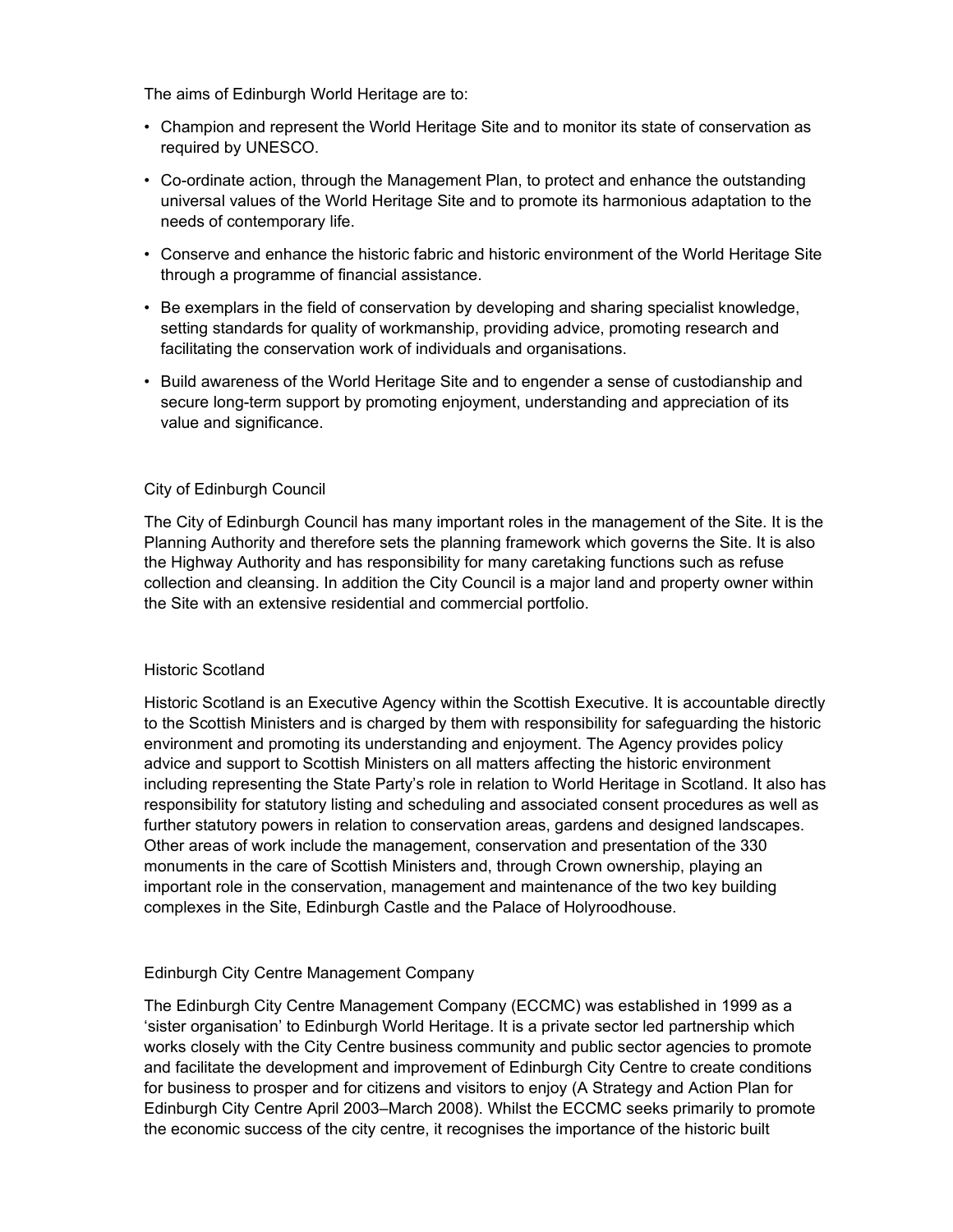environment. There are clearly similarities and potential synergy between the objectives of EWH and ECCMC and both organisations are committed to developing effective ways of working together.

#### Scottish Enterprise Edinburgh and Lothian

Scottish Enterprise Edinburgh and Lothian (SEEL) is the local branch of Scottish Enterprise, the main economic development agency for Scotland. With its role of working in partnership with the private and public sectors, SEEL recognises the importance of the Site in supporting the longterm success of the local economy. SEEL also plays an important role in supporting public realm improvements to:

• Enhance the quality of the visitor/tourist experience by creating a pleasant and comfortable environment for public interaction;

and

• provide a more sustainable city centre and a safer pedestrian environment by achieving a better balance among vehicles, cyclists and pedestrians.

#### Other Bodies

Other bodies with responsibilities for managing the Site or delivering specific action identified by the Action Plan include Scottish Natural Heritage, Residents' Associations, property owners, the University of Edinburgh, Community Councils and agencies such as the National Trust for Scotland, the Scottish Civic Trust, the Cockburn Association, the Architectural Heritage Society of Scotland, the Water of Leith Preservation Trust and Architecture and Design Scotland.

#### Monitoring

The Management and Actions Plan are not ends in themselves but provide catalysts for actions designed to conserve and enhance the Site. It is therefore important that the Site is constantly monitored to determine whether these actions are delivering the desired effects or whether further or different actions are required.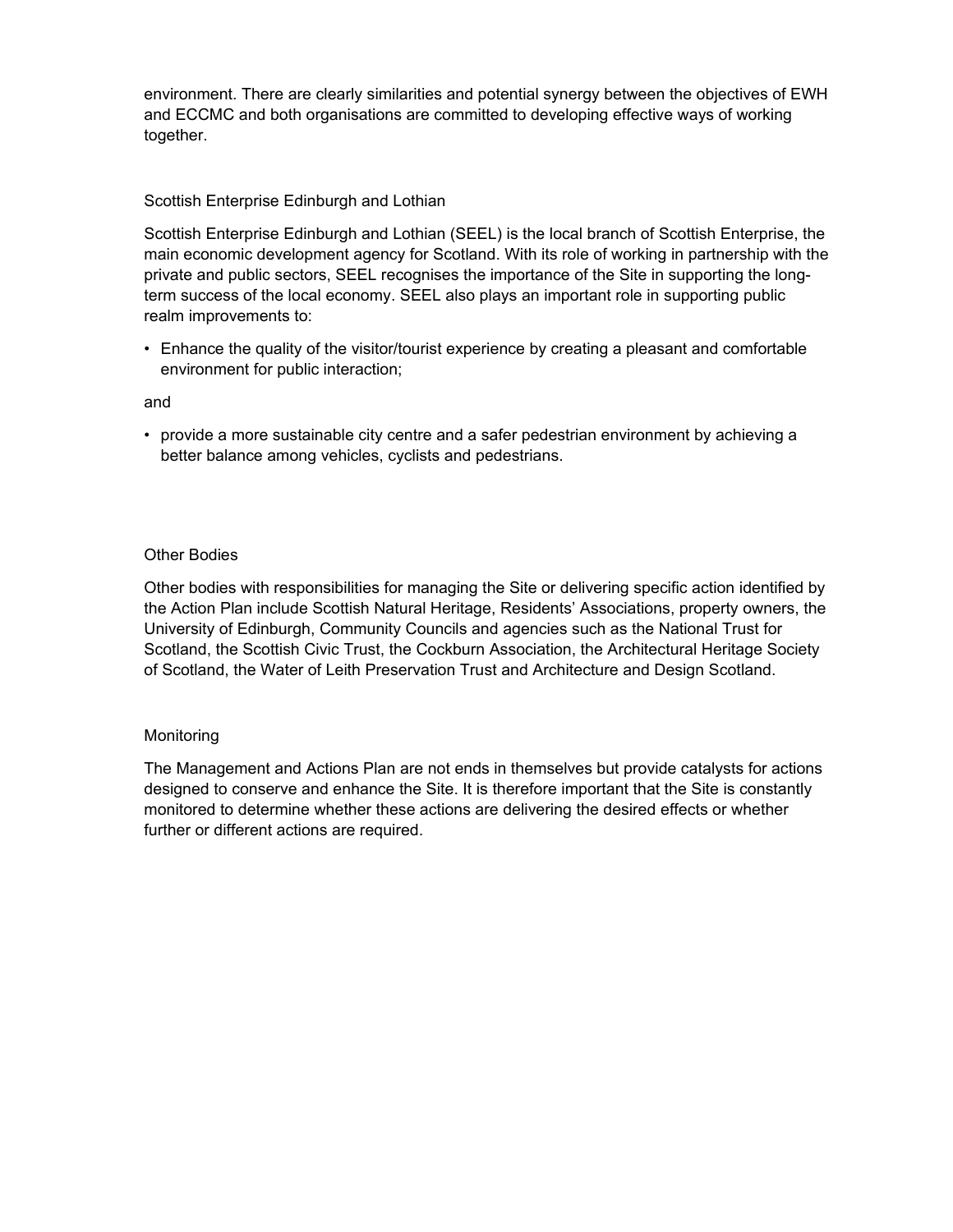#### Chapter Two

### Description and History of the Site

dinburgh's World Heritage Site encompasses both the Old Town and the New Town together with the ancient milling settlements on the Water of Leith where it cuts through high ground in the north-west of the area. At its grea together with the ancient milling settlements on the Water of Leith where it cuts through high ground in the north-west of the area. At its greatest extent the Site is about 2 kilometres long from east to west and  $1/2$  kilometres wide, north to south, giving a total area of some 41/2 square kilometres. It covers the very centre of the city, encompassing many institutions of national significance including the new Scottish Parliament, the Scottish Executive and Scotland's supreme court, the Court of Session, much of the city's public administration along with its office-based activity and its retail core. It is the daily place of work for over 50,000 workers and is home to around 24,000 residents (about 5% of the city's total population). The Site is the focus of tourist-related businesses worth £904 million in 2000/01 and providing 25,000 jobs within Edinburgh (around 8% of the city's workforce).

The Site has retained its historic urban form and character to a remarkable extent. In the New Town the integrity of the street layout is a key defining factor of its character, while in the Old Town the 'spine and ribs' pattern of the High Street and its closes and wynds maintains the medieval street and its associated land holding pattern. Equally important is the overlaying of the Old Town in the late eighteenth and early nineteenth century with wide streets as a result of City Improvement Acts and commercial ventures. There are also many open spaces and graveyards throughout the Site.

In addition to these broad area features, the Site contains nearly 4,500 individual buildings – with over 75% 'listed' because of their special architectural or historic interest. The concentration of buildings listed at Category A is the highest in Scotland. The vast majority of this building stock is constructed of local sandstone under pitched roofs covered with Scottish slate. Considerable financial and technical support is available to property owners to encourage the good repair and maintenance of these properties, and their overall state of conservation is generally good.

The Site also contains Scheduled Monuments, the best known being Edinburgh Castle. Archaeological remains above and below ground provide valuable evidence of past uses and the origins and evolution of the Site.

#### TOPOGRAPHY

The City of Edinburgh possesses one of the most spectacular urban landscapes in the world. Its dramatically varied terrain rests on a complicated geological pattern of sediments, extinct volcanoes, lava flows and igneous intrusions. This pattern has been emphasised by the differential weathering of hard and soft rocks.

Hard igneous rock outcrops form various areas of high ground in and around the Site. These include the old volcanic cores of Arthur's Seat and the Castle Rock, igneous intrusions such as Salisbury Crags and Corstorphine Hill, and the old lava flows of the Braid Hills, Craiglockhart Hill, Calton Hill and the slopes of Arthur's Seat.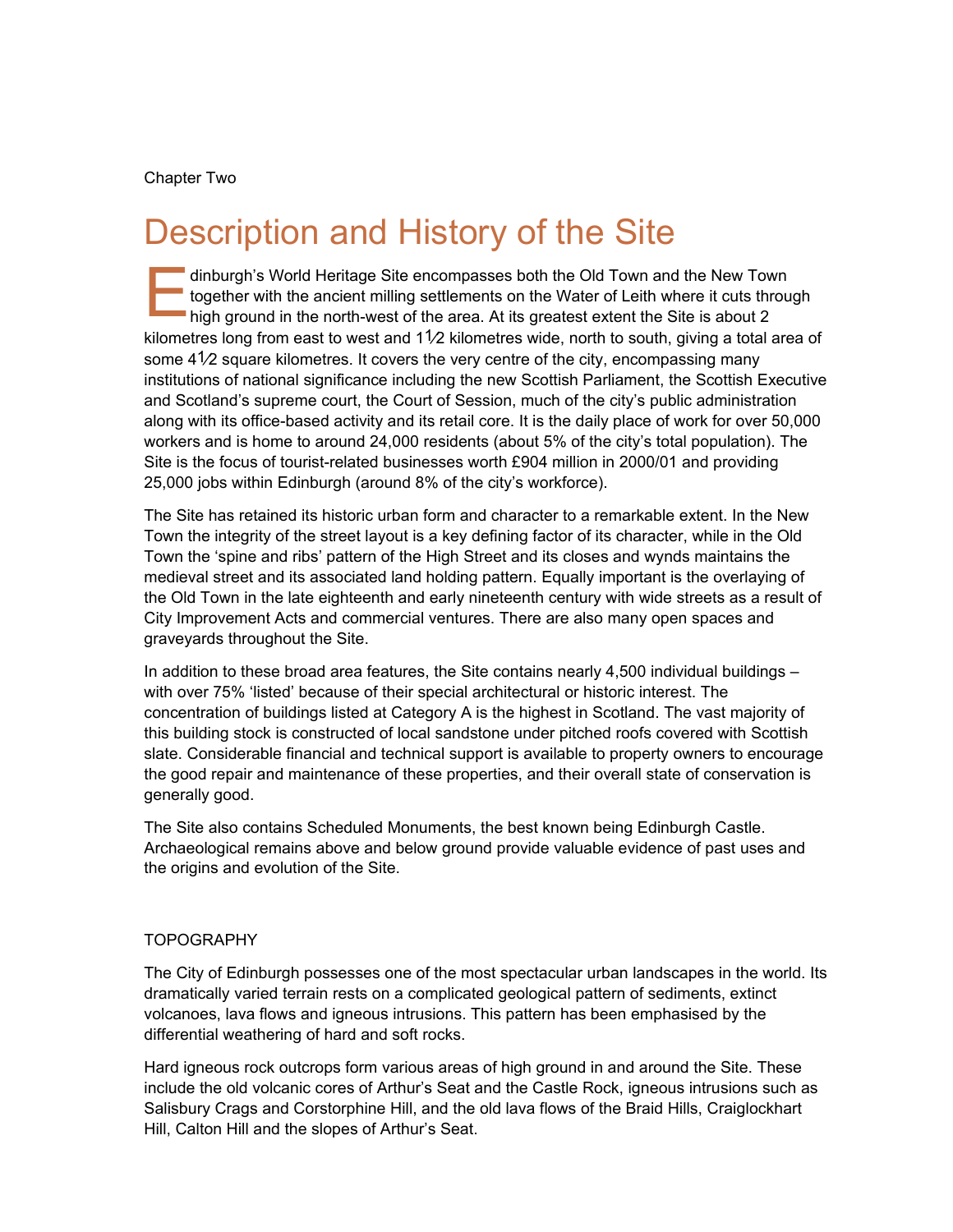During the Ice Age, the hard rocks that form these high points were shaped by eastward moving ice, creating the crag-and-tail structure of the Castle Rock and Old Town Ridge and the scooped-out hollows of the Nor' (North) Loch and the Grassmarket to the north and south. This erosion also formed a glacial lake, the drained remains of which now form the 'Meadows', an area of public parkland on the southern boundary of the Site.

The City's topography is central to the character of the Site. It shaped the City's spectacular townscape and creates the dramatic views into, out of, and through the Site, including the key views out to the 'mountain' of Arthur's Seat; down to the Firth of Forth (the River Forth estuary); towards the green slopes within the City; to open countryside up to 30 kilometres beyond; and to views down from high vantage points onto roofscapes and open spaces (see Appendix VI).

Within the Site the landforms created the setting for the dramatic juxtaposition of the Old and New Towns across the green valley of Princes Street Gardens (the drained Nor' Loch). The Castle Rock and its geological 'tail' provided the perfect location for the original settlement of the medieval planned Burgh, shaping its subsequent development pattern of narrow property holdings on a single main street. Its steep, rocky slopes also ensured that a highly visible 'island' of natural landscape has been retained in the heart of the Site.

Within the Site there are two 'Sites of Special Scientific Interest' (SSSIs) (Calton Hill and the slopes of the Castle Rock), an Urban Wildlife Site (the Water of Leith Valley), and a series of outstanding eighteenth and nineteenth century New Town gardens. The New Town gardens are listed in the Inventory of Gardens and Designed Landscapes (1987) and range in size from the generous West Princes Street Gardens (12.8ha) to the small squares and 'pleasure grounds' such as Rothesay Terrace (0.12ha)

#### ARCHAEOLOGY

Edinburgh's World Heritage Site, particularly the Old Town, is an area of high archaeological significance and potential, containing a range of nationally important scheduled monuments and extensive areas of well-preserved archaeological deposits. The area was analysed in 1981 as part of the Scottish Burgh Survey (Turner et al. 1981).

Archaeological excavations have shown that Edinburgh's origins extend back into prehistory. It is likely that the forests, rivers, marshy lands and lochs (Nor' Loch and St Margaret's) which originally covered the Site provided food sources and camp sites for some of Scotland's earliest settlers, around 10,000 years ago, and the farmers who followed over the next few thousand years and built more permanent settlements. Sediments associated with the Nor' Loch (now Princes Street Gardens) and St Margaret's Loch (located at the southern end of Canongate and in Holyrood Park) are archaeologically important because they provide an invaluable record of Edinburgh's past environment, from the end of the last Ice Age up to the present day.

Edinburgh's Castle Rock was fortified from the late Bronze Age (around 900 BC) and is arguably the longest continuously occupied site in Scotland. Despite intensive use and rebuilding through the centuries, significant archaeological remains survive within Edinburgh Castle. Recent excavations have uncovered extensive middens (refuse tips), the evidence from which indicates that an aristocratic residence flourished on the Rock from at least the sixth to tenth centuries AD. The fort became a Scottish royal castle in the eleventh century, its history and archaeology reflecting the emergence of the Scottish nation.

Our pious Queen Margaret died within the castle in 1093 and one of her sons, King David I (1124-53), built the church that became St Margaret's Chapel when Pope Innocent IV canonised her in 1250. This little church, sited in the Castle's upper ward, is today the oldest standing building in Edinburgh.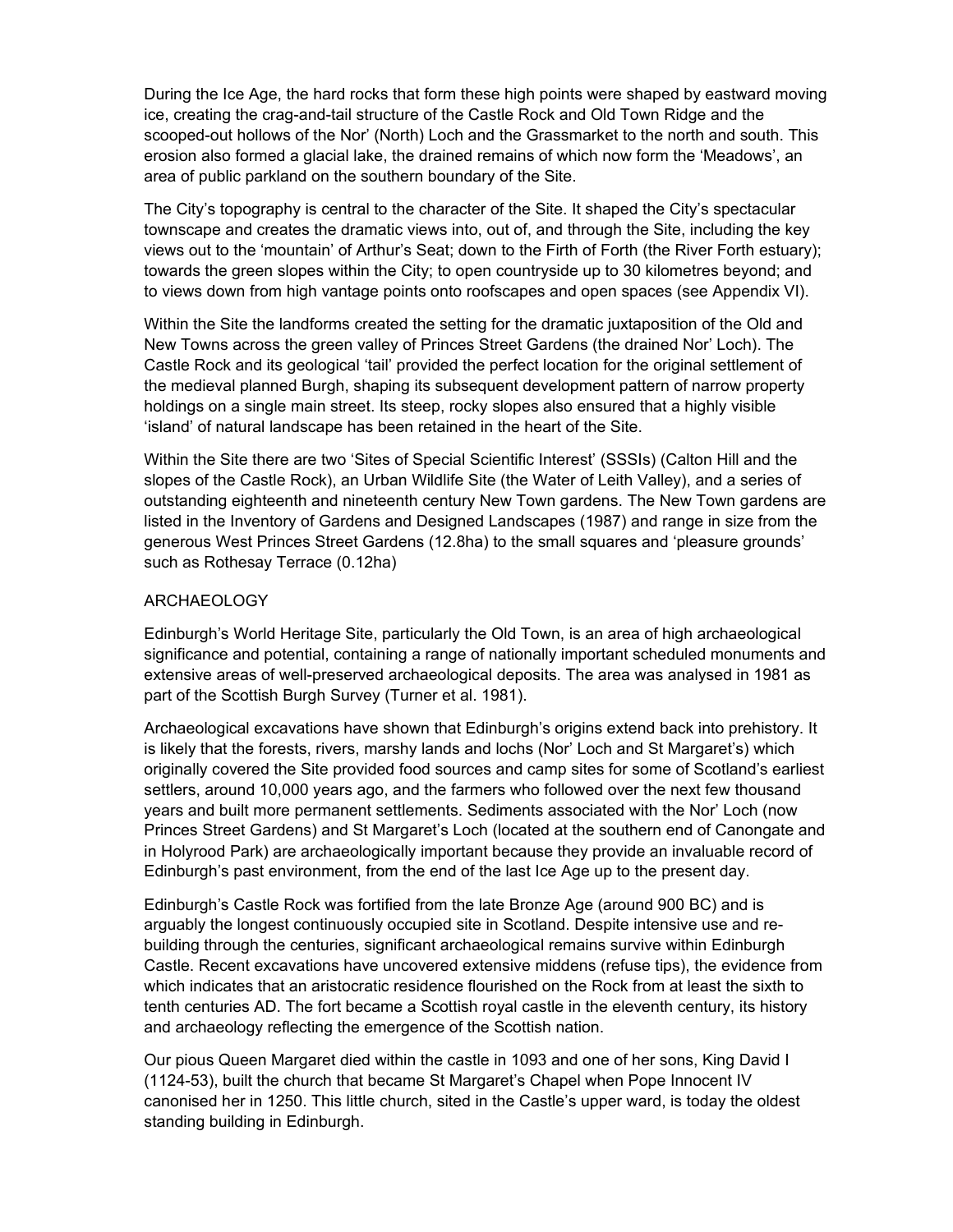By the eleventh century, settlement had almost certainly begun to develop along the rocky ridge that later became the Royal Mile. In 1125 this settlement was made a royal burgh by David I, who also founded the Abbey of Holyrood in 1128, in a marshy area at the foot of the crag-andtail formation. From the outset Holyrood Abbey provided a royal guesthouse for the king and his court, and its popularity as a royal lodging increased during the fourteenth and fifteenth centuries. The presence of this wealthy abbey inevitably provided impetus for development at the lower end of the Royal Mile. This was formally recognised as the separate royal burgh of Canongate by 1140, but has been incorporated within Edinburgh (since 1636 as feudal inferior and formally since 1836). In the twelfth century, however, Edinburgh and Canongate were two of the newly chartered towns which set the country's political and economic development on a new plane.

The archaeology of these two burghs, Edinburgh and Canongate, lies buried beneath and within historic buildings and streets all along the Royal Mile, High Street and the Canongate, and in and around the Holyrood Abbey and Palace complex. Since the 1970s archaeological investigations have revealed that significant areas of deep (up to 5 metres), well-stratified, archaeological remains have survived in-situ across large sections of the medieval town.

Standing historic structures also routinely preserve archaeological evidence contemporary with, and pre-dating, the building. At the Tron Kirk, for example, as well as evidence for the original seventeenth century building, excavation has uncovered the remains of medieval timber structures and pits, later medieval iron-casting, and fragments of the 2-3 storey stone-built houses which occupied the site before the kirk was built. The site also provided surprisingly early evidence for underground sewers. At 21 St John Street, a property thought to be late eighteenth century in date, was shown to contain substantial portions of a sixteenth or seventeenth century back tenement. At 140-142 High Street, the standing building (now used by the Faculty of Advocates) overlays a complex arrangement of earlier stone foundations and medieval midden, the latter producing some 3,000 shards of probably thirteenth century pottery. Clearly, there is considerable potential for the existence of very substantial as yet undiscovered archaeology within the Old Town.

Extensive excavations in the Canongate on the site of the new Scottish Parliament provide a recent example of the high archaeological potential of the whole area. Here, the pre-burghal layout comprised a massive ditch and roadway, possibly associated with the abbey precinct. This infrastructure was overlaid by formal division of the site into burgage plots, originally c. 10m wide but later sub-divided into c. 5m wide strips, which contained typical backland activities: wells, rubbish pits, and industrial features probably associated with medieval brewing and dyeing. The fragmentary remains of stone buildings on the street frontage suggest that stone was used for construction from the earliest times, while the Canongate itself was wider than the present street. During the sixteenth century, in tandem with James IV and V's development of the Palace of Holyroodhouse, grand residences sprang up in this then fashionable part of town and the site was given over to their formal gardens and other cultivation. By the later seventeenth century, the formal gardens of Queensberry House, Haddington House and their re-drawn property boundaries dominate the archaeological record. The physical remains of nineteenth century military occupation of the site, including the quartermaster's block and parade ground, were also discovered.

#### ARCHITECTURAL HISTORY

Research on Edinburgh has tended to focus on the main areas for which the city is celebrated: the built fabric of the New Town and Edinburgh's 'golden age' of philosophical and literary fame,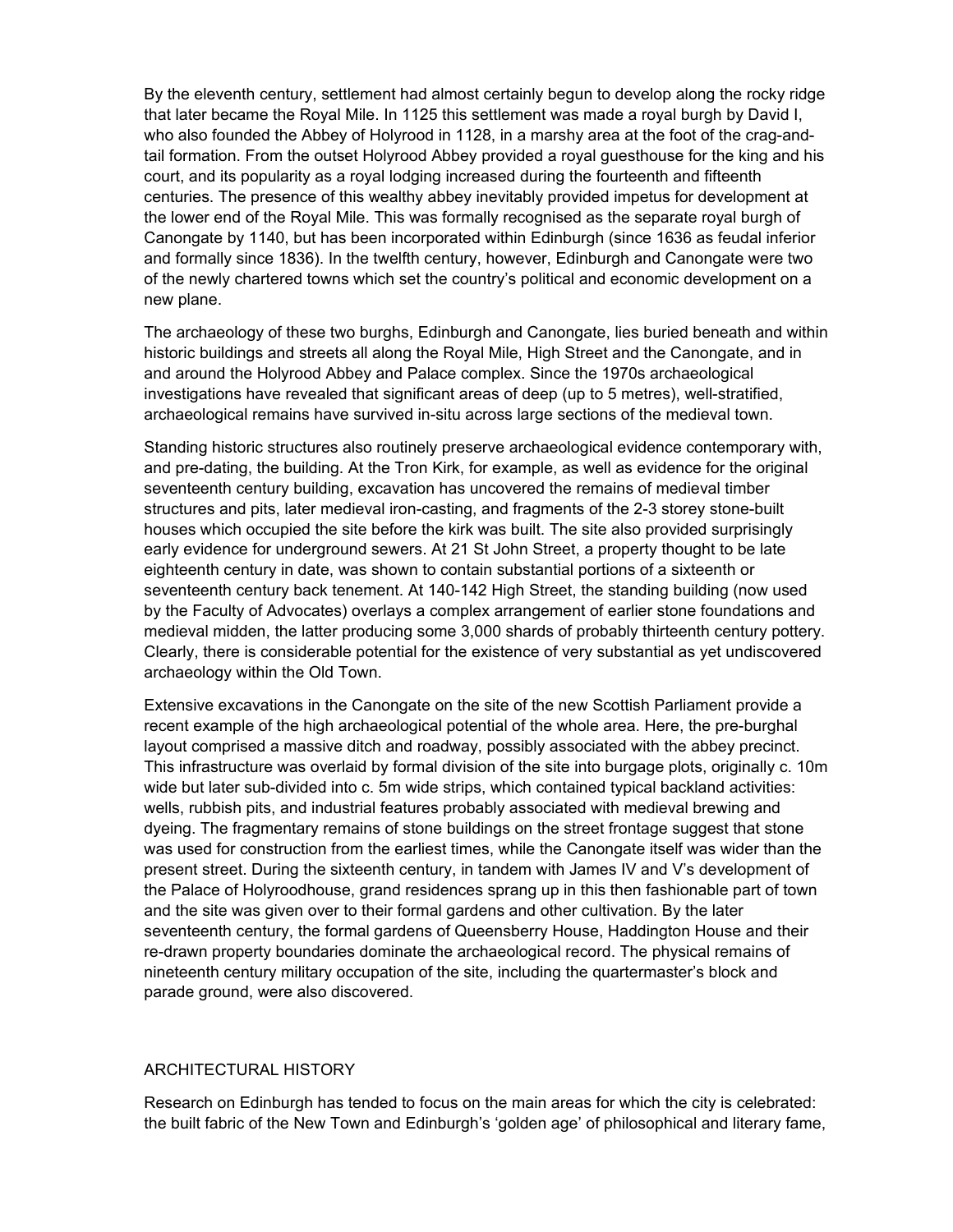from the time of Adam Smith and David Hume in the 1750s, through to the generation of the writers Thomas Carlyle and Sir Walter Scott. Edinburgh was a key location for Enlightenment thinking, recognised as such by the Encyclopaedists. The high point of the Enlightenment was reached as early as the 1770s and Voltaire wrote in 1775, with some irony perhaps, that 'today it is from Scotland that we get rules of taste in all the arts, from epic poetry to gardening'. Two main centres of the Scottish Enlightenment were Edinburgh and Glasgow.

A remarkable amount of fabric from the city's 'golden age' has survived to the present day. The Royal Commission on the Ancient and Historic Monuments of Scotland published an inventory of the ancient and historical monuments of the City of Edinburgh in 1951. The survey was mainly concerned with the earliest times up until 1707, but also included a number of buildings erected between 1707 and 1815. Less is known about the working-class history of Edinburgh and how that relates to the built heritage of the Old and New Towns, except in terms of 'improvement'. A significant amount has been written on the amelioration of conditions and improvement of the buildings and streets in the Old Town. The level of detailed knowledge of the New Town's construction, development and social use in the 'golden age' is fairly high, whereas that of the Old Town needs further research, including research into documentary and archaeological investigation and buildings records.

Edinburgh's architecture and its historical importance set it apart from most other cities of the world. This is a consequence of its historic existence as a significant European capital from the Renaissance period, but there are other reasons. From an early date the city saw itself as great, and whenever this status seemed threatened Edinburgh responded in grand manner. Although in 1603 the city lost its royal presence, with the departure of James VI to London, the decades immediately following witnessed a conscious consolidation of the city's architectural position, exemplified by the city-financed Parliament House (1632-39). Then, in 1707, Scotland lost its independent parliament, and after a consequential period of decline and political instability, the city responded with a spectacular programme of civic expansion, driven by a desire to reclaim prestige. Much later, when by the 1860s parts of the Old Town had degenerated into slums, the civic response was, again, a pioneering one for its time, and important monumental architecture which, this time, responded to its setting was created.

The particular nature of Edinburgh's duality is unusual: on the one hand, on a high ridge is the ancient Old Town, while in contrast lying below and to the north, is the eighteenth and nineteenth century New Town (the name 'New Town' applies to the whole area developed in classical style between the 1760s and the 1870s). The Old Town is on a spectacular site, the skyline punched through by the Castle, the soaring neo-Gothic spire of the Highland Tolbooth St John's and the nationally symbolic, imperial crown spire of St Giles; all tower above the New Town, which in contrast is a calm sea of ordered classicism, the whole punctuated by worldclass neo-classical buildings. The New Town was later enlivened with set-piece church spires and monuments, such as the Scott Monument and St Mary's Episcopalian Cathedral. At the same time, the then largely plain architecture of the Old Town, including the Castle with its huge eighteenth century barracks complex, was successively romanticized with 'Flemish' and, later, Scottish Baronial architecture. The architectural and social polarity of the 'chaotic' Old Town and 'calm, ordered' New Town was celebrated and accentuated from the late eighteenth century.

#### The Old Town

The Old Town is of very significant interest in its own right. It contains two planned twelfth century burghs with two early royal palaces (one within the Castle), a medieval abbey, and a wealth of early buildings. The tradition of building taller was regulated and limited to five storeys on main streets through by-laws in the seventeenth century but the tendency was predominantly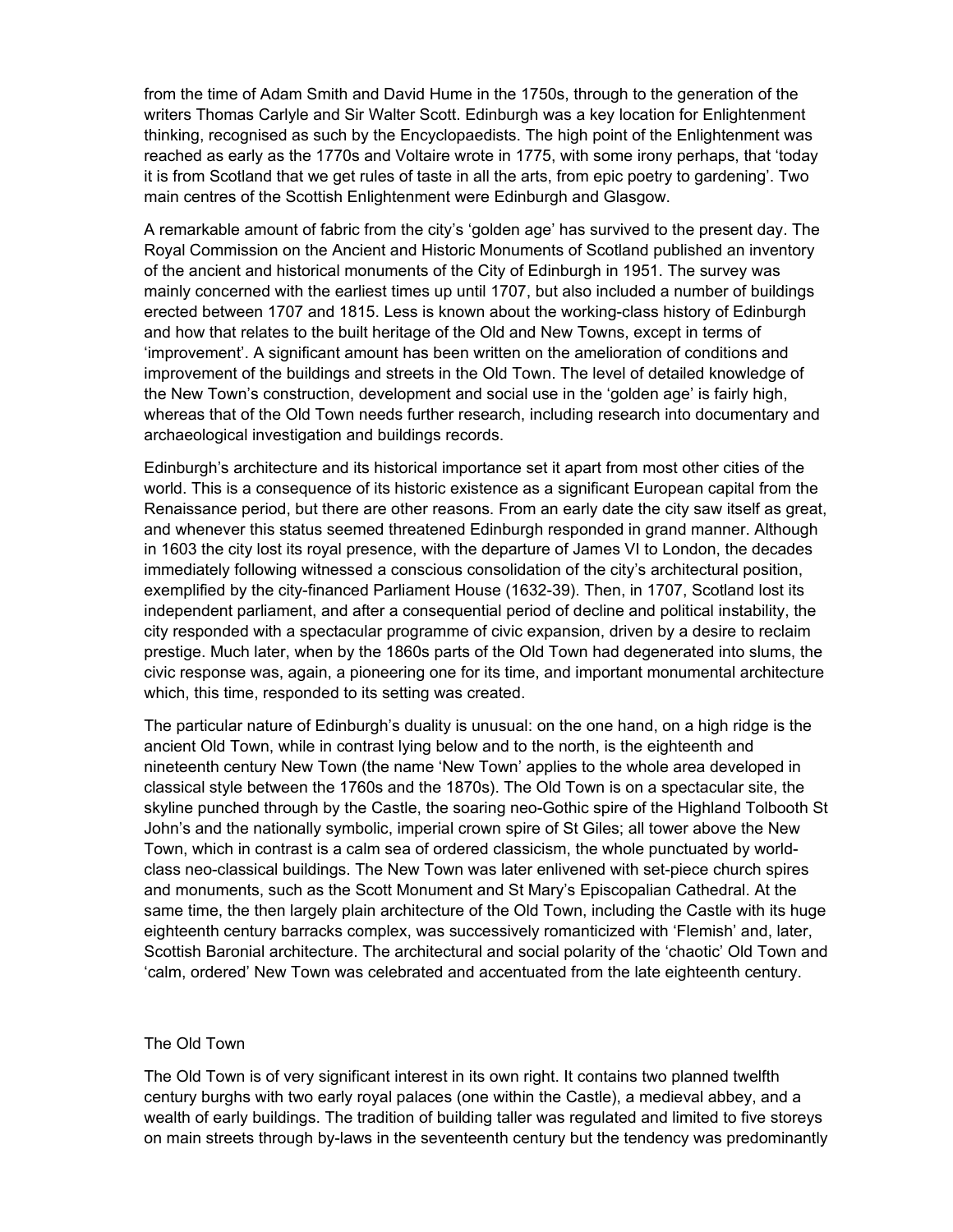vertical and the sloping nature of the Site allowed for the creation of tenements that must have been the world's tallest buildings of their age, some of them still to be seen.

The Old Town grew along the wide main street (the Royal Mile) stretching from the Castle on its rock through the Canongate to the Palace of Holyroodhouse. Edinburgh Castle dominates: a medieval military fortress extended as a Royal Palace within a square in Renaissance times but later re-classified as an army barracks and hugely extended as such from the mid eighteenth century. Of special interest are the twelfth century St Margaret's Chapel and the Great Hall of 1500. At the other end of the Royal Mile are Holyrood Abbey and the Palace of Holyroodhouse. Once one of the wealthiest abbeys in Scotland, the Abbey was adapted by the Scottish kings from the late fifteenth century onwards. The ruins of the nave of Holyrood Abbey abut the Palace on the north. The Palace is largely as rebuilt in the 1670s by Sir William Bruce, but with very significant earlier elements, including James V's massive tower of 1528-32, surviving.

Along the Royal Mile is an impressive array of architecturally and historically outstanding buildings. The Parliament House and High Court of Justiciary complex comprise the two-storey T-plan Parliament House, a key building of the Scottish Renaissance by Sir James Murray of Kilbaberton (1632-39) with neo-classical additions and extensions as a court of justice complex by Sir Robert Reid and others in the earlier nineteenth century. The City Chambers (formerly a multi-use complex with the Royal Exchange at its core and from 1811 the headquarters of the city council) on the High Street are the work of John and Robert Adam (1753); the plan is that of a private square protected from the Street by a single-storey rusticated screen. The Canongate Tolbooth c.1590 is identified by its powerful turreted steeple. Other notable public buildings within the Old Town include George Heriot's School (1628-60), built in the area 'outside' the town enclosed by the contemporary Telfer Wall, Surgeons' Hall (1829-32, Playfair), and the Old College of the University (1815-27, Robert Adam, completed by Playfair).

Among the churches in the Old Town, the Highland Tolbooth St John's Church (1839 44) (James Gillespie Graham with A W N Pugin) is a striking landmark with its 74m high steeple. The High Kirk of St Giles in the High Street is of medieval origin and, apart from the crownspired tower, the present external appearance dates essentially from the early nineteenth century. The seventeenth century Tron Kirk has an early nineteenth century steeple. The Presbyterian Canongate Church, with its churchyard, dates from 1688 and has an interesting aisled cruciform plan.

The burgh of Edinburgh was probably enclosed since its formal creation in the twelfth century. The first of the substantial masonry walls was probably the King's Wall (1450-75), which was strengthened and extended to enclose the Grassmarket and the Cowgate after the disaster of the Battle of Flodden (1513). Bastions and fortifications were added to the existing walls in 1650 and again in 1715 during the Jacobite Uprising. However, by the late eighteenth century the walls served no purpose and began to fall into disrepair. Obstructing new development and improved wheeled traffic, the walls and gates – including the superb Renaissance Netherbow Port – were demolished. Fragments of the walls remain at Heriot's School, the Pleasance, Tweeddale Court, the Vennel, Bristo Port and Drummond Street.

By the early seventeenth century, much of the wealth of the Scottish nation had come into the hands of the Edinburgh merchant elite, which resulted in considerable new building. The nobility also built high-quality town houses and all this activity came under the strict control of the municipal authorities. The heyday of the Old Town was the sixteenth and seventeenth centuries. From the 1790s and especially after the development of the New Town, a slow social and economic decline began. During the later nineteenth century, the withdrawal of the middle classes from the Old Town began to be seen as a problem. In 1892 Sir Patrick Geddes proposed that the Old Town should be 'regenerated' by attracting back to it the university, the bourgeoisie, and the intelligentsia. The High Street would be converted into a collegiate street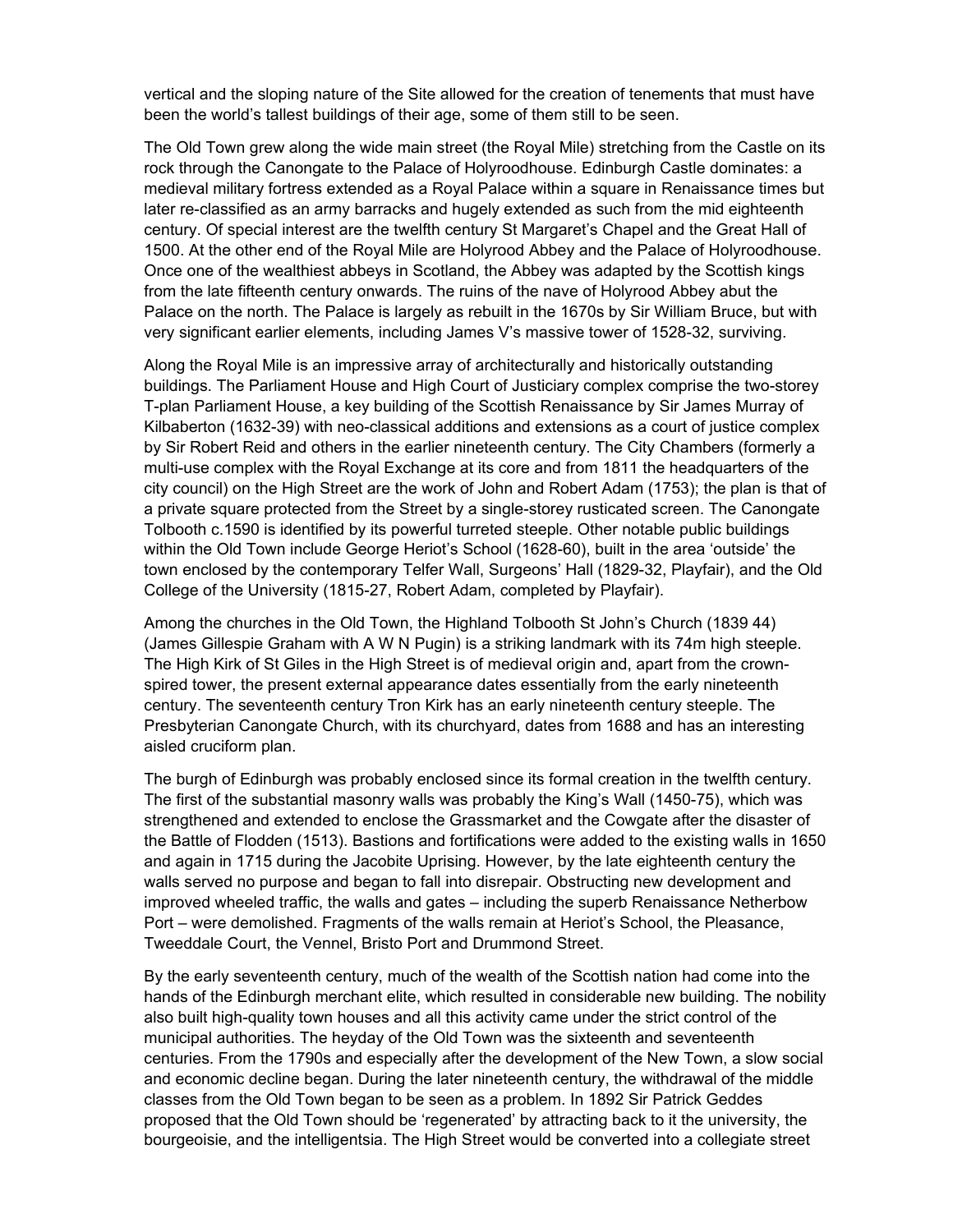and city, comparable in its way with the 'magnificent High Street of Oxford and its noble surroundings'. Geddes's plan involved the reuse of older buildings where they still had utility, and many buildings in the Lawnmarket were restored under his direction. Although Geddes left Edinburgh before his vision could be fully realised, many of his buildings and projects remain. More restoration work was carried out as part of Sir Patrick Abercrombie's 1949 plan for Edinburgh, though Geddes's concept of the High Street being reoccupied for residential purposes was abandoned and the street was zoned for commercial activity.

#### The New Town

The New Town is important for two main reasons: its high concentration of world-class neoclassical buildings and the sheer extent of the area covered with classical ashlar- faced (highly finished stone) architecture, all consistent to a degree without parallel and, perhaps crucially, all now surviving remarkably intact.

The New Town developed as a suburban residential area, at first for the nobility but later for the middle classes. The City, the charitable trusts and the aristocratic landowners who promoted the New Town insisted upon the finest materials being used, since they saw it as an enduring monument. The houses – whether row houses, multi-storey or single-storey 'flats' – were also to be sold rather than rented or leased. The system of land tenure in Scotland allows for the selling of multi-storey construction – tenements – as individual units. Also, good quality stone construction permits building on a very large scale. For all of these reasons, ashlar-facing is used almost exclusively, instead of stucco, in Scotland. The New Town consists of seven successive major developments, each different from, but closely related to, its predecessors, built in a continuous programme of construction from 1767, arguably until as late as 1890.

What is now known as the New Town was developed in several phases. The First New Town originated in proposals published by Lord Provost Drummond in 1752. These were embodied in an Act of Parliament, which envisaged the development of the city's lands to the north of the Old Town, linked by an urban viaduct across the valley, the North Bridge. The rectangular layout of the first New Town was the competition-winning work of James Craig, redrawn in 1767 after consultation with John Adam. The second New Town followed from 1801, planned by Sir Robert Reid, and William Sibbald, and located to the north of the first, breaking away from the previous strictly rectangular plan by the incorporation of some curved terraces. The third New Town, the work of Robert Brown from 1813 onwards, essentially continues the approach of its predecessors.

The by now familiar pattern of terraces and crescents changed with the fourth New Town, planned by William Henry Playfair. Instead of imposing a grid-iron upon the landscape, the buildings exploit the contours, view and trees of Calton Hill in a romantic manner. The fifth New Town, built from 1822 on the lands of the Earl of Moray to designs by James Gillespie Graham, cleverly links the first three New Towns as a unified scheme. It was intended as a self-contained enclave for aristocrats and professional gentry. The sixth New Town followed in the 1850s on Lord Provost Learmonth's Dean Estate, to the north of the Water of Leith, linked since 1831-32 by a spectacular bridge designed by Thomas Telford. The seventh and final New Town brought the hitherto detached Raeburn estate together with the rest, but building continued well into the later nineteenth century within the generally established precepts of the New Town ideal.

Although the original idea was that the New Town should be a purely residential suburb, it rapidly proved to be attractive to business and government; drawing this element of the city away from the Old Town. Most noteworthy for its planned ensembles rather than its individual buildings, the New Town has, however, a number of notable public buildings, including Register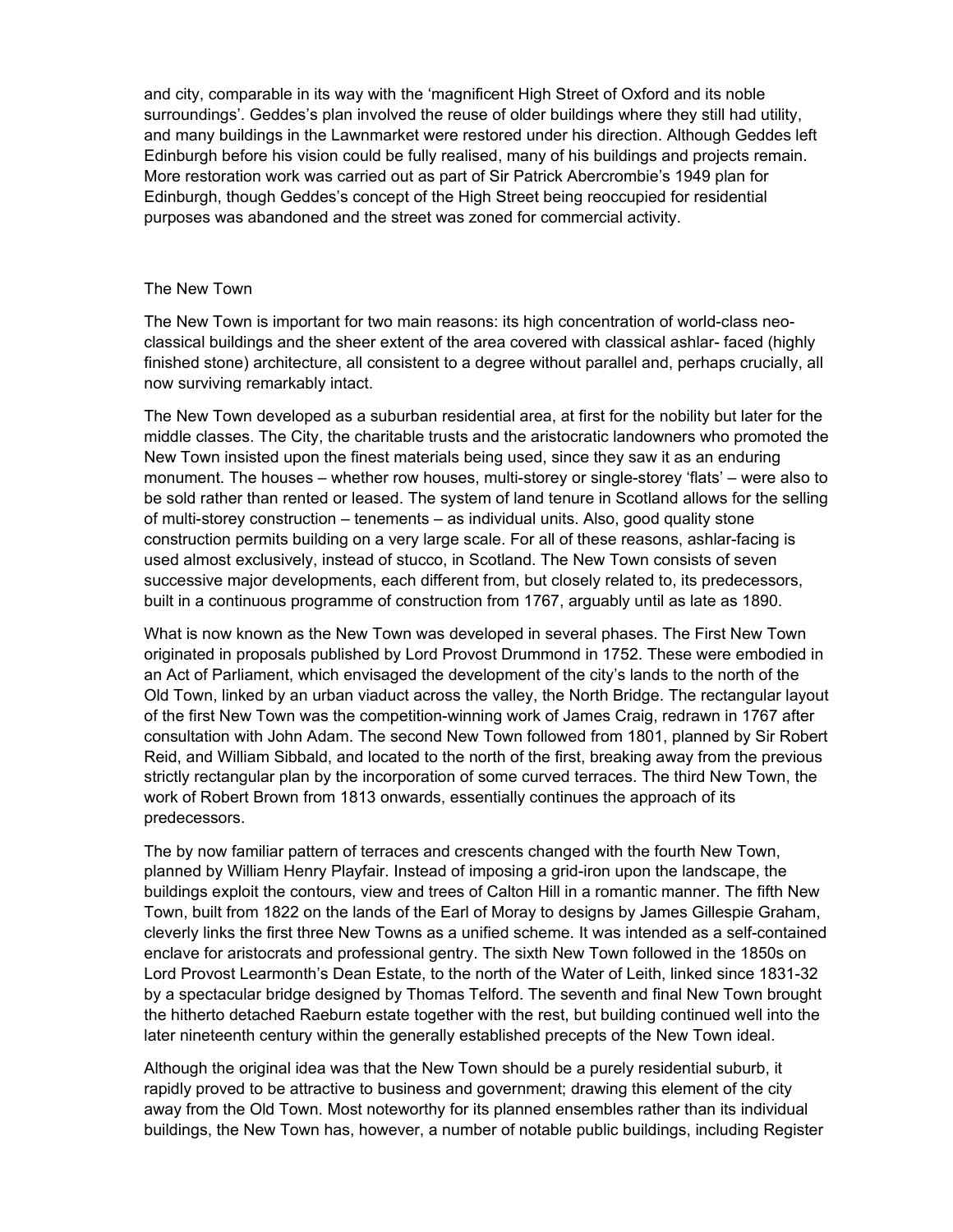House (1774, Robert Adam), the Royal Scottish Academy (1822-36, W H Playfair), and the Royal High School (1829, Thomas Hamilton). The New Town was to become the location for some of the finest public and commercial monuments of the neo-classical revival in Europe. Monuments symbolic of Scotland's past were grouped together on Calton Hill, in the aspiration to live up to the city's intellectual soubriquet, the 'Athens of the North'.

Appendix III (Chronology) gives further details of the history and architecture of the Site.

#### **Streetscape**

Natural stone paving slabs, extensively used throughout the eighteenth and nineteenth centuries, have an uninterrupted smooth surface which complemented the design of buildings. The slabs were laid with the same precision as the stone courses of adjacent buildings. Much of the remaining stone paving is carried through into private staircases, closes, and finally even into the hallways, kitchens, bathrooms and cellars of the dwellings themselves. Many of the setted streets in Edinburgh are now more than 150 years old and this represents a remarkable survival. Footways in the New Town were made from various materials, from the horonized paths of Drummond Place, made of slivers of spoil from stone working, to the Hailes-flagstoned pavements of Dundas Street. The Old Town was largely repaved in the nineteenth century with high-quality Carmyllie or Hailes flagstones.

What is now referred to as the 'public realm' was constructed to an extremely high standard in Edinburgh, although this quality was eroded to some extent in the second half of the last century. Carriageways, kerbs, pavements, footpaths, closes and wynds, boundary walls, railings, gatepiers, street signs, lamp posts, some historic bollards, and police boxes and other street furniture were either there from the beginning or were, for the most part, sensitively added as the materials became available or circumstances demanded an intervention.

Local residents' initiatives have also made a contribution. For example, in many streets in the New Town, residents have reinstated original railing-mounted streetlamps.

#### Parks and Gardens

Edinburgh's parks and gardens are integral to the New Town's layout and architectural composition. In the Old Town the designed landscape at the Palace of Holyroodhouse covering the Palace Yard at Holyrood and the garden enclosed within the boundary wall were identified for their significance in Volume 5 of the first Inventory of Gardens and Designed Landscapes in Scotland (1987), although only part of this is within the Site boundary. The Old Town also contains gardens – early 'pocket parks' laid out by Sir Patrick Geddes – which are also significant for the part they played in the 'regeneration' of the Old Town and are essential in providing a pleasant environment.

Calton Hill is the most dominant 'designed' landscape within the Site due to its prominence and character. Essentially a piece of rough ground which was unsuitable for comprehensive development, it has become the repository of national monuments. Having carried out this reordering of the hill, the stage was set for the building of the National Monument. This nevercompleted project attracted complementary schemes of commemoration to focus on Calton Hill, including the Nelson Monument, the Burns Monument and the Playfair Monument. The wider masterplan for the area had been published by William Stark and a competition to design the residential buildings fringing the hill was won by W H Playfair. Monuments were self-consciously fitted into the overall composition in a microcosm of Edinburgh as a whole. Playfair's Calton Hill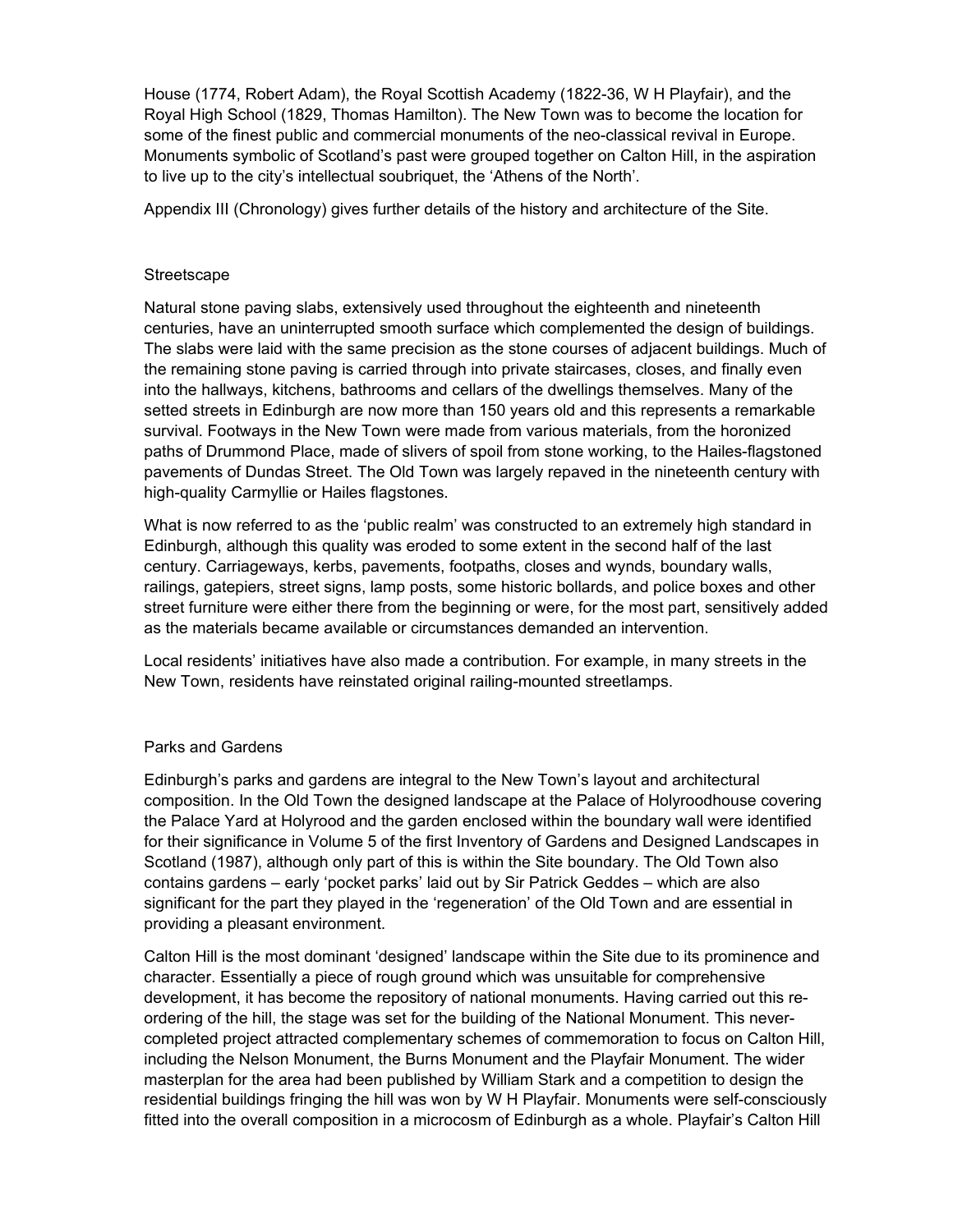development to the east and south is a great continuous wall of houses further framing Calton Hill as a romantic wilderness within the city, reinforced to the south by Thomas Hamilton's Royal High School (1825-29) and, later, by Thomas Tait's St Andrew's House (1936-39).

The most significant of the many designed gardens in the Site is Princes Street Gardens, a green space planned like Queen Street Gardens to offer uninterrupted garden views to onesided streets at each edge of the first New Town. Protected from 1752 as a pleasure ground in the 'proposals' document, the gardens were formally opened in 1821. The extent of Princes Street Gardens formerly included walks around and below the Castle walls: an 'amenity zone' separating the Old Town from the New Town. These walks are now separated from the more 'municipal' plantings and walks on the northern side of the railway line, which was sensitively eased through in the 1840s. East Princes Street Gardens was re-designed in 1840 to receive the Sir Walter Scott Monument, one of a number of elaborate Gothic episodes planned within the geometric layout of the New Town. Overlaying its historical role as private pleasure ground, Princes Street Gardens has an important collection of monuments and statuary.

#### Colour

The original stones of which the city was built were variations of yellow, which have now mellowed to grey. Edinburgh has, at certain times in its life, been colourful by modern standards. Windows have been painted white, green, brown and most other rich dark colours. New Town railings were also painted in various vibrant shades. Venetian blinds and planted balconies added to the scene. At some point in its history, however, probably around the time of Lord Cockburn in the early nineteenth century, Edinburgh took on an architectural mantle of respectability, often severe. Ruskin noticed this, with dismay. A delayed architectural reaction came eventually in the form of Rowand Anderson's Gothic, red sandstone, National Portrait Gallery (1885-90), Well Court in Dean (1883) and, later in the Old Town, Geddes's white and red-walled, red-roofed, Ramsay Garden (1892-94) which re-visited the perceived architectural chaos and confusion of the medieval town. Along with colour in the later nineteenth century Old Town came an interest in the romantic architectural effects of self-consciously random rubble construction. Layers of harling or limewash were often stripped from existing buildings, or new buildings designed to conform to this aesthetic. The colour issue has ebbed and flowed ever since, but the epoch of New Town conservation brought a renewed interest in 'sanity' and simplicity in keeping with the principles of modernism. The post-modern period revived colour and picturesque outline, notably at Ian Begg's Scandic Crown Hotel (now the Radisson SAS) and Richard Murphy's neo-Geddesian infills in the Canongate and off the High Street.

#### Conservation

From at least the sixteenth century – early in a European context – building control was enforced through a key burgh figure, the Dean of Guild, whose role was crucial for the direction of future planning in Edinburgh. The Dean's Court controlled, among other matters, new buildings and the role was successively consolidated throughout the coming centuries. For example, as a precaution against fire, all roofs had to be of tile or slate from 1621, and in 1674 this was extended to building facades, which had thenceforth to be of stone, although many timber-fronted examples survived well into the nineteenth century.

What was just as remarkable as the formal force of the grand plan for a new monumental city was the consistency with which it was carried out over the following decades, through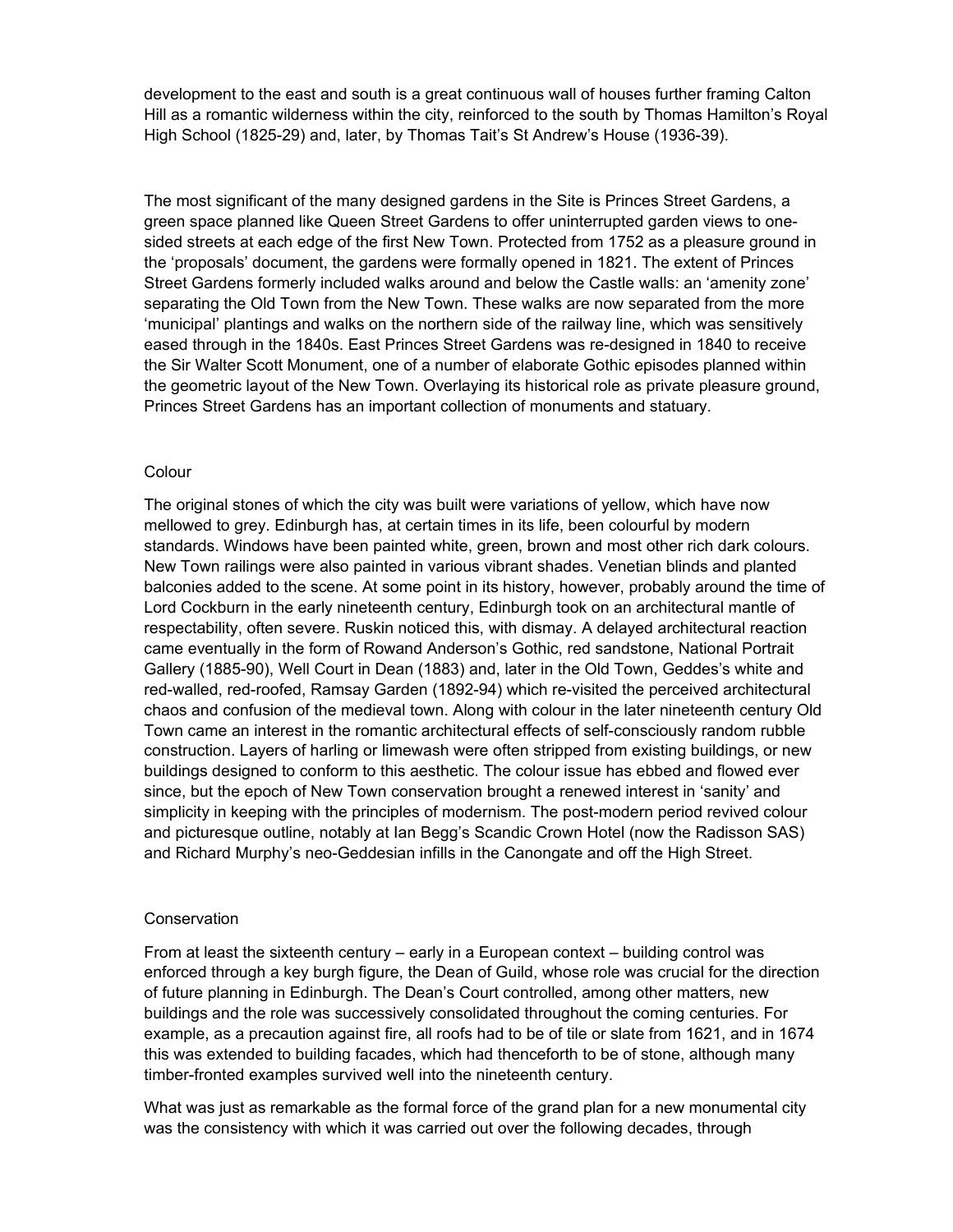increasingly restrictive development controls by the Town Council and the private landowners and trusts concerned. It was a unique formula, using Town Council speculation along with Dean of Guild and feuing restrictions imposed by private speculators to protect the amenity of successive developments and therefore their value. From 1674 even the most ordinary buildings were constructed of stone. The main formations used for building are the Upper Old Red Sandstone (Devonian) at Craigmillar, and the carboniferous system of the Craigleith, Ravelston, Hailes, Dunnet and Binny sandstones. The geological processes that formed Edinburgh's landscape also provided the materials for its buildings. Until the mid-nineteenth century the cost of imported building materials was prohibitive, and Edinburgh, situated amidst beds of local sandstone, used this high-quality local material as its main building and paving material. This, together with Scottish slate and the occasional use of high-quality imported stone, has contributed a vital ingredient to the essential character of the Site.

Looking at Rothiemay's famous 1647 map of Edinburgh we can see the important introduction of stone-fronted tenements which takes us to the very beginning of the use of stone in 'ordinary' dwellings. As early as 1550, the expatriate Scot Alexander Alesius wrote that Edinburgh's Royal Mile was 'lined with buildings not constructed from bricks, but natural and square stones, so that even private houses can be compared with great palaces'. What distinguishes Edinburgh from other European capitals is the consistent use of ashlar (dressed stone) in the 'show' parts of the facades: those parts of the building which are on public view. Only in a handful of early New Town houses was rubble-work, originally stuccoed to represent ashlar, adopted for front elevations.

Slate roofs also make an extremely important contribution to the Edinburgh townscape. Generally, roofs are finished in West Highland slate laid characteristically in random widths and diminishing courses with a deeply textured, uneven appearance. New Town roofs were not generally 'architectural' and were concealed behind a parapet in views from the street. Nevertheless, the topography of the city is such that slate roofs become a dominant feature in distant views.

Habitation in the Old Town continued to decline after the Second World War. A similar pattern, if much less pronounced, was evident in the New Town where the need for conservation and restoration was first recognised in the late 1960s. A survey carried out by the Edinburgh Architectural Association was followed by an international conference in 1970, the outcome of which was the establishment of the Edinburgh New Town Conservation Committee. The Committee utilised Government and City Council aid to initiate a major programme of repair and rehabilitation.

In 1980 the problems of the Old Town were again recognised by a small group of architects, resulting in the establishment of what was to become the Edinburgh Old Town Renewal Trust in 1985. In 1999 this organisation and the Edinburgh New Town Conservation Committee were merged to form the Edinburgh World Heritage Trust with a broad remit focused on the whole Site.

#### Recent Development

Over many hundreds of years the Site has proved itself capable of adaptation to new uses and new ways of living. However a very important feature of the Site's cultural history has been its self-referential devotion to the idea of an ordered city where heritage has been highly valued. Edinburgh's deeply ingrained culture of conservation has created the conditions for the City's remarkable survival.

A considerable amount of development has taken place since the Site was inscribed. Most of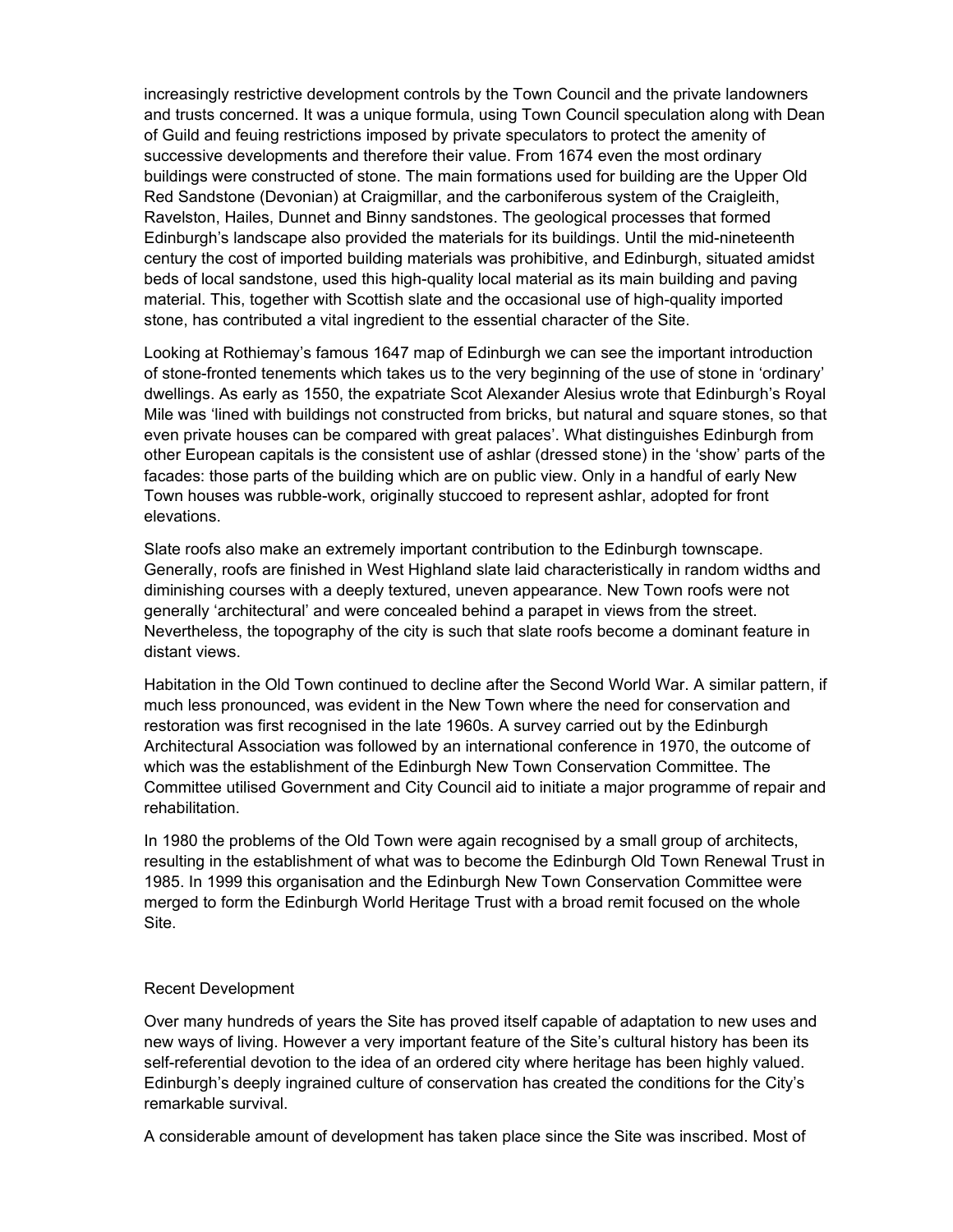the major changes which have taken place are measurable under the existing monitoring arrangements. However, the nature of the Site is such that often very small changes can have a considerable incremental effect on its character and archaeology. The Site has a complex, multi-layered and very detailed significance. This requires, simultaneously, an overview related to setting, infill and development and a close attention to minute details of building fabric, streetscape and landscape design.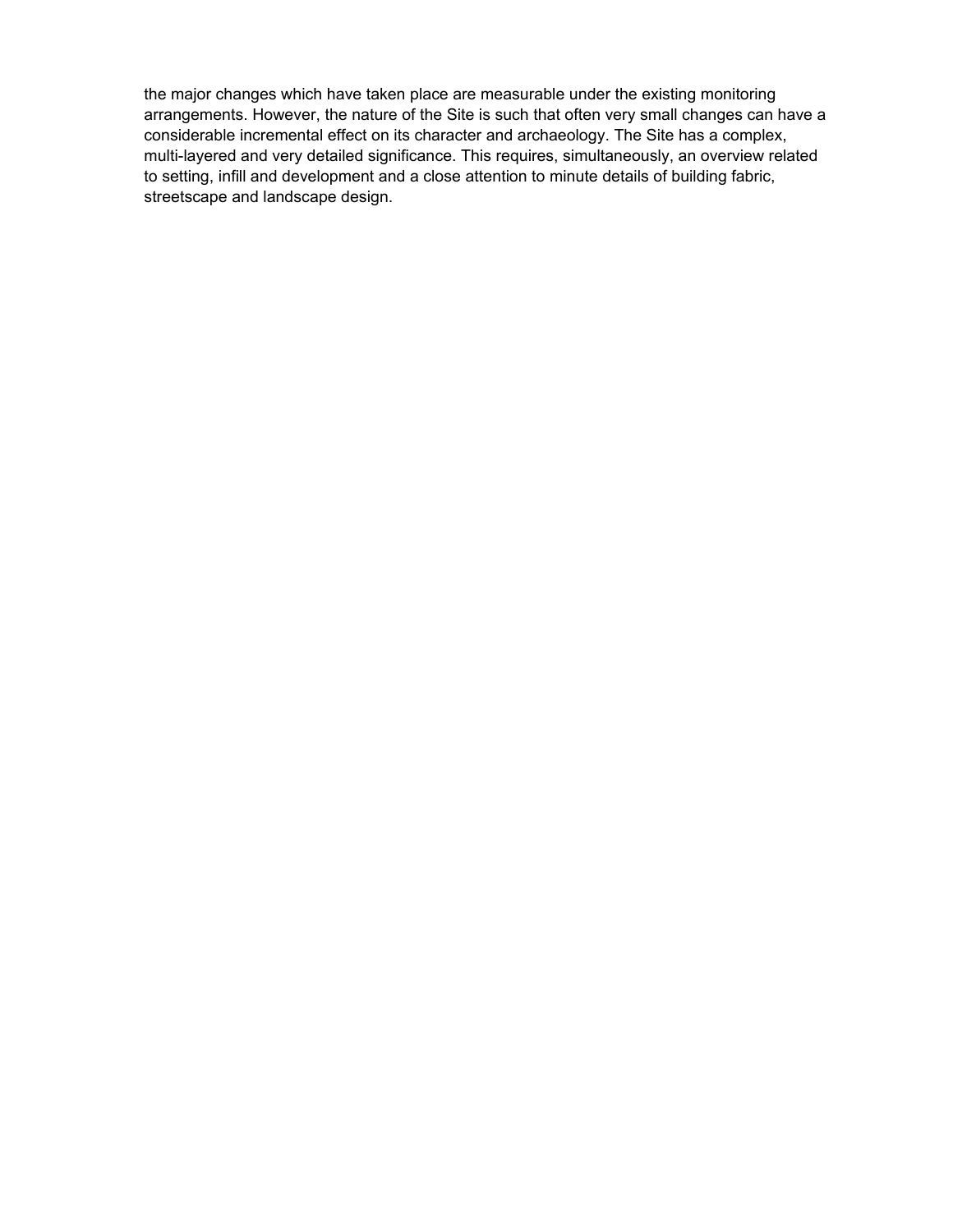Chapter Three

## Significance of the Site

t is a general principle of Management Plans that they should set out the significant elements of the World Heritage Site under consideration. From this, appropriate policies and actions can be identified to direct its protection and sympathetic adaptation for future use. This chapter expands on the outstanding qualities which justified the Site's inscription on the World Heritage List and explains Edinburgh's Outstanding Universal Values in the 'Statement of Significance' set out below. I

The nomination of Edinburgh as a World Heritage Site was submitted in 1994. An extract from the nomination document setting out the justification for inscription is in Appendix I. In February 1995 an ICOMOS expert mission visited the proposed Site. In its subsequent report to the World Heritage Committee ICOMOS declared that the outstanding qualities of the proposed Site were:

Edinburgh's unique coupling of medieval Old Town and classical New Town, each of enormous distinction in its own right, has created a town of extraordinary richness and diversity, without parallel anywhere in the world. Its aesthetic qualities are high, it had a profound influence on town planning in Europe and beyond in the eighteenth and nineteenth century and it is generally recognised to be a major centre of thought and learning. Moreover Edinburgh retains most of its significant buildings and spaces in a better condition than most other historic cities of comparable value.

In comparison with other sites the report continued:

The uniqueness of Edinburgh is expressed in the preceding paragraph [the paragraph above]. Whilst comparisons might be valid, for example, between the New Town and Bath, the claims of Edinburgh for World Heritage Status are, quite properly, based on the integration of the eighteenth and nineteenth century new planned quarters with the historic Old Town.

The Old and New Towns of Edinburgh World Heritage Site was inscribed on the World Heritage List at the 19th session of the World Heritage Committee in Berlin in December 1995. The brief description, taken from the Committee report was:

Edinburgh capital of Scotland since the fifteenth century presents the dual face of an old city dominated by a medieval fortress and a new neoclassical city whose development from the eighteenth century onwards exerted a far-reaching influence on European urban planning. The harmonious juxtaposition of these two highly contrasting historic areas each containing many buildings of great significance is what gives the city its unique character.

The World Heritage Committee accepted that the proposed site had townscape and buildings of international acclaim set within a landscape of exceptional drama. They decided to inscribe the Site on the World Heritage List on the basis of criteria ii and iv:

ii. Exhibit an important interchange of human values, over a span of time or within a cultural area of the world, on developments in architecture or technology, monumental arts, town planning or landscape design.

iv. Be an outstanding example of a type of building or architectural or technological ensemble or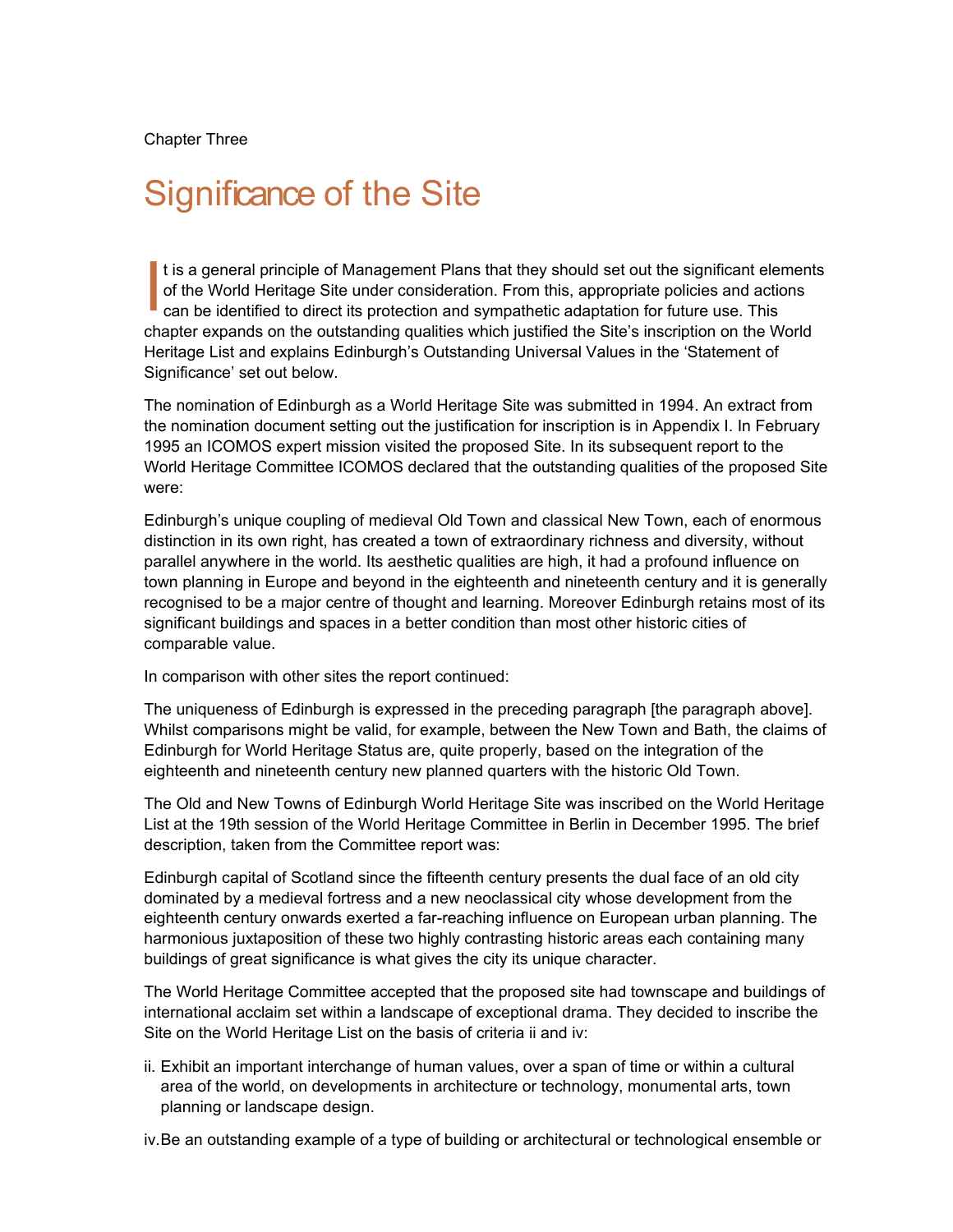landscape which illustrates (a) significant stage(s) in human history.

The decision noted that the Site 'represents a remarkable blend of the two urban phenomena: the organic medieval growth and the eighteenth and nineteenth century town planning'.

#### Authenticity

ICOMOS recognised that the level of authenticity in Edinburgh was high. The Site retains its historic role as the administrative and cultural capital of Scotland and has preserved, to a remarkable degree, its function as a lived-in, changing city along with its historic layout and stock of high-quality buildings.

Edinburgh's juxtaposition of distinct areas, the medieval Old Town and classical New Town, each of enormous importance in its own right, has also created a city of extraordinary richness and diversity, without parallel. The city's aesthetic qualities are high and it has had a significant influence on town planning in Europe and beyond in the eighteenth and nineteenth centuries. Moreover, Edinburgh still retains most of its significant buildings and spaces in better condition than the majority of other, comparable historic cities. The quality and state of repair of the original fabric is outstanding.

The survival of historic fabric reflects the experience gained in the last thirty years of high conservation activity in the city. A conservative approach to repair and alteration continues to influence the rehabilitation of buildings within the Site. For example, stone cleaning and its often pernicious effects have now been eliminated by adopting a policy that requires owners clearly to demonstrate the conservation benefits for their building of any proposed stone cleaning work.

It was noted that in Edinburgh the concerns for material authenticity extend beyond the fabric of buildings, to the patterns of urban form and the qualities of urban spaces. The concern for maintaining these patterns is present everywhere. In the New Town, the integrity of the street layout is a key defining factor in maintaining New Town character. In the Old Town, concern was for the 'spine and ribs pattern' of the High Street. The closes and wynds maintained the existing – and reinstated lost – relationships within the medieval street pattern. The particular attention being paid to the integrity of the many significant open spaces (the New Town gardens, and the cemeteries) was also applauded.

This approach is taken both with the conservation of existing buildings and the design of new ones on infill sites. Conservation philosophy in Edinburgh consistently encourages approaches rooted in building values; Old Town buildings will usually retain the evidence of successive forms through conservation, while New Town buildings are more generally returned to the design coherence that informed their original architectural expression.

It is acknowledged that promoting good contemporary design which takes full account of, and understands, its surroundings, is important for a city such as Edinburgh to continue to live and grow in harmony with the past. Good contemporary design is encouraged for infill of gap sites and has given rise to a number of successful examples of modern design: the Poetry Library; Saltire Court; the Festival Theatre re-fronting; the new Parliament.

High-quality workmanship is an aspect of Edinburgh's authenticity which is extremely important to maintain. The identification and support of sources of craft expertise and the necessary traditional material needed for repair and restoration is a key challenge for the Management Plan.

Edinburgh's setting is an indispensable part of its character and is widely understood as being a key feature in the Site's authenticity. The need to maintain key aspects of the city's setting – such as the view out to Arthur's Seat, or down to the Firth of Forth, as well as many other key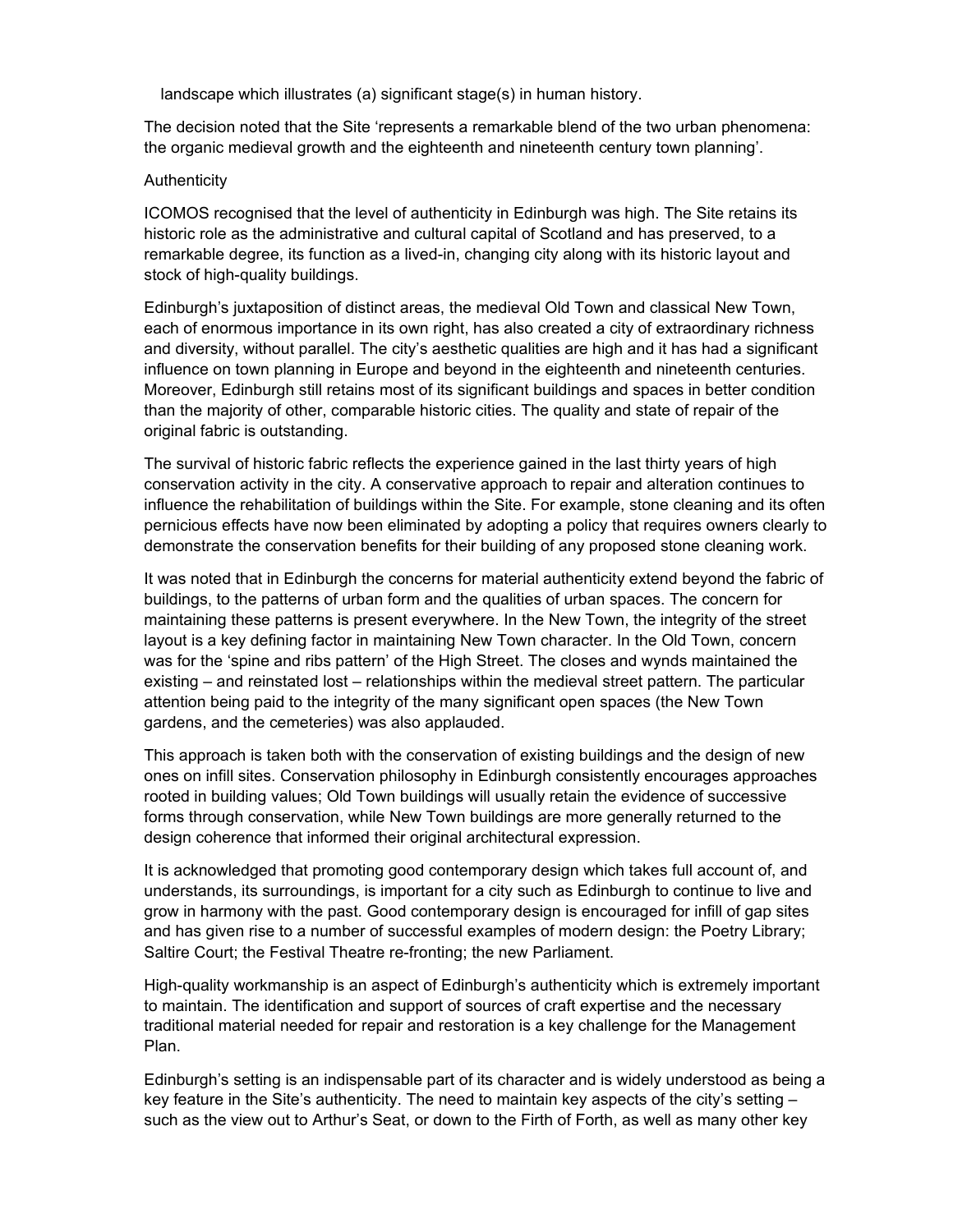vistas and views that contribute to this quality, cannot be over-emphasised.

#### ASSESSMENT OF VALUES

This part of the Management Plan sets out an assessment of those features that give the Site its outstanding value, justifying its inscription. In the case of Edinburgh, the World Heritage Site, the city, its environment, architecture and townscape, its cultural and intellectual traditions and its wider setting are inseparable. All contribute to the character and the outstanding universal value of the Site and provide important evidence of its historical evolution.

While the descriptions above sum up the outstanding values of the Site, they are very broad. The Statement of Outstanding Universal Value in the following section looks at the Site in detail and explains more fully the nomination document's description of the individual values which embody its overall importance.

The Statement identifies what is significant and why. Chapter Five identifies how these significant characteristics may be threatened or enhanced by the challenge of change, and indicates what measures need to be taken to protect or enhance them. The identification of the significant characteristics that make the Site worthy of international recognition is therefore crucial in laying the basis for future action.

#### Landscape Setting

Edinburgh's setting amongst a volcanic landscape of steep hills and valleys is outstanding. Situated in a strategic position on the Firth of Forth, at a natural crossroads of principal routes, the landscape over which the city is built is unique. Edinburgh's northern location means that the city enjoys a changeable seasonal and daily climate with short winter days and long summer evenings. The climatic setting itself contributes significantly to Edinburgh's beauty.

#### 1. The Topography of Hills and Valleys

The natural landscape in which central Edinburgh lies is remarkable. The city is built around the natural eminences of the Castle Rock and Calton Hill with Arthur's Seat and Salisbury Crags forming the south-western boundary of its historic centre. Edinburgh's skyline is an internationally recognised icon of the city. Northwards the landform provides views to the Firth of Forth and the hills of Fife beyond, eastwards to North Berwick Law and the Bass Rock, while to the south and south-east the considerable prominences of the Pentland and Moorfoot Hills can be seen.

This setting, with its valleys and ridges, is created by the Site's geology, especially the distinctive crag-and-tail formation on which the Castle and Old Town developed. The associated flanking valley of Nor' Loch (now containing the main railway station and Princes Street Gardens) and the South Loch (now the Meadows), provide exceptional opportunities for vistas and panoramas out of, into and within the Site.

The topography of the Site set within an ancient volcanic terrain of hills, valleys and skylines, particularly those formed by Castle Rock and Calton Hill and overlooked by Arthur's Seat and Salisbury Crags.

This creates a variety of planned and accidental views out of, within, and into the Site including; views over the Firth of Forth to Fife; views to North Berwick Law, the Bass Rock and the Lammermuir and Pentland Hills; views of the historic skyline from many parts of the wider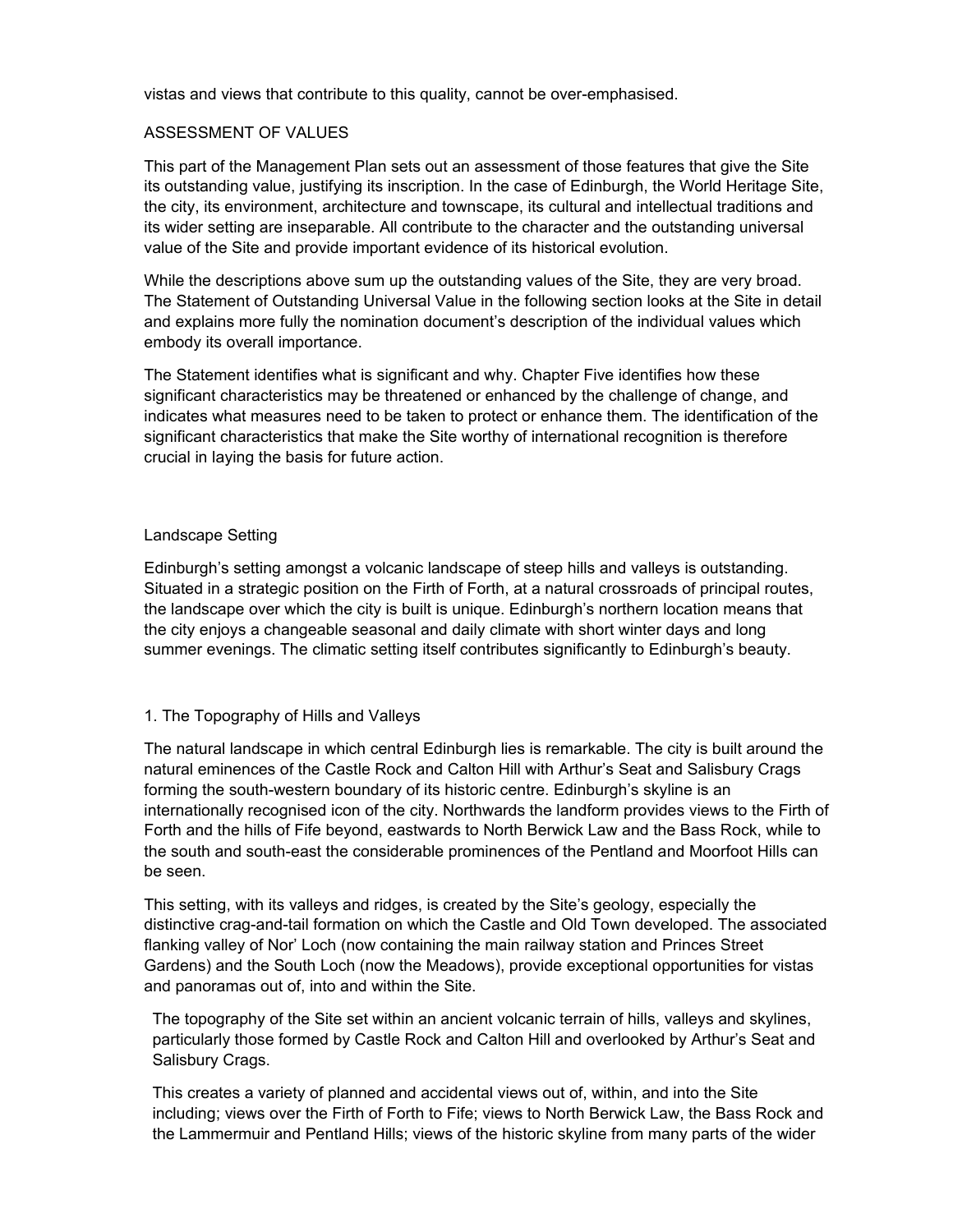city; and views from the hills beyond in the Lothians and from Fife.

#### 2. Juxtaposition of the Old and New Towns

The juxtaposition of Old and New Edinburgh offers both an outstanding example of an architectural ensemble which epitomises significant stages in human history – the medieval and Renaissance city on the rock and the rationalist city on the plateau – and an exceptional example of the natural landscape setting of a city. The landscape encompasses the striking urban and the contrasting character of the Old and New Towns, clearly seen across the green valley of Princes Street Gardens.

The clear demarcation formed by the ridges and valleys of ancient glacial terrain within the Site which forms the Old Town ridge and the glacial hollows which now form the Grassmarket, Princes Street Gardens and the Waverley Valley, linked by the North and Waverley Bridges and the Mound.

#### 3. Valley of the Water of Leith

One of the hidden treasures of the city is the valley of the Water of Leith, which offers a green environment of continuous drama and tranquillity within walking distance of the city centre. The deep river valley contains the original mill settlements of Bell's Mills, the village of Dean and part of Stockbridge.

The dramatic river valley of the Water of Leith, its green natural landscape and the old mill settlements of Bell's Mills, the village of Dean and part of Stockbridge.

#### Urban Form And Landscape

From an early date the city of Edinburgh strived for the highest standards of townscape and architectural design. Many generations have shared in this vision and civic pride resulting in the outstanding built heritage of today. Progress has been pursued relentlessly, with each generation both caring for, and adding to, the achievements of the past, not always with the same vigour or success.

The sources of Edinburgh New Town are familiar to all historians: Bath, for the idea of the agglomerated composition often referred to as 'palace fronting', Nancy and Richelieu (which bears a striking resemblance) for their plan. However, the idea of a 'New Town' was taken to an astonishing level in Edinburgh and its influence can be seen throughout Scotland and in the later large scale developments of London and throughout the world. Following Karl-Friedrich Schinkel's visit to Edinburgh in 1826, for example, the government of Prussia (for whom the architect worked) attempted to enforce town planning by statute. Contemporary accounts show that there was a great deal of communication between Edinburgh and America, and the idea of planning the monumental middle class and 'democraticised' city – the city without palaces – is also surely present in many American towns and cities, including Philadelphia and the capital, Washington DC.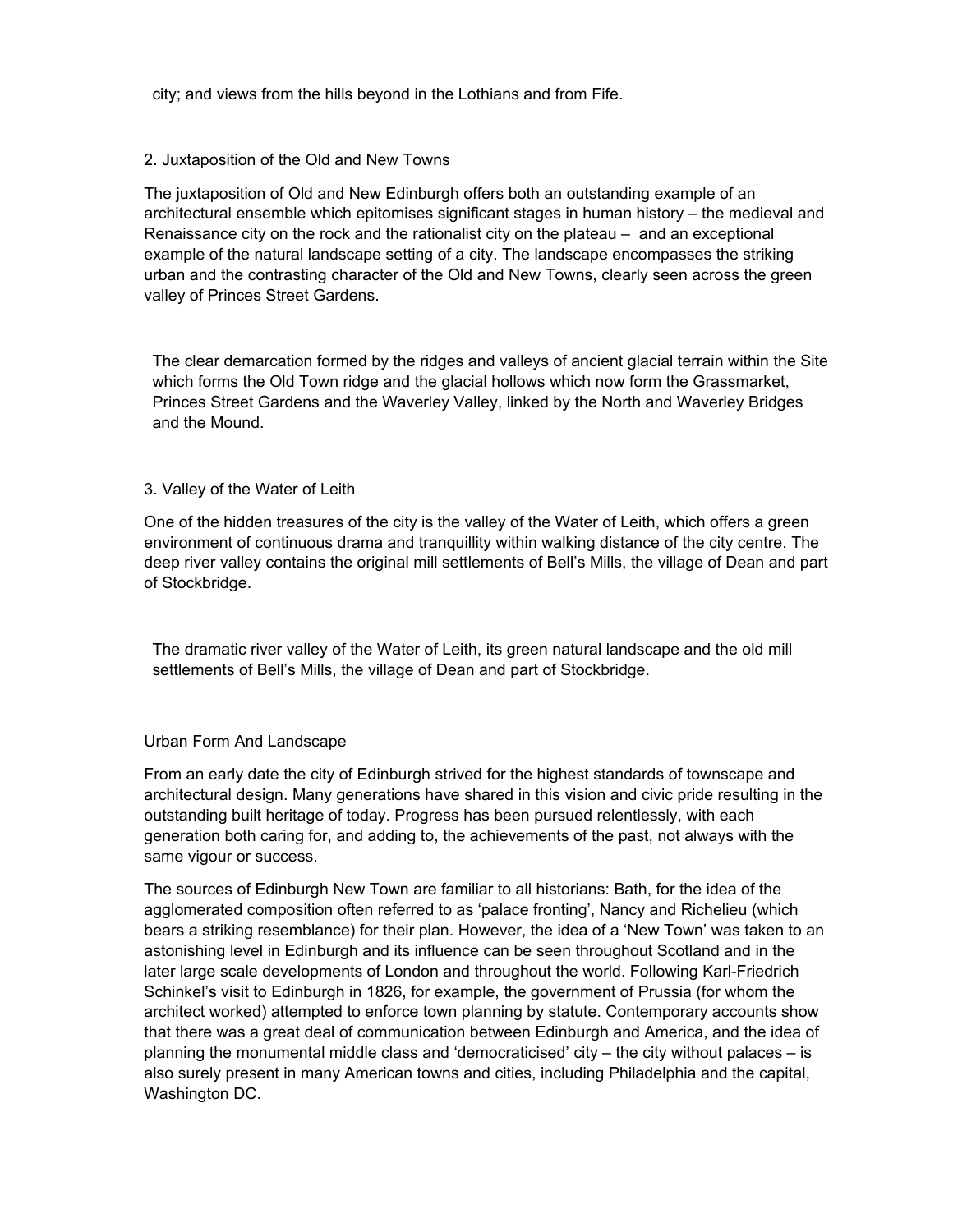#### 4. Contrasting Character

The contrasting characteristics of the Site offer a range of experiences from the plan of the medieval Old Town and the formal geometry of the New Town to the old mill communities and grand establishments of Dean and the Water of Leith. The international icon of Edinburgh Castle stands high over the Old Town with its overlay of late eighteenth and nineteenth century 'improvement' streets on the medieval base, overlooking the elegance and discipline of the New Town which set new international standards in planning and architecture.

The contrasting characters of the planned and geometrically laid out New Town with the medieval Old Town and the contrast of the old milling communities with the grand establishments of Dean.

The most important elements include:

- Edinburgh Castle, an international icon, the original defensible site of the city, and its most distinctive feature.
- The medieval street pattern centred on, around and below the Old Town overlaid by the late eighteenth century interventions and early nineteenth century 'improvement' streets with their distinctive architecture.
- The scale, integrity, discipline and elegance of the planned eighteenth century New Town, complemented by later phases being built into the nineteenth century, which set new standards in planning and architecture throughout the world, and which remain consistent and substantially intact.

#### 5. Townscape

The townscape of the Site is outstanding. In its own right, the Old Town is of great interest, its urban form overlaid with a web of late eighteenth and nineteenth century 'Improvement Streets' representing early planned neo-classical urban improvement initiatives of unusual sensitivity and success. Whereas earlier schemes, notably the huge South Bridge project or the Supreme Courts complex, sought to impose 'New Town' rationalist planning on the Old Town, similar nineteenth century schemes consciously applied of sympathetic 'Flemish' and, later, mature 'Scottish Baronial' styles to the buildings lining the new streets. Whilst the scope of such later works was as great, if not greater, the applied architecture was avowedly 'contextual'.

Below, and to the north, of the Old Town lies the neo-classical set piece of the New Town. The strict architectural hierarchy, with its separation of the uses and social classes was a considerable innovation and produced a completely different environment from the 'organic' street patterns of the Old Town with its mingling of people and functions. Equally important was the work of Robert Adam at Charlotte Square which emphatically demonstrated how grandeur could be imposed upon an otherwise plainly orthodox row of terraced houses so as to raise rationalist urban design to a new pitch of monumentality and coherence.

In both the Old and New Towns, the quality of the townscape is the result of a constant conscious control of building forms. By-laws controlling the height and materials of building were a feature as early as the seventeenth century in Edinburgh, while the control of the development of the New Town brought this urban design tendency towards ordered capitalist development to an astonishing new pitch. Built in stages from the 1760s to the 1830s, the New Town of Edinburgh was the largest contemporary planned urban development in the world.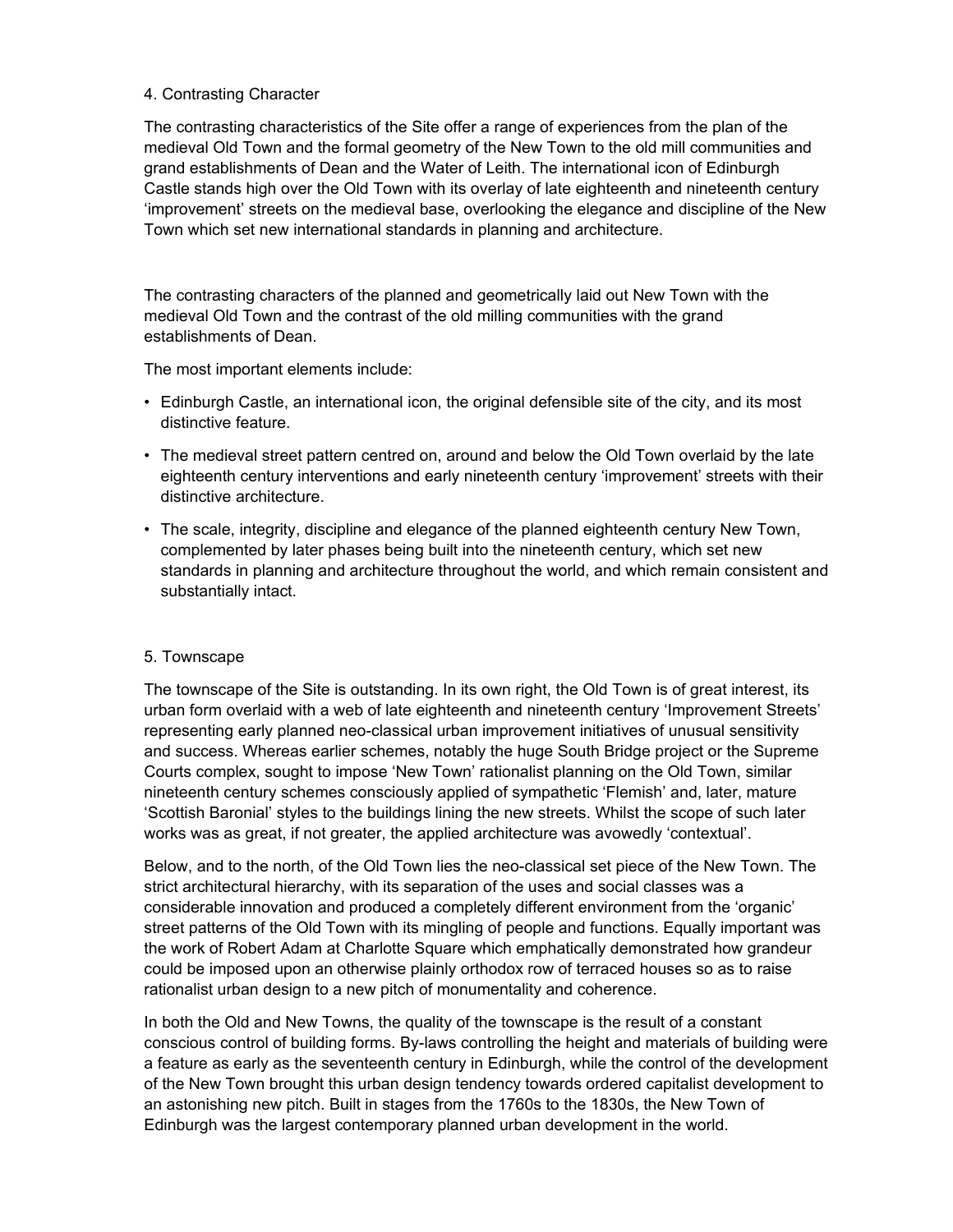Finally, the Site contains the old mill communities in the Water of Leith Valley. These include Dean Village, overshadowed by Thomas Telford's magnificent Dean Bridge, and Bell's Mills upstream.

Townscape and urban street environments of the highest quality of design and construction – a result of conscious town planning over centuries.

Townscape features:

- The relationship between the set-pieces, individual streets, individual buildings and the green spaces within the New Town and their integration through scale, consistency in style and the use of materials.
- The planned relationships between key buildings, statues and monuments and open spaces.
- The sense of place and local identity afforded by the quality, durability and consistent use of local materials for construction including local stone, Scottish slate, cast iron, wrought iron, timber and glass.
- The consistency of buildings and urban grain throughout the different areas of the Site.
- The considerable survival of high-quality hard landscape items within and of the public realm, such as setted streets, natural stone paving, whinstone kerbs, railings, platts, mounting blocks and well heads.

#### 6. Historic Buildings

The Site abounds with architecture of the highest order and historic interest. Within the Old Town there are two early royal palaces (one within the castle itself), a medieval abbey and many early buildings. The Site also contains a wealth of important residential, institutional and commercial buildings, many of which are referred to in the history section.

This Scottish architectural tradition was powerfully re-invigorated in the nineteenth century by the city itself, whose Improvement Act tenements are important for their sociological interest as well as for their architectural quality and use of a national historical style of architecture. So also are the buildings which were the subject of Sir Patrick Geddes's pioneering experiments in town planning and conservation: early tenements re-vitalised for new and socially-sensitive uses. The results of his experiments are still there to see.

The many outstanding individual buildings within the Site including:

- The many significant historic buildings some ruined (Adam Bothwell's House) or much altered (Regent Moray's House).
- Individual buildings or groups of buildings of international importance e.g. Edinburgh Castle, the Palace of Holyroodhouse, Edinburgh University Old College.
- Outstanding set-pieces of neo-classical buildings throughout the New Town, e.g. Great King Street and Robert Adam's Charlotte Square.
- Grand tenement buildings of the Old Town from the sixteenth century and the later working class tenements of the eighteenth and nineteenth century.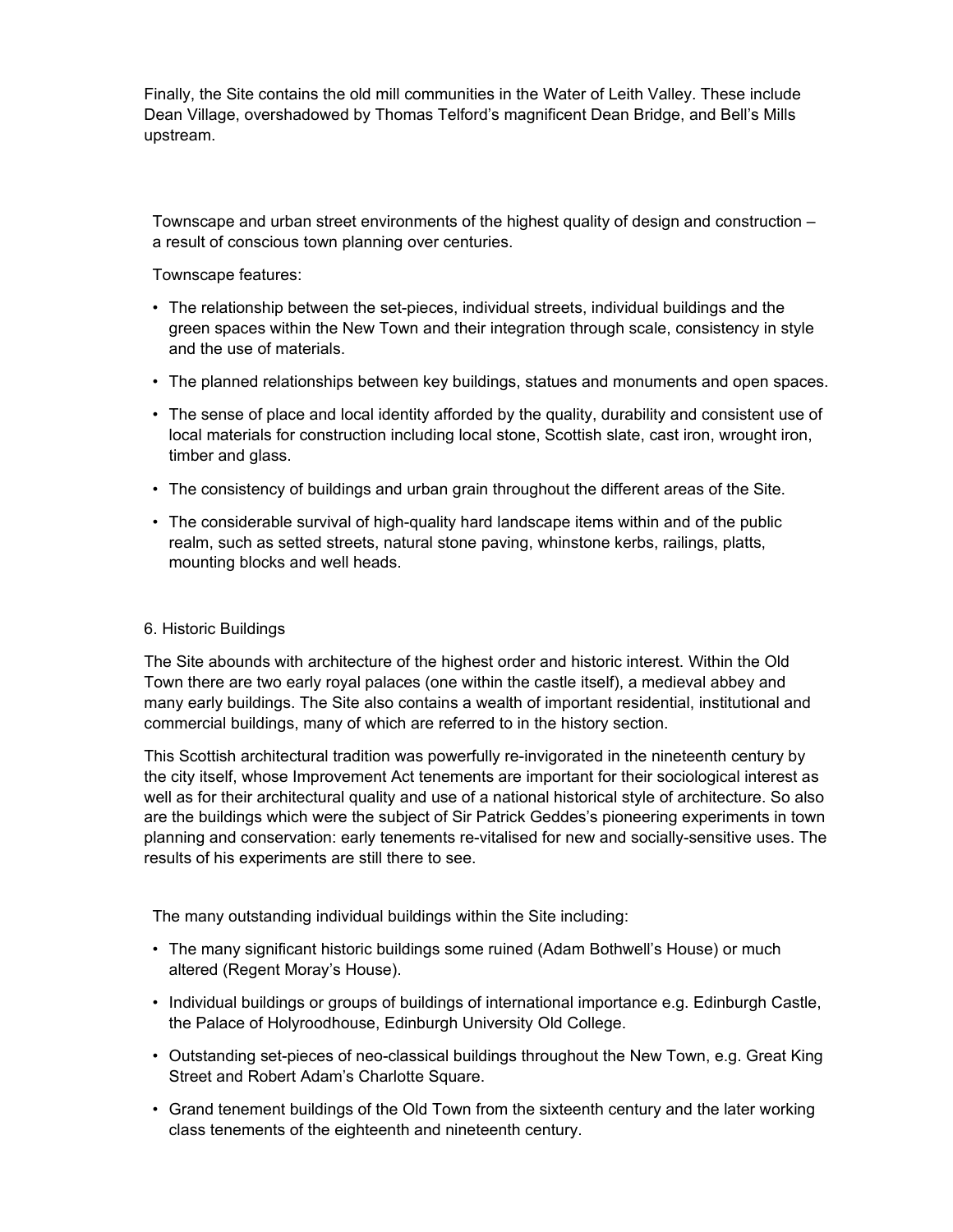• Scottish Baronial architecture within the Old Town, such as Cockburn Street and the Old Royal Infirmary.

#### 7. Historic Interiors

The Site is recognisable instantly by its external magnificence. However, building interiors are no less important. Behind the facades and doors of both public and domestic buildings lie a wealth of internal features from staircases to chimney pieces and column screens with fine architectural detailing. The survival on such a scale of historic interiors is remarkable.

The survival of important interiors within a variety of public and domestic properties including dwelling houses such as flats, row houses and double uppers (two and three-storey houses on upper floors), within 'palace fronts' and larger compositions. The existence of elaborate architectural interiors from the seventeenth century Parliament Hall to the Signet Library, the Old College Library and, most recently, the Scottish Parliament.

#### 8. Statues and Monuments

The statues and monuments in Edinburgh inform the history and heritage of the Site as well as being set pieces in their own right. They form a remarkable collection, notable for their range and importance and include such varied examples as the National Monument in the Castle, the Scott Monument, and the numerous statues of celebrated local and national figures.

The outstanding statues and monuments throughout the Site which range in style from the extravagance of the Scott Monument to the intimacy of Greyfriars Bobby.

#### 9. Parks, Gardens and Graveyards

The green environment is an important part of the planned urban space throughout the Site and includes the numerous public and privately managed gardens which are a particular feature of the New Town. The Site also contains an exceptional group of historic graveyards including St Cuthbert's, Canongate, Greyfriars, Old Calton Burying Ground, and the New Calton Burying Ground.

Designed landscapes of public and private gardens and the historic graveyards of St Cuthbert's, Canongate, Greyfriars, Old Calton, New Calton and Dean.

#### HISTORY AND HERITAGE

#### 10. Historic City and Capital of Scotland

Edinburgh represents the essence of the cultural traditions of Scotland as a European city. The city bears testimony to the growth of Scottish civilisation, to its religious faiths, its government, its culture, and to its educational and legal system.

Scotland's re-assertion of national status was formally recognised in the 1880s. In 1885, a Secretary for Scotland was appointed and the Scottish Office was established at Dover House, Whitehall in London. The Secretary for Scotland took responsibility for administering Scotland's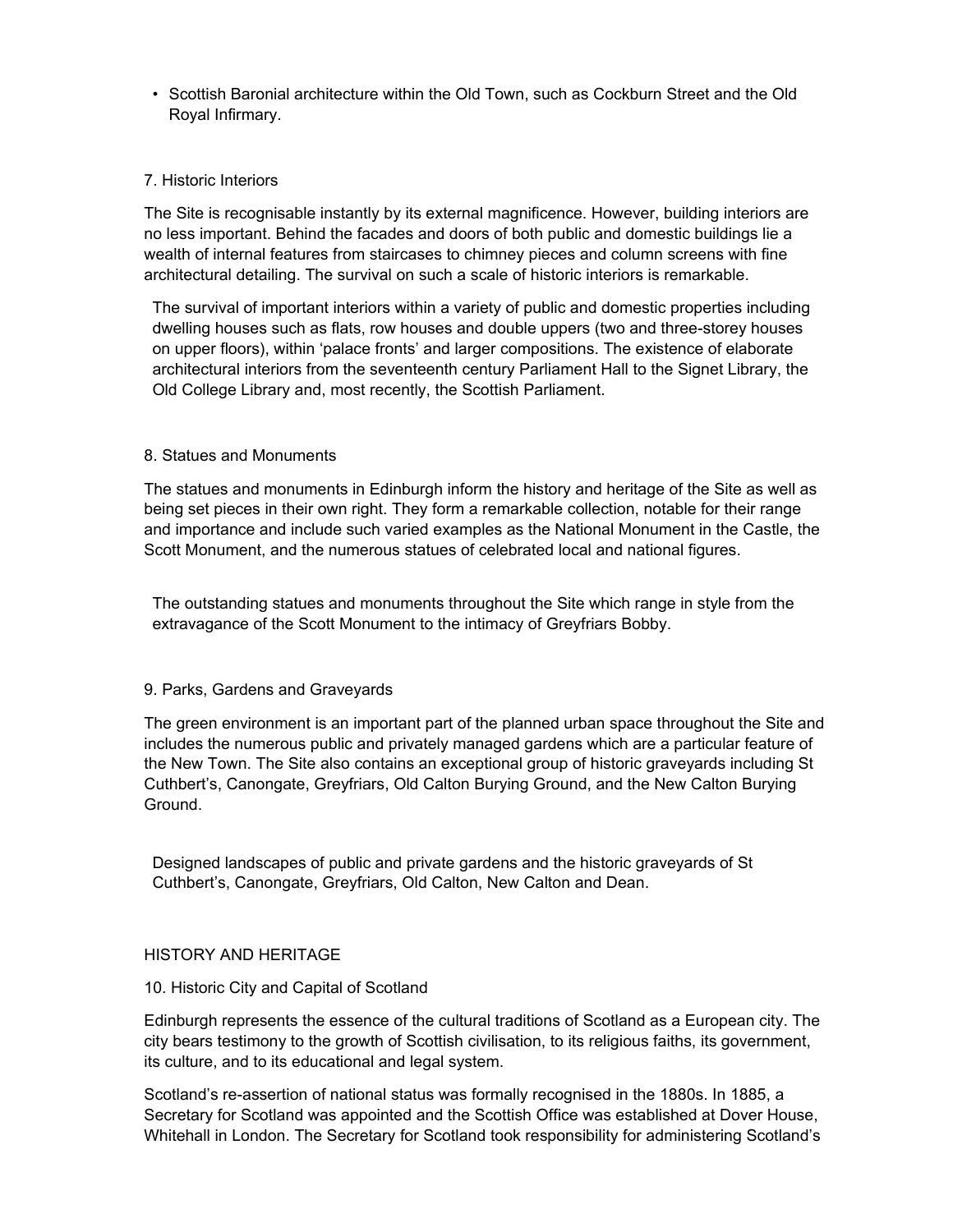separate legal system and the Scottish Boards for agriculture, education, local government and health. The increasing responsibilities of the Secretary for Scotland saw the post upgraded to Secretary of State in 1926, and in 1928 the Scottish Boards became departments of The Scottish Office.

In 1939, St Andrew's House in Edinburgh became the headquarters of The Scottish Office and Dover House was retained as a liaison office in Whitehall. From 1939 the country was administered directly from St Andrew's House, one of the finest and largest buildings of its period, dramatically sited near a cliff-top, as if in response to the castle which is set diagonally opposite. The building continues in use today as the home of the Scottish Executive, facing the new Scottish Parliament building also within the site.

The interwar years also witnessed a growing national cultural awareness with the creation of institutions such as the Scottish National War Memorial and the National Library, centred in Edinburgh.

Edinburgh is the home of Scotland's national museums, galleries, archives and library, and of its heritage administration. It contains Scotland's only royal palace, which is frequently inhabited by the monarch. It is the centre of the country's civil administration and contains the headquarters of the Church of Scotland and its 'parliament', the General Assembly. The city has a metropolitan Archbishopric linked with St Andrew's.

Edinburgh as a Royal and ceremonial capital city of Scotland from the fifteenth century with tangible associations expressed in the historic fabric and functions of the city.

#### 11. Communities

The Site is the living heart of the city of Edinburgh, confidently looking to the future while embracing its past. The communities who live and work within the Site reflect the complexity of the economic and social variety of the City of Edinburgh. It is a fine example of an ancient city meeting the needs of modern society, yet which has retained its residential vitality with many areas of the Site still being densely populated. The economic base of the city is underpinned by the presence of the devolved administration, the strengths of the financial services sector, the legal, educational and medical professions, the arts community, the political world, the media and the commercial sector – all heavily represented within the Site.

The city centre has been a tourist destination since at least the middle of the nineteenth century. This popularity in itself creates a management challenge for the Site. Maintaining the qualities of the Site which underpin the vibrant, living, city centre is vital for the city's continued relevance and success for present and future generations.

The city centre is home to a range of residential and professional communities which leave a tangible mark upon the fabric and authenticity of the Site. They include the world of politics, religion, legal services, financial services, retailing, education and the arts. They generate the economic and intellectual well being of the city centre, and give it its purpose.

#### 12. Intellectual Tradition, Education and Law

Scotland is associated with many things; one of the greatest of these is the intellectual tradition which her scholars carried abroad. (For instance, between 1411 and 1560 the University of Paris had 17 rectors who were Scots.) The University of Edinburgh is the fourth of Scotland's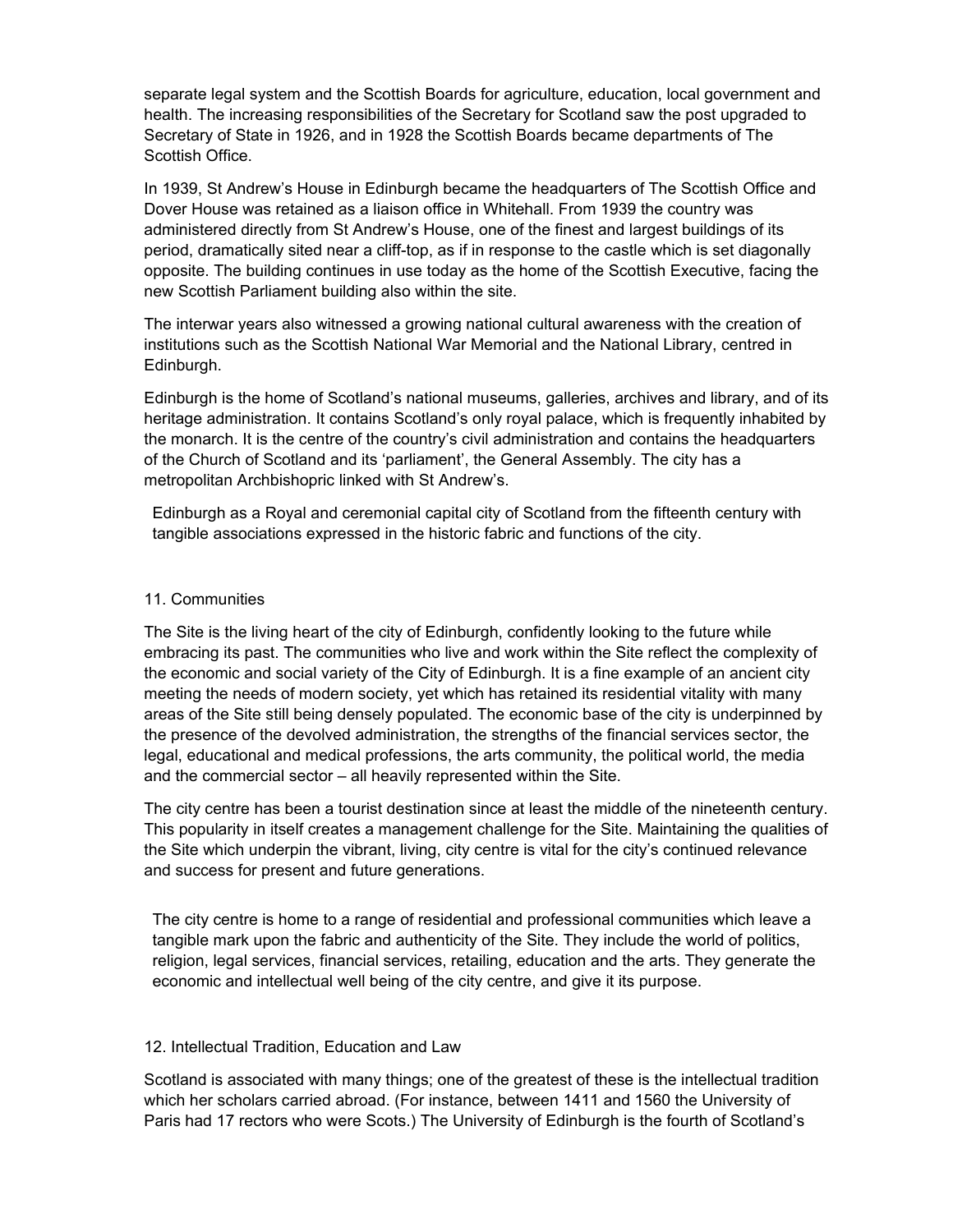ancient universities, and was founded in 1583 by the Town Council of Edinburgh, under general powers granted by the Charter of King James VI of Scotland. First established at Kirk O'Field, its buildings were redeveloped on the same site between 1789 and 1829. Since then it has expanded to occupy a series of precincts across Edinburgh which collectively represent a major land-holding of often important listed buildings from Robert Adam's Old College (from 1789) to Robert Matthew's David Hume tower (1960-3).

From the first the College possessed the privilege of conferring degrees. The Act of Confirmation, passed in 1621, secured to the College of James VI as it had come to be called, all the rights, immunities and privileges enjoyed by the other Universities of Scotland, and ratified this privilege. This ratification was renewed in the Treaty of Union between England and Scotland, and in the Act of Security. Gradually, in Acts of the General Assembly, of the Town Council, and of Parliament, the College of James VI came to be styled the University of Edinburgh; but it remained under the control and patronage of the Town Council until 1858 when, by the Universities Act, all the Universities of Scotland received new and autonomous constitutions.

During the eighteenth century the University became a key centre for the Scottish Enlightenment, famed for its research into the human condition, both mental and physical. It did much to give the city the philosophers and others who contributed to this 'hotbed of genius' which helped to create the intellectual and cultural environment which still exists in the city today. These achievements were not just cerebral: enlightenment thinking encompassed a respect for the old (to the extent that revived 'Old Scots' architecture is seen throughout much of the Old Town), while simultaneously pioneering the new and imagining the city itself as a monument. The Site is also associated with a list of notable individuals who have had international recognition and have left a tangible mark on the fabric of the Site or its culture.

Today, The University of Edinburgh is one of the largest universities in the UK, with a worldwide reputation for excellence in research and teaching in a wide range of disciplines. The main locations of the University occupy key positions within the Site.

The Supreme Courts of Scotland are also located in the heart of the Site at Parliament Close, which has as its centrepiece the former Scottish Parliament building. Covering more than three acres, the justiciary complex developed in phases commencing with an undeveloped plan by Robert Adam and carried forward by Sir Robert Reid and with many later alterations to provide public courts along with library facilities for advocates. Under the terms of the Act of Union Scotland retained its legal system and the courts were extensively expanded in the nineteenth century. This huge classical setpiece complex – still in daily use for its original purpose – sits in contrast to St Giles Cathedral in an open precinct created around the buildings, expanding the 'piazza' of Parliament Close on levelled ground between the Cowgate and High Street. The continued accommodation of the Scottish legal profession and justice system within the Site is of great significance for its historic character.

The cultural traditions of the Site emerge from a long history of intellectual enquiry. Geology, medicine, philosophy, law, the sciences and literature as well as architecture and planning flowered in Edinburgh with their achievements bringing fame to the city and the nation. As a result the Site has a strong tradition of association with these disciplines, their achievements and with many people of world recognition associated with them, including John Napier, David Hume, Adam Smith, Robert Adam, James Hutton, Sir Walter Scott, Charles Darwin, Sir James Clerk Maxwell, Robert Louis Stevenson, Alexander Graham Bell and Sir Patrick Geddes.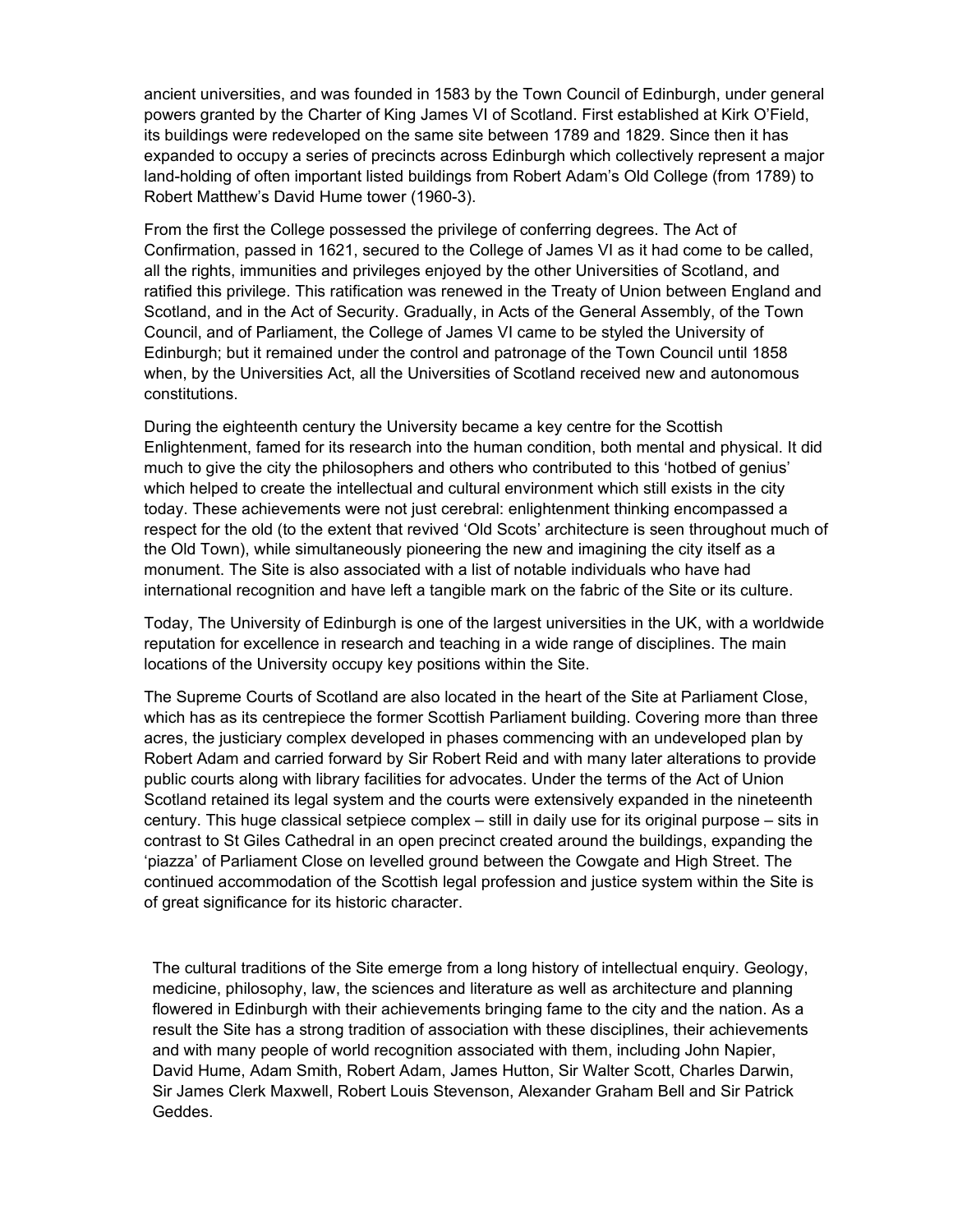#### 13. Edinburgh – Festival City

In 1947 the first Edinburgh Festival was symbolic of a new era. To the International Festival has been added the Festival Fringe, Jazz, Book and Film festivals amongst others. At New Year, the Hogmanay celebrations are seen worldwide. The city centre has become an internationally recognised venue and backdrop for events.

Since 1947, the city centre has hosted the world famous Edinburgh International Festival which has been a showcase for the city's heritage and its cultural dynamism. Additional festivals include the Festival Fringe, Book, Film, Jazz and Science festivals and, not least, the celebrations at Hogmanay.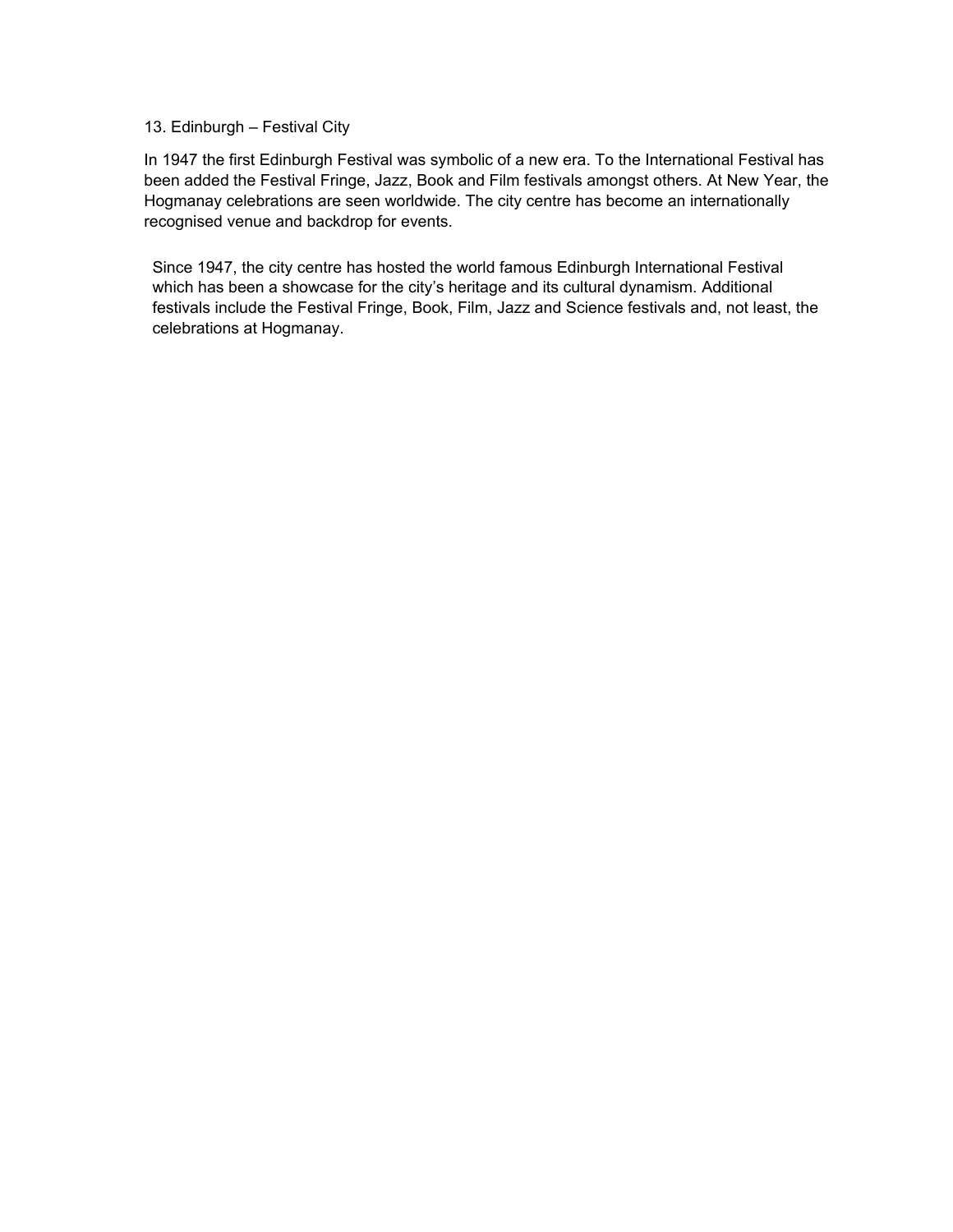# Management Strategy and Policy Context

dinburgh's management and protective mechanisms have evolved over more than 300 **vears and have generally been effective and well-suited to the particular circumstances of** the city. Today these mechanisms fit within an overall strategy that addresses the challenges of caring for the Site in the twenty-first century. The guiding principles are: E

- The Site will be managed in such a way as to ensure its survival for future generations.
- The management of the Site will promote its harmonious adaptation and enhancement as well as its protection by respecting its outstanding universal values, character, historic fabric and authenticity.
- All individuals and organisations, visiting or resident, should be encouraged to participate in the care and management of the Site and develop an understanding of its values within the context of the World Heritage Convention.

The management strategy for the Site acknowledges that change will be necessary in a dynamic urban centre. Achieving a satisfactory balance between preservation and change lies at the heart of successful conservation management. Proposals for change should therefore be preceded by a full understanding of the Site's outstanding significance or values, consideration of the impact of change and methods for mitigating any potentially negative consequences. Proposals should recognise that the historic environment is a finite and non-renewable resource whose preservation and continued use should be encouraged so that it may be enjoyed today and passed on in good order to future generations. This supports the Scottish Executive's policy for the management of the historic environment set out in Historic Scotland's Passed to the Future (2002). As noted in National Planning Policy Guideline (NPPG) 18, maintaining and enhancing the economic and social fabric of the historic environment is vital if the variety, quality and special characteristics of this special resource are to be sustained.

Enhancement of the Site is a key objective of its management strategy. New developments, provided that they complement the character of the Site and enhance its special qualities, will play an important role. Much of the recent new construction within the Site has shown that substantial buildings can be built to a very high quality in a way that enhances the Site. In addition, the use of masterplans, and sensitive development guidance, has facilitated the creation of award-winning contemporary architecture within a traditional urban design framework.

Everyone has a role to play in caring for the site; however, key public sector agencies, which include Edinburgh World Heritage, Historic Scotland, the City Council, SEEL and the Edinburgh City Centre Management Company, share a special responsibility. Whilst there is potential for conflict, all interests are united in their support for maintaining and enhancing a city that has worldwide recognition for the quality of its built and natural environment.

The role of Edinburgh World Heritage is particularly significant. This organisation – an agency jointly funded by the City Council and Historic Scotland – is charged with championing and coordinating the conservation of the Site. EWH and its partners aim to promote the better protection and enhancement of the Site, provide financial assistance for repairs to historic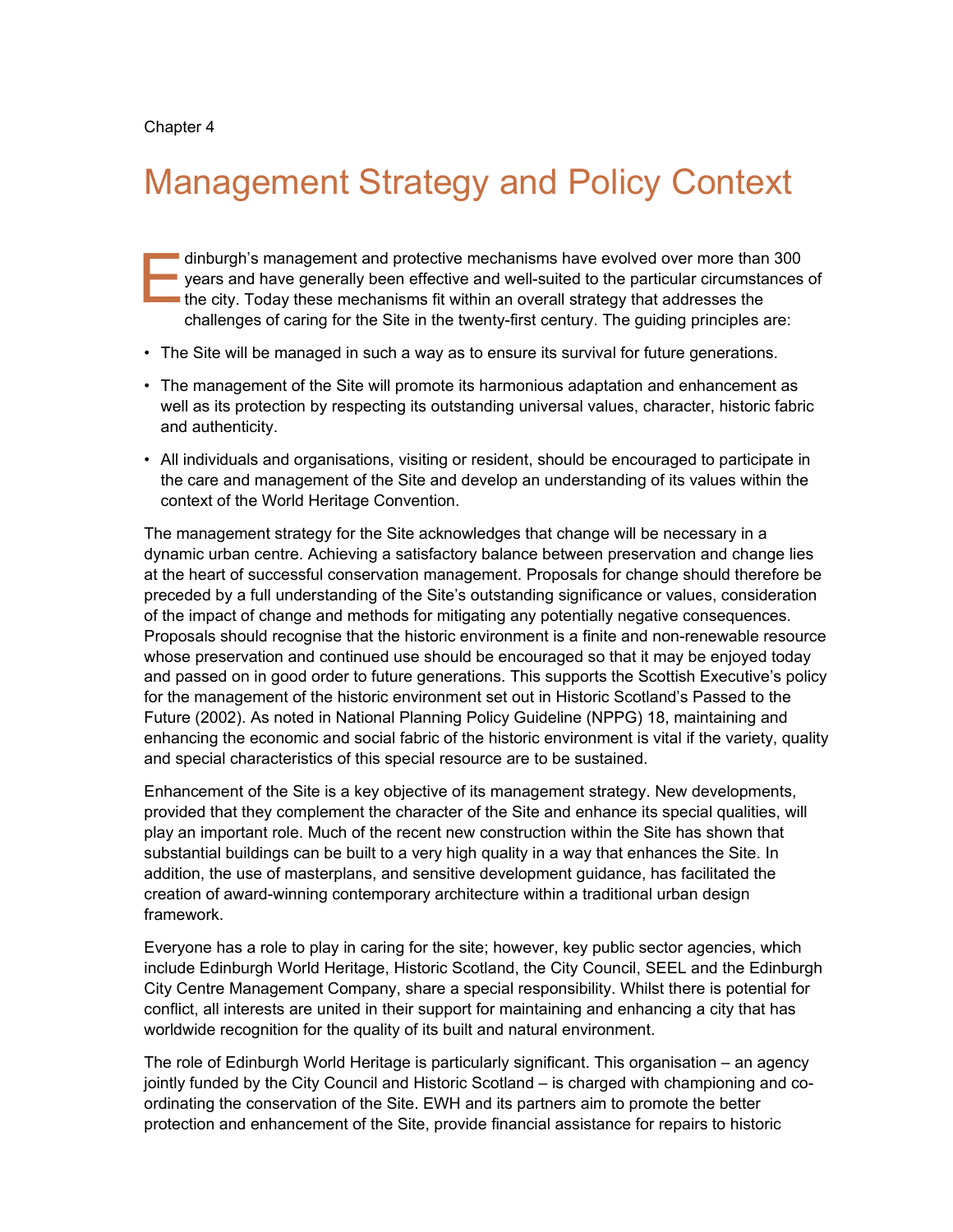buildings and enhancement schemes and to promote the appreciation of the Site to as wide an audience as possible.

#### LEGAL PROTECTION FRAMEWORK

Change and development within the World Heritage Site is controlled and guided by a range of legislation and statutory and non-statutory guidance. These provisions provide important safeguards. The more important are described below.

In addition to legislation and statutory and non-statutory policy and guidance, the city has evolved a variety of measures aimed at managing the conservation of the Site effectively.

#### International Guidance

International guidance on conservation is derived from UNESCO and international charters.

#### The World Heritage Convention

In 1972 the member states of UNESCO adopted the Convention concerning the Protection of the World Cultural and Natural Heritage (World Heritage Convention). Its purpose was to ensure the proper identification, protection, conservation and presentation of the world's irreplaceable heritage.

Subsequently the World Heritage Committee and a World Heritage Fund were set up in 1976 and the Committee adopted Operational Guidelines for the implementation of the Convention in June 1977. These have subsequently been revised several times, most recently in February 2005.

The guidelines inform the Edinburgh World Heritage Site Management Plan, and its accompanying Action Plan, and also provide directions on monitoring and other issues which relate to the implementation of the Convention.

The Department for Culture, Media and Sport (DCMS) is the Department of the UK Government with responsibility for the heritage and represents the State Party in relation to the World Heritage Convention on behalf of the whole of the UK. Historic Scotland, on behalf of Scottish Ministers, is responsible for world heritage in relation to cultural sites in Scotland and works closely with colleagues in the DCMS on the implementation of the Convention.

#### Conservation Charters

International Conservation Charters set out widely recognised standards for those working with the conservation of the built heritage. Many of these documents are detailed and focus on very specialised subjects. However, there are five key charters which pertain to the conservation of Edinburgh's World Heritage Site:

- The Nara Declaration on Authenticity (UNESCO 1994) sets out guidance for identifying and conserving authenticity in historic areas.
- The Washington Charter on the Conservation of Historic Towns and Urban Areas (ICOMOS 1987) sets out principles of Area Conservation.
- The Venice Charter for the Conservation and Restoration of Monuments and Sites (ICOMOS 1964) sets out the principles for the long-term preservation of historic monuments and heritage.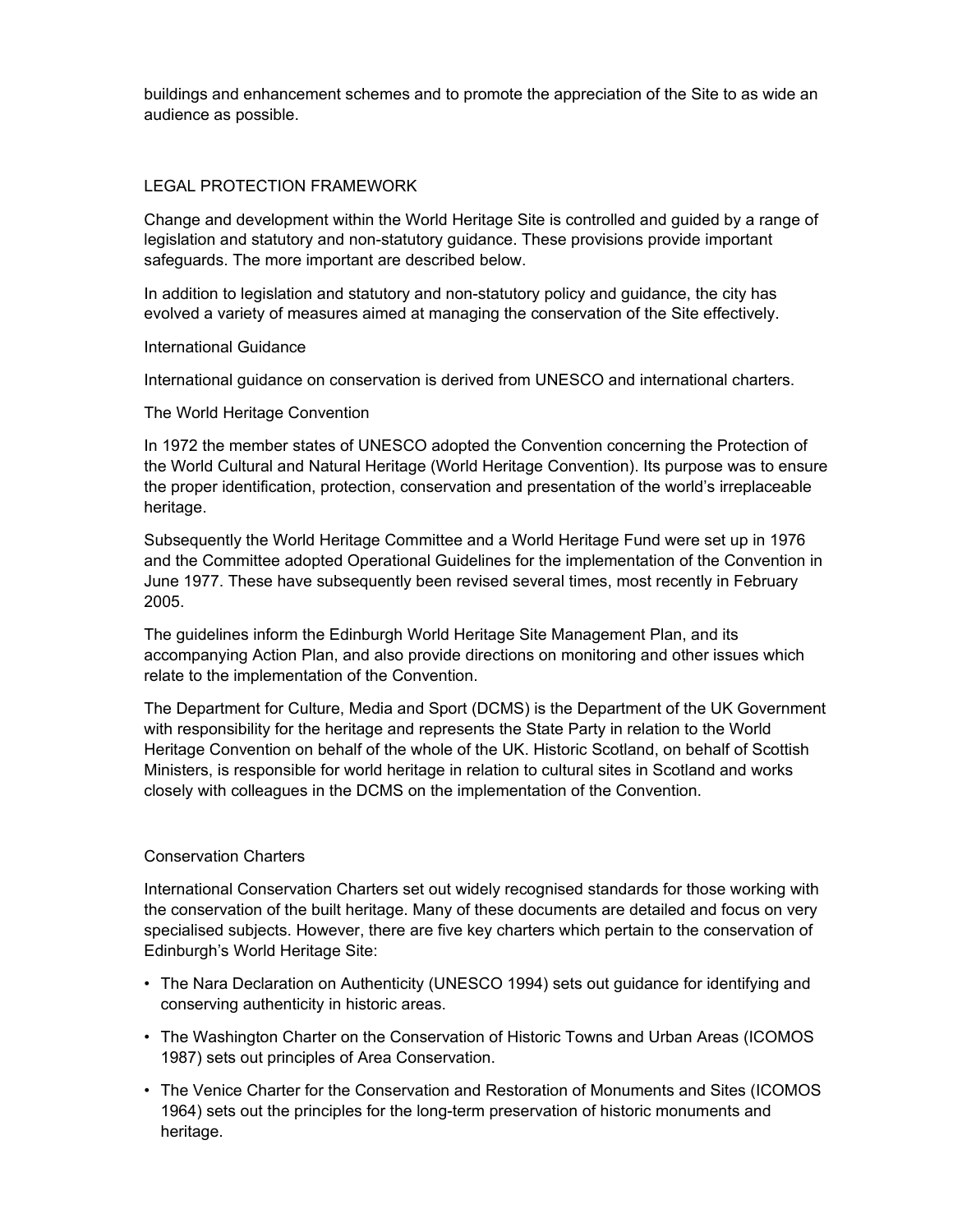- Pecs Declaration on the Venice Charter (ICOMOS Hungary 2004).
- The Burra Charter (the Australia ICOMOS Charter for Places of Cultural Significance 1999) defines key universal conservation terms such as 'preservation' and 'restoration' and sets out principles of conservation.

#### Legislation, Policy and Guidance in Scotland

Following the enactment of the Scotland Act 1998, elections to the first Scottish Parliament for almost 300 years were held in May 1999 and the Parliament met for the first time in July of that year.

The Scottish Executive, the administrative arm of Government in Scotland, has responsibility for all public bodies whose functions are devolved and is accountable to the Scottish Parliament for them. The Scottish Executive comprises the First Minister (who must be a member of the Scottish Parliament), Ministers appointed under section 47 of the Scotland Act 1998 (from among the members of the Parliament), and the Lord Advocate and the Solicitor General for Scotland.

 The Scottish Ministers and the Departments of the Scottish Executive have responsibility for a wide range of functions, including the historic and built environments, land use planning, culture and the arts, local government, economic development, transport, education, health and the civil and criminal law. As a result of policy decisions, legislation and actions since devolution was implemented in 1999, some policies and services in devolved areas are different in Scotland from those in England.

Primary sources of Scottish statutory and non-statutory guidance are contained within legislation, policy and guidance.

#### Legislation

Legislation which affects the management of the Site is primarily associated with planning matters. Relevant legislation includes:

- The Town and Country Planning (Scotland) Act 1997, which defines the general planning framework for Scotland.
- The Planning (Listed Buildings and Conservation Areas) (Scotland) Act 1997 is the principal legislation concerning conservation areas, historic buildings and other built heritage in Scotland. This Act gives statutory protection to the urban form and its historic character. Policy in furtherance of its provisions encourages developers to provide high quality in design, construction and materials that takes full account of any historic context (see appendix VI).
- Scheduled monuments are protected under the Ancient Monuments and Archaeological Areas Act 1979. It is an offence to carry out, or permit to be carried out, any works which will lead to damage or destruction, alteration or addition, repair or removal of a scheduled monument, without prior written permission from the Scottish Ministers (Scheduled Monument Consent). There are also restrictions on the use of metal detectors in scheduled areas.

Scheduled monuments are, by definition, of national importance and it is government policy that they are preserved in situ and within an appropriate setting. Scheduled Monuments in the Site include: Edinburgh Castle, Holyrood Abbey, the Palace of Holyroodhouse and its gardens, Abbey Strand, and parts of the Flodden and Telfer Walls.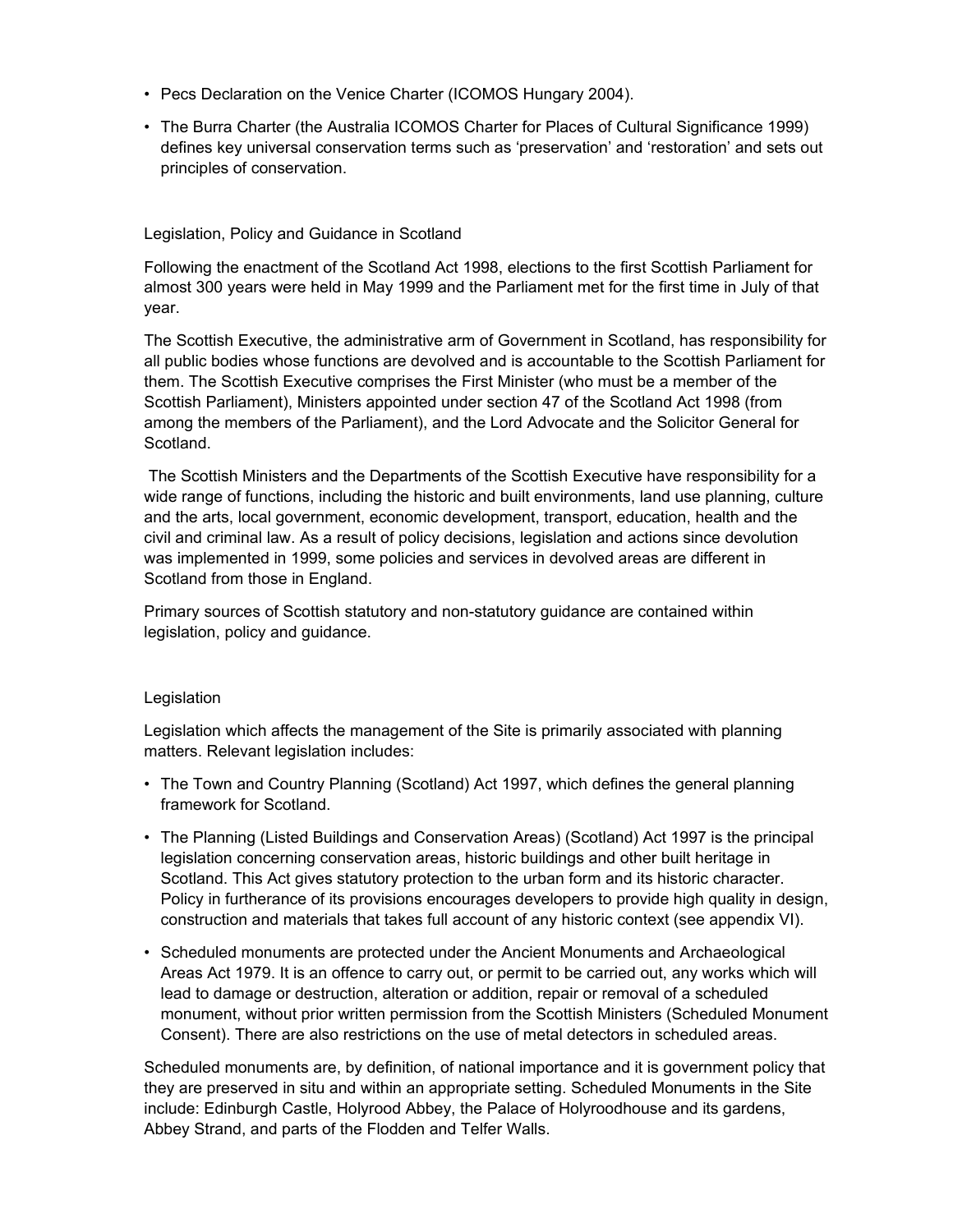• Article 15 of the Town and Country Planning (General Development Procedure) (Scotland) Order 1992 (GDPO) affords Historic Scotland and Scottish Natural Heritage a formal role in commenting on any development proposals that affect sites, the setting of Scheduled Ancient Monuments, Category A Listed Buildings or sites listed on the Inventory of Gardens and Designed Landscapes.

#### Policy and Guidance

National legislation is supported by a considerable amount of national policy and guidance issued or adopted by the Scottish Ministers. Currently this includes:

Scottish Planning Policies and National Planning Policy Guidelines

Scottish Planning Policies (SPPs), which are gradually replacing National Planning Policy Guidelines (NPPGs), provide statements of government policy on nationally important land use matters. The most relevant include:

- SPP1 The Planning System (Revised November 2000) sets out the purpose and objectives of the planning system in Scotland and the contribution planning can make in achieving the wider objectives of the Scottish Executive. It updates the guidance on development plans and development control and addresses the quality of the Planning Service.
- Government policy on the treatment of unscheduled archaeological remains can be found in NPPG 5 on Archaeology and Planning, and an accompanying Planning Advice Note (PAN 42), Archaeology: the Planning Process and Scheduled Monument Procedures. These documents set out how archaeological remains and discoveries should be handled under the development control system. The primary policy objective is to preserve archaeological remains wherever feasible, and, where this proves not to be possible, to ensure their proper recording before destruction, and subsequent analysis and publication. Protection and management of unscheduled archaeological remains through the planning process is the responsibility of the local authority, advised by its own Archaeology Service. The care and management of unscheduled monuments is primarily the responsibility of owners.

Most of the important archaeological remains within the Site are unscheduled.

- NPPG 14 Natural Heritage (January 1999) sets out guidelines for protecting Sites of Special Scientific Interest (SSSIs). This designation is defined in the Wildlife and Countryside Act 1981 as areas of land or water which in the opinion of Scottish Natural Heritage (SNH) are of special interest by reason of their flora, fauna or geological or physiographical features. There are two SSSIs within the Site (Castlehill and Calton Hill /Regent Gardens and Holyrood Park /Meadowfield Park) while the Duddingston Loch /Bawsinch SSSI is just outside the boundary. SNH has a statutory duty to notify and seek appropriate protection of such sites, which are identified in accordance with guidelines developed and applied on a UK wide basis (SNH is responsible for advising central and local government on all aspects of Scotland's natural heritage and was established by The Natural Heritage (Scotland) Act 1991).
- NPPG 18 Planning and the Historic Environment sets out government policy for how the planning system should take account of World Heritage Sites, Listed Buildings and Conservation Areas. NPPG 18 states 'No additional statutory controls result from designation but a combination of a clear policy framework and comprehensive management plan should be established to assist in maintaining and enhancing the quality of these areas. The impact of proposed development upon a World Heritage Site will be a key material consideration in determining planning applications.'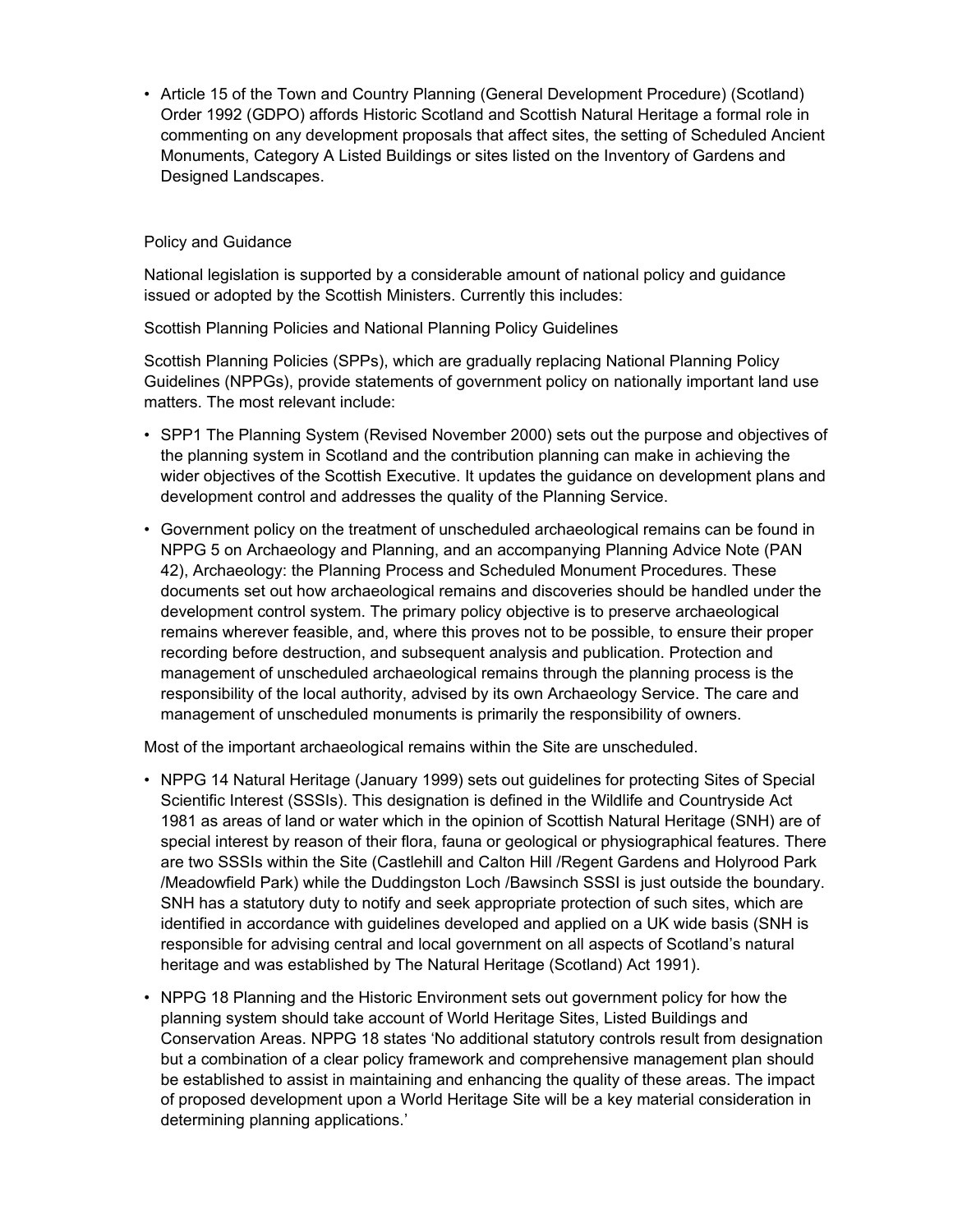#### Planning Advice Notes

Planning Advice Notes (PANs) provide advice on good practice. Those particularly relevant to protection and development include:

- PAN 42 Archaeology, the Planning Process and Scheduled Monument Procedures (Scottish Executive, January 1994) includes advice on the handling of archaeological matters within the planning process and on the separate controls over scheduled monuments under the Ancient Monuments and Archaeological Areas Act 1979.
- PAN 68 Design Statements (Scottish Executive 2001) focuses on design statements, and their relevance within the Planning System.
- PAN 71 Conservation Area Management (Scottish Executive, December 2004) sets out the Scottish Executive's expectations of the planning system to deliver high standards of design and quality.

#### Other National Policy Documents

In addition to the above, the following are important national documents concerning conservation best practice:

- Memorandum of Guidance on Listed Buildings and Conservation Areas (Historic Scotland 1998) sets out Scottish Ministers' policy on these matters, as directed by Scottish Office Development Department Circular No. 13/1998.
- British Standard No.7913: Guide to the Principles of the Conservation of Historic Buildings (British Standards Institute 1998).
- The Stirling Charter, Conserving Scotland's Built Heritage: Declaration of Historic Scotland's Conservation Philosophy (Historic Scotland 1999) sets out broad principles for the conservation of built heritage in Scotland.
- Passed to the Future (Historic Scotland 2002) sets out Historic Scotland's policy for the sustainable management of the historic environment.
- A Policy on Architecture for Scotland (Scottish Executive 2001) sets out the principles that underpin the Executive's commitment to the promotion of good architecture and good building design and the objectives and actions to achieve this.
- Designing Places: A Policy Statement for Scotland (Scottish Executive 2001) sets out the policy context for important areas of planning policy, professional practice, and education and training in relation to shaping the built environment.
- Creating Our Future: Minding Our Past, Scotland's National Cultural Strategy (Scottish Executive 2000) sets out a framework of action by the Scottish Executive for Scotland's cultural life, including heritage.
- A wide range of advice is issued by the Scottish Executive which includes Historic Scotland's Technical Advice Notes (TANs) and Practitioners' Guides. Of particular relevance to the Site is 'The Performance of Replacement Sandstone in the New Town of Edinburgh'.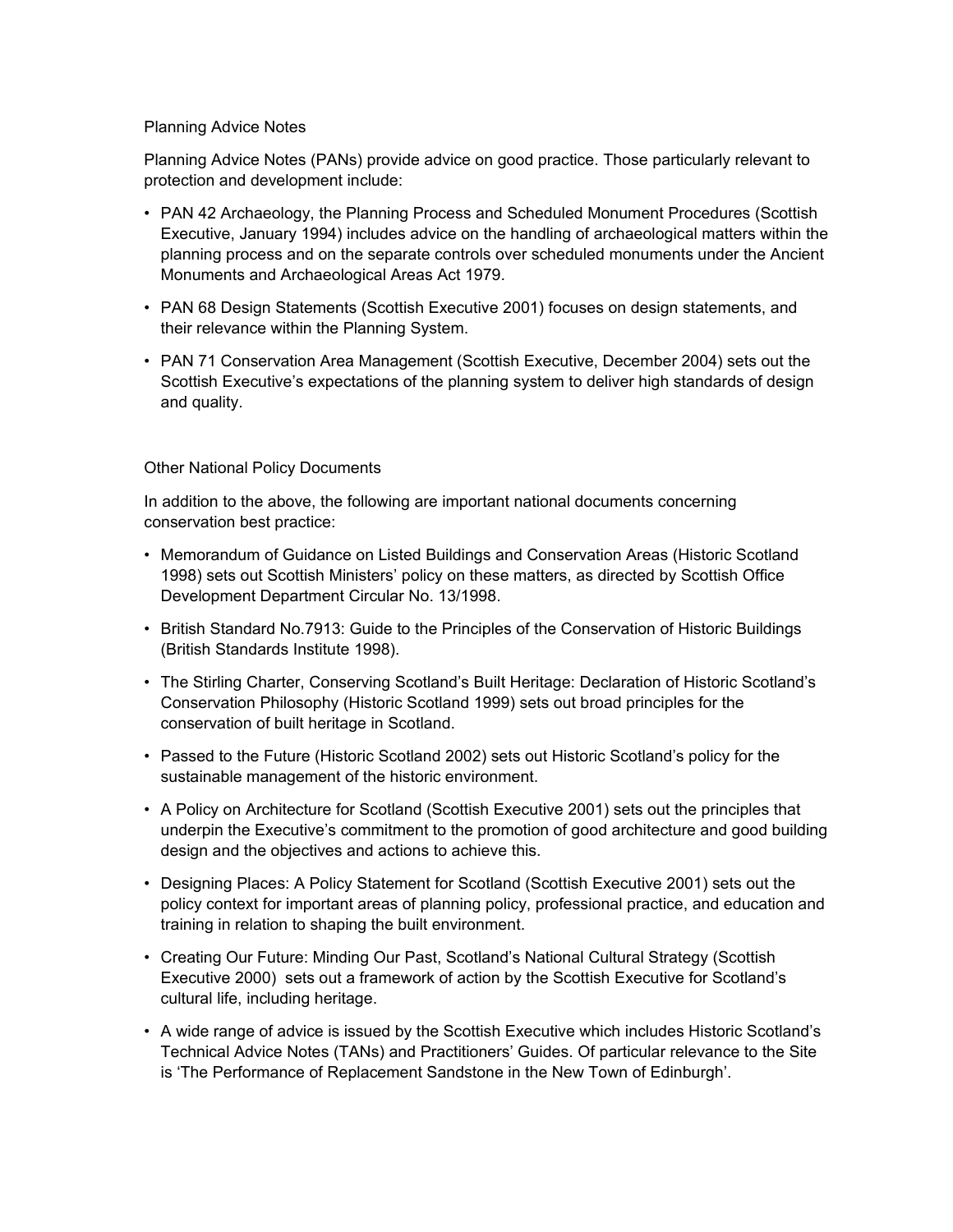#### Local Authority Policy Framework

The local policy framework consists of guidance produced at a local level and specifically for the needs of the Site and its surrounding areas. There is a statutory requirement to take account of particular guidance produced by the local authority, for example, development must have regard to the Development Plan unless material considerations indicate otherwise. Other guidance is non-statutory but can be a 'material consideration' in determining applications for planning permission or subsequent appeals.

#### Statutory Guidance

Planning decisions require to be based primarily on the Development Plan in force in any particular area. In Edinburgh, this currently consists of the Edinburgh and Lothians Structure Plan 2015, approved in 2004, and a number of local plans. Policy ENV 1 C: International and National Historic or Built Environment Designations of the Structure Plan states:

Development which would harm the character, appearance and setting of the following designated built or cultural heritage sites, and/or the specific features which justify their designation, should be resisted.

- World Heritage Sites.
- Listed Buildings.
- Scheduled Ancient Monuments.
- Royal Parks.
- Sites listed in the Inventory of Gardens and Designed Landscapes.

Local plans include policies relating to the above, and where appropriate proposals for their protection and enhancement.

The adopted Local Plan covering the city's central areas, including the Site, is the Central Edinburgh Local Plan, 1997. A new Local Plan for the entire urban area of the city, the Edinburgh City Local Plan, is in preparation and in due course will replace all existing Local Plans, including the Central Edinburgh Local Plan.

The Management Plan in relationship to Key Policy Documents

Policies and proposals in Chapter Five of this Management Plan include many that address planning matters and development issues. They also include others that reflect or relate to other policy areas or functions of the local authority. Planning 'policies' in the Management Plan are consistent with the statutory planning position set out in the Council's development plan, and with the Council's non-statutory supplementary planning guidance currently in operation. It is not therefore proposed, nor considered necessary, that these also should be approved by the Council as supplementary planning guidance. Whilst the Plan contains a range of proposals drawn up to safeguard the Site from any threats to its Outstanding Universal Values, it also contains issues that lie outwith the planning remit. The inclusion of these policies in the Management Plan reflects the important advisory role of the EWH in relation to planning applications, and the consultative role that it will have as the new Local Plan is prepared. Every effort will be made to ensure continued consistency between the statutory and non-statutory position that the Council has adopted, or may decide to adopt in the future, and the position of the EWH in relation to its advisory role as set out in the Management Plan.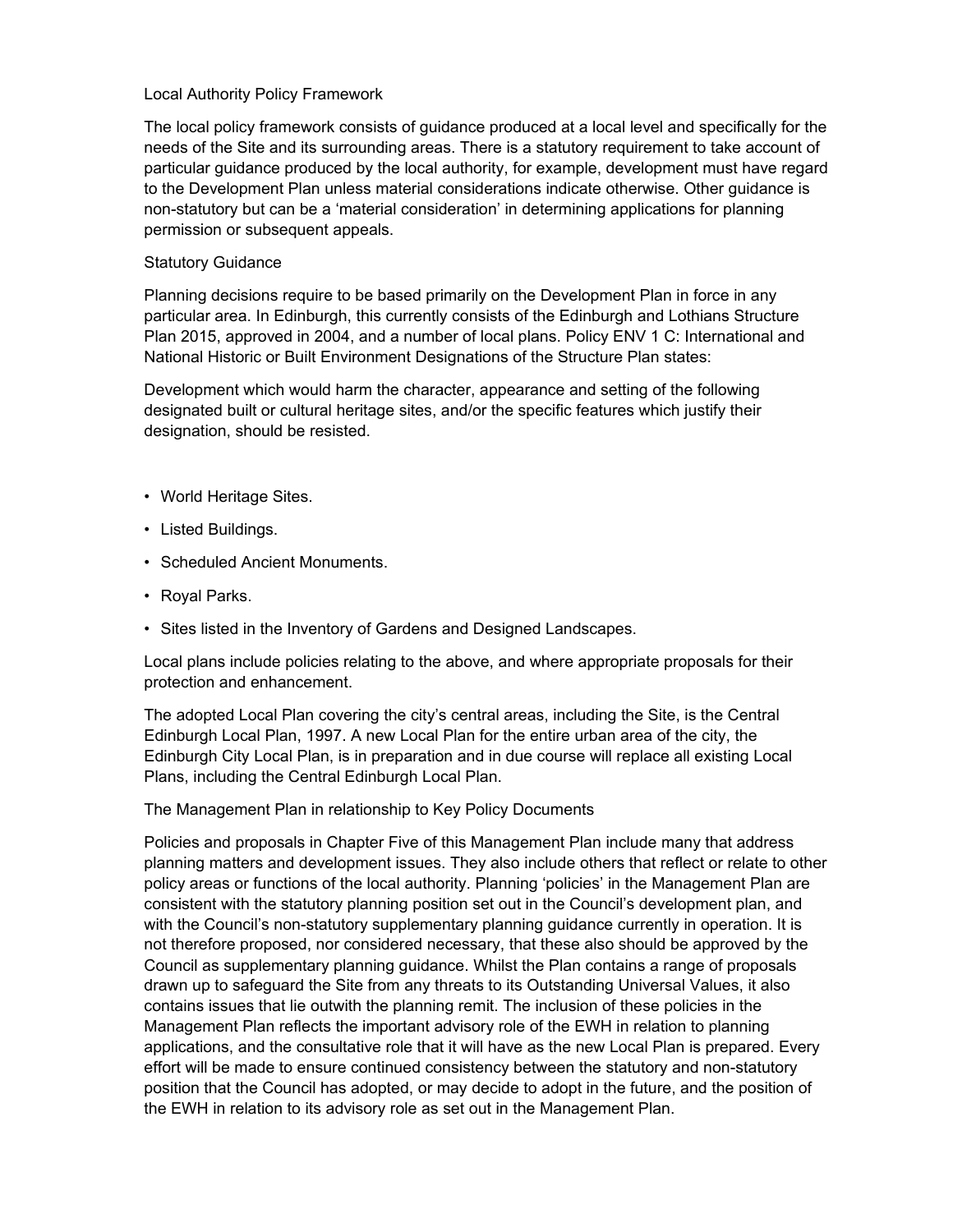The level of detail contained in the Local Plan will not always cover the range of specific policies identified in the Management Plan. The policies contained in the Structure Plan, the Local Plan and the Management Plan should not be contradictory. For strategic planning purposes, where the Management Plan addresses planning issues, the Management Plan will be a material consideration. The aspirations of both documents are to safeguard the World Heritage Site and should coincide. The detailed policies and proposals set out in the Management Plan are therefore intended to rest within the more general policy objectives of the city plan.

Other key documents such as the Edinburgh City Centre Action Plan (prepared by the Edinburgh City Centre Management Company) should have a similar relationship with the Local Plan and should co-exist and co-support the Management Plan.

#### Non-Statutory Guidance

Non-statutory guidance dealing with policy matters, or providing more detailed guidance for individual sites and locations, supplements the statutory Development Plan. These tend to be more detailed in their approach than is appropriate for inclusion in a Local Plan. These may also be material considerations for the development control process.

Relevant documents include:

- Edinburgh World Heritage Site Conservation Manifesto (City of Edinburgh Council 1996) sets out the City of Edinburgh's commitment to conserving its World Heritage Site.
- The City of Edinburgh Council Development Quality Handbook (City of Edinburgh Council) sets out non-statutory planning policies that apply to details of development on the ground. These policies range from detailed guidance on new shop fronts to alterations and repairs to historic buildings. Edinburgh City Centre – The Way Forward (City of Edinburgh Council, May 2004).
- Edinburgh 2007, The City of Edinburgh Council's Corporate Plan 2003-2007 (City of Edinburgh Council 2003).
- A Vision for Edinburgh A City Plan for the Next Five Years (City of Edinburgh Council 1999).
- Measuring Edinburgh's Performance A Review of Progress on the City Plan (City of Edinburgh Council 2003).
- A Strategy and Action Plan for Edinburgh City Centre, April 2003 March 2008 (ECCMC 2004).
- Edinburgh 2020: What do we want Edinburgh City region to be like in 20 years (City of Edinburgh Council 2003).
- Local Transport Strategy 2004-2007 (City of Edinburgh Council 2004).
- Managing Traffic in Central Edinburgh, 2000 (City of Edinburgh Council 2000).
- Draft Retail Strategy for the Edinburgh City Centre (City of Edinburgh Council 1999).
- Urban Nature Conservation Strategy (City of Edinburgh Council 1992).
- The Edinburgh Biodiversity Action Plan (City of Edinburgh Council March 2000).
- Edinburgh Streetscape Manual, ed. Colin J. Davis (City of Edinburgh Council 1995).
- The Tourism Action Plan 2004-2007 (City of Edinburgh Council 2004).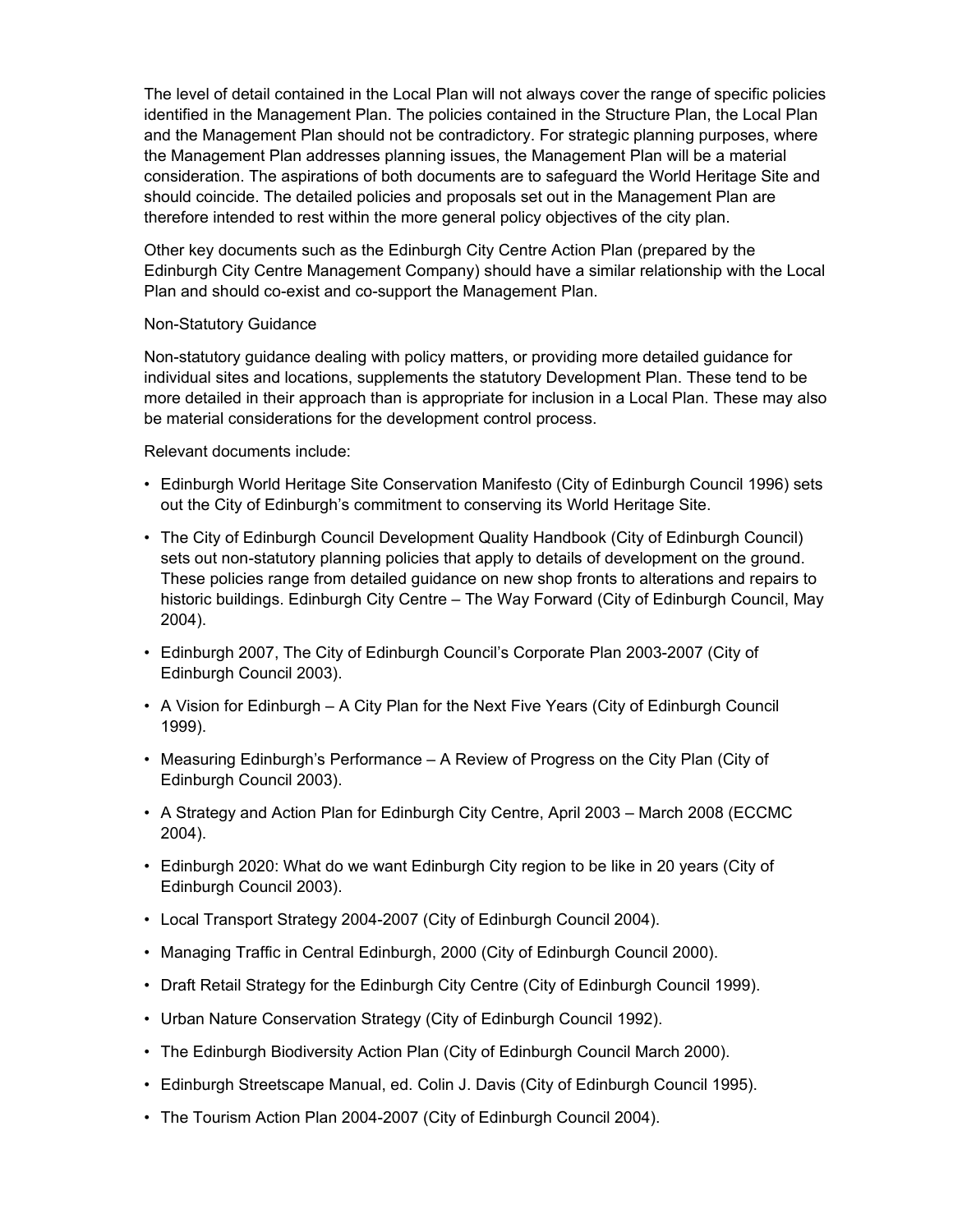#### Urban Wildlife Sites

These are sites which have been identified in the City of Edinburgh Council's Urban Nature Conservation Strategy and are to be protected from potentially damaging development. There are two Urban Wildlife Sites within the Site: the Water of Leith and Calton Hill. As part of the Local Plan policies, the City of Edinburgh Council also promotes the enhancement of the amenity and recreational value of the Water of Leith.

#### Open Spaces

Within the Site, Castlehill, Princes Street Gardens, Calton Hill and Regent Gardens, all of the New Town Gardens and the Water of Leith are all designated as Open Spaces of Outstanding Landscape Quality where no development is to be allowed. George Square Gardens, the grounds of Donaldson's School, and Holyrood Park also have this designation though the latter is, at present, just outside the boundary.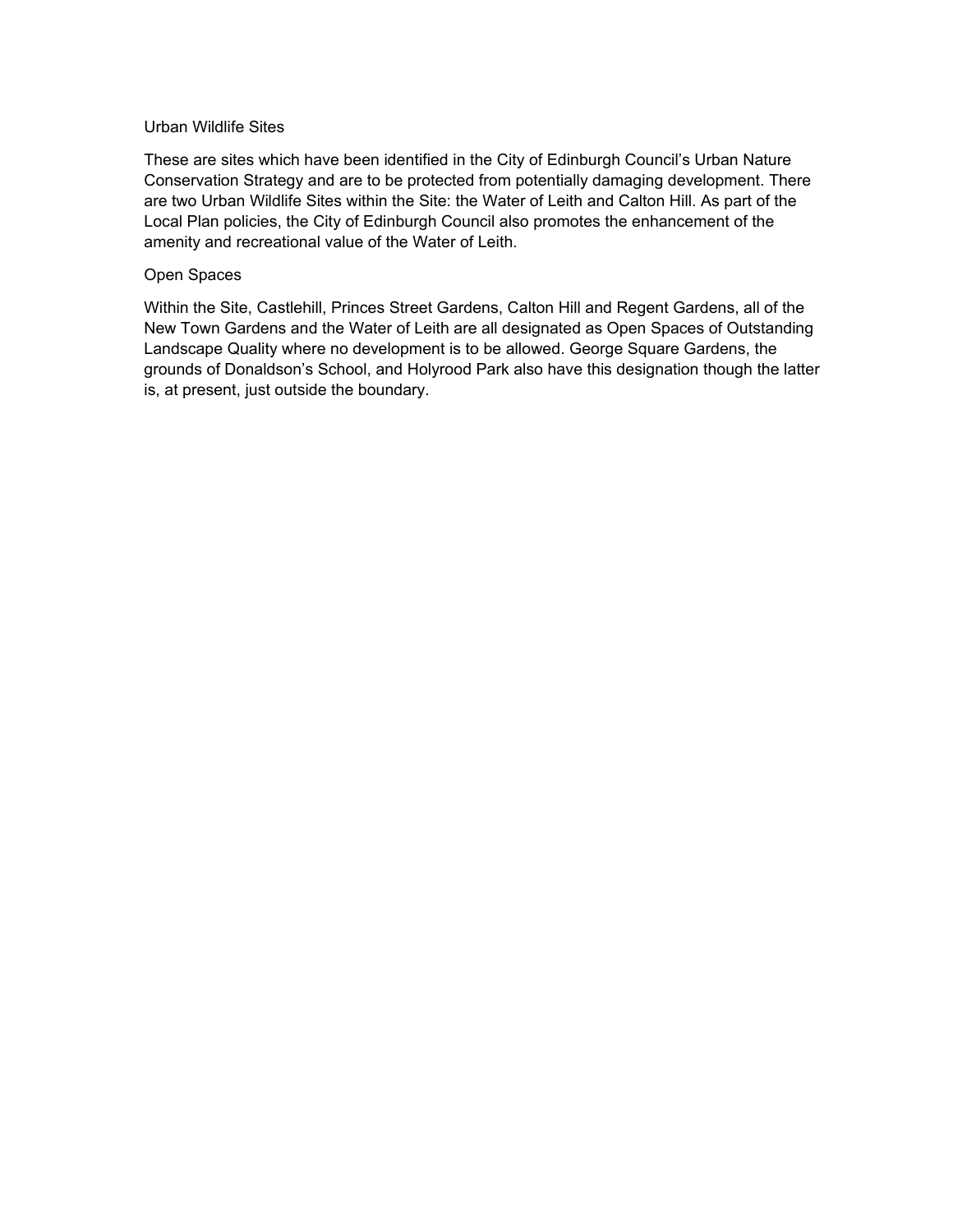# Challenges and Opportunities

dinburgh is a thriving city and one of the UK's most desirable places to live, work or visit. It attracts millions of visitors each year, largely because of its distinctive historic character and its world famous festivals. Recent years have seen the arrival of high-quality shopping, culture and leisure developments. E

Edinburgh's success is underpinned by the high quality of its urban environment. This has resulted from many years of enlightened care and control which has been recognised in the accolade of inscription on the World Heritage List. This designation is a source of pride for all the people of Edinburgh, and it offers the opportunity to build on past achievements in the World Heritage Site.

Every effort must be made to respond to the designation by ensuring that new development enhances or adds to the quality of the Site. The designation itself should facilitate the delivery of a higher quality of environment than would otherwise be achievable. However, it is recognised that the Outstanding Universal Values of the Site will, at times, be threatened by proposals that have a potentially adverse impact on the Site. All the partners of the Management Plan need to be alert to such threats.

This chapter identifies the risks to the Outstanding Universal Values of the Site together with the relevant policy measures which will not only mitigate the risks, but will further enhance the quality of the Site. These policy measures have been set out following an extensive public consultation with the whole community during the autumn of 2004.

# LANDSCAPE SETTING

1. Setting and Views

The natural prominence of Castle Rock and Calton Hill, within the Site, and Arthur's Seat and Salisbury Crags, at its edge, will endure but it will be important to protect these assets from inappropriate developments and to protect the views to and from them. The views of the principal natural features are most likely to be threatened by buildings of an inappropriate scale which can interrupt distant as well as near views.

Public access can be damaging to these natural features if, for example, paths become eroded. Open public access to features exists but requires to be managed to avoid erosion and to ensure protection of the SSSIs. The opportunity should be taken to plan the conservation and management of these important features in such a way as to protect their geology and ecology, maintain public access and optimise them as viewpoints through good management and by providing good high-quality but discreet information.

The ridges and valleys are also key elements in the landscape but, unlike the volcanic hills, they have been urbanised over the centuries. The buildings on the Old Town ridge provide a memorable and distinctive skyline. The valleys contain a mix of development, the historic form of which has accentuated the topography.

The current boundary of the Site itself should be reviewed together with consideration of the need for, and extent of, a 'buffer zone' around the Site. A boundary which is drawn too tightly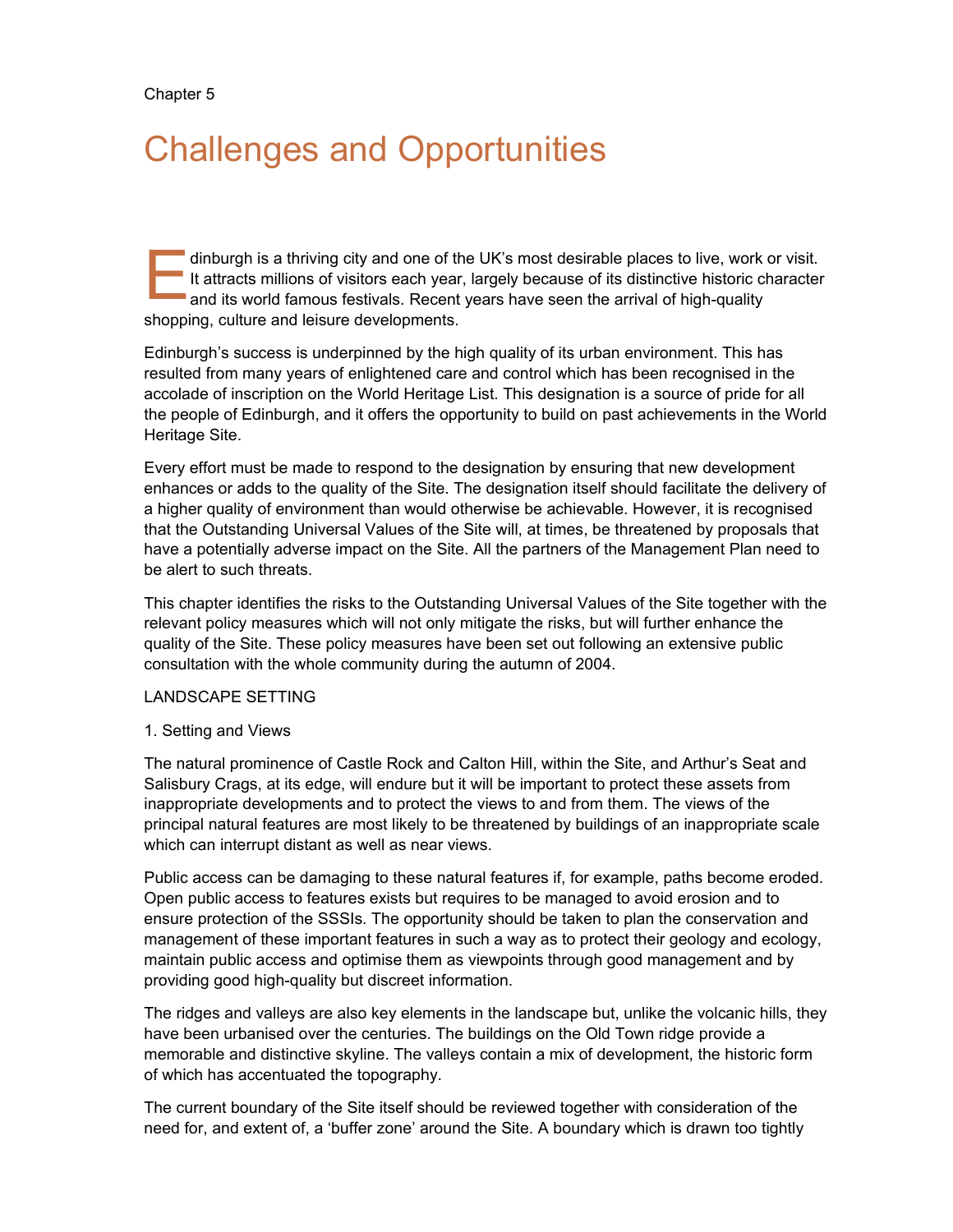around the Site and the lack of a buffer zone may compromise the adequate protection of the Site. A wider boundary can emphasise the distinctiveness of natural features such as Arthur's Seat and Salisbury Crags.

| <b>Rick</b>                                                                                                                                                                                                             | <b>Dolicipe</b>                                                                                                                                                                                                                                                                                                                                                                                                                                                                                                                                                                                                                                                                                                                                                                                                                                                                                                                       |
|-------------------------------------------------------------------------------------------------------------------------------------------------------------------------------------------------------------------------|---------------------------------------------------------------------------------------------------------------------------------------------------------------------------------------------------------------------------------------------------------------------------------------------------------------------------------------------------------------------------------------------------------------------------------------------------------------------------------------------------------------------------------------------------------------------------------------------------------------------------------------------------------------------------------------------------------------------------------------------------------------------------------------------------------------------------------------------------------------------------------------------------------------------------------------|
| • The blocking of<br>views into, out of, or<br>within the Site by<br>the intrusion of new<br>development.<br>• The degradation<br>of the Site's<br>landform by the<br>intrusion of<br>inappropriate new<br>development. | 1. To protect the Site's setting and the views into, out of, or within the<br>Site.<br>2. To control inappropriate development by: Protecting the clear<br>demarcation around the natural prominence of Castle Rock, Calton Hill,<br>Arthur's Seat and Salisbury Crags and the views to and from these<br>features.<br>• Controlling the development of high buildings by ensuring that<br>appropriate policies are in place.<br>•Protecting the views of the Old Town ridge from being adversely<br>affected by development.<br>•Considering the need for revisions to the boundary of the World<br>Heritage Site and the need for and extent of a buffer zone (as<br>recommended by ICOMOS in 1995).<br>3. To put in place and implement proper maintenance and<br>management plans for the key landscape features of the Site.<br>4. To encourage public access, particularly to viewpoints, in a way that<br>safeguards the Site. |

# 2. Juxtaposition of the Old Town and the New Town

The Waverley Valley provides the best appreciation of Castle Rock and the Old Town Ridge. It forms the heart of the Site, at Princes Street Gardens, by providing the dramatic separation between the Old Town and the New Town.

| $D1 - L$                                                                                                                                                                                                                                                    | $D = 0$                                                                                                                                                                                                          |
|-------------------------------------------------------------------------------------------------------------------------------------------------------------------------------------------------------------------------------------------------------------|------------------------------------------------------------------------------------------------------------------------------------------------------------------------------------------------------------------|
| $\cdot$ The loss of the separating<br>function and green character of<br>the valley between the Old<br>Town and the New Town.<br>$\cdot$ New development in the<br>valley, on its undeveloped<br>slopes, or a loss of the green<br>character of the valley. | 5. To protect the separating role of Princes Street<br>Gardens and the Waverley Valley.<br>6. To ensure that any development or redevelopment<br>proposals in the Waverley Valley will enhance its<br>character. |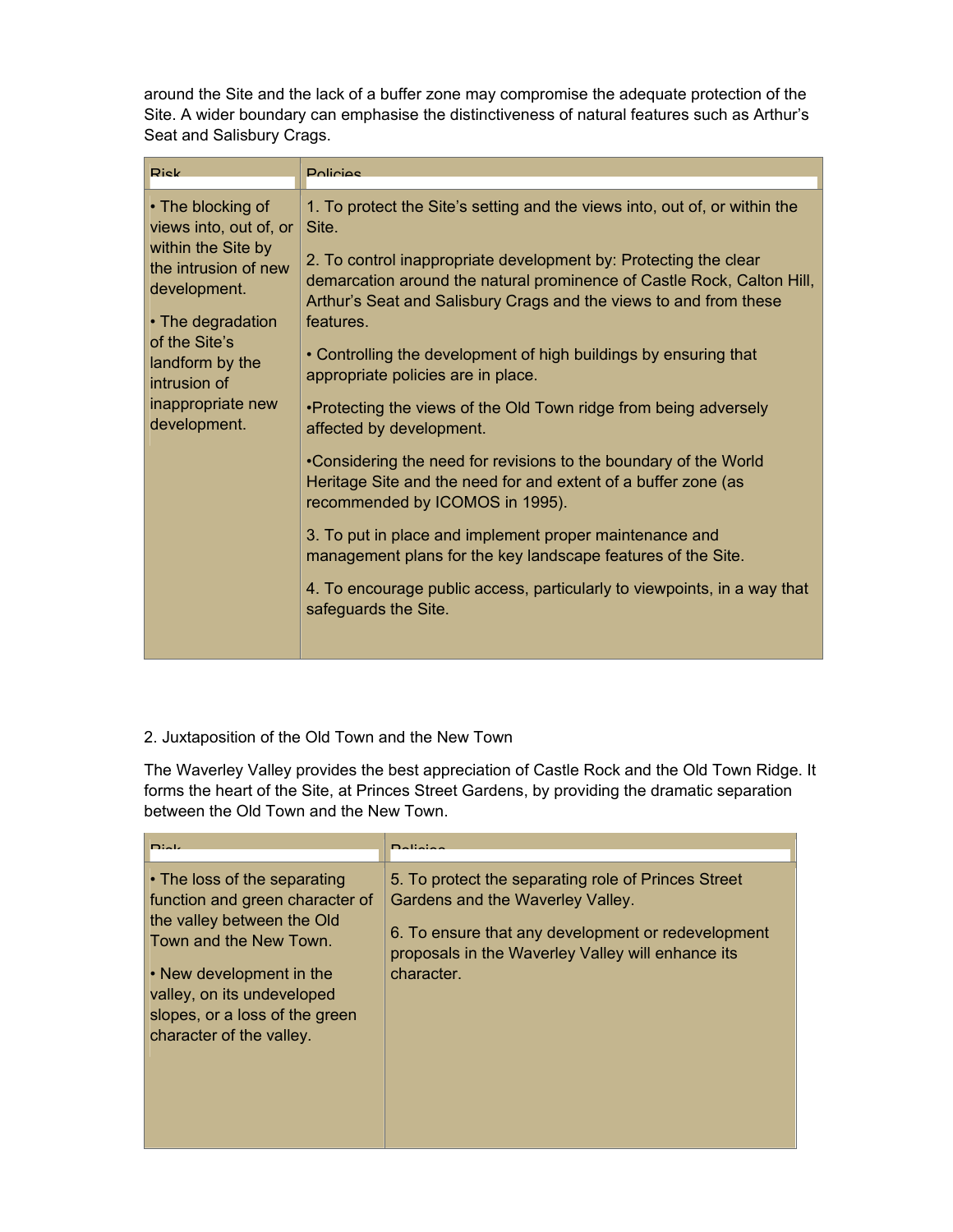# 3. Valley of the Water of Leith

The valley of the Water of Leith offers both drama and tranquillity within walking distance of the city centre and acts as a walking and cycling link through the area. Threats to the valley arise mainly from development and from the risk of flooding. In addition, the proposed flood protection schemes can be seen as essential to protect homes and the environment but the design of walls, embankments and bridges requires to be sympathetic to the locality.

The valley of the Water of Leith also serves as a key wildlife corridor within the centre of the city.

| <b>Risk</b>                                                                                                                                        | <b>Policies</b>                                                                                                                                                                                                                                                                                               |
|----------------------------------------------------------------------------------------------------------------------------------------------------|---------------------------------------------------------------------------------------------------------------------------------------------------------------------------------------------------------------------------------------------------------------------------------------------------------------|
| $\cdot$ Loss of the green<br>tranguillity of the<br>valley of the Water<br>of Leith.<br>$\cdot$ Inappropriate<br>development within<br>the valley. | 7. To ensure that development or redevelopment proposals in the<br>valley of the Water of Leith respect the green setting of the valley and<br>the traditional village scale and character of existing buildings.<br>8. To maintain the important natural habitats of the Valley to<br>appropriate standards. |

# URBAN FORM AND ARCHITECTURE

4. Contrasting Character

The contrasting characteristics of the Site offer a range of experiences from the medieval Old Town through the formal geometry of the New Town and on to the old mill communities and grand establishments of Dean by the Water of Leith. To the north lies the elegance and discipline of the New Town, which set new standards in planning and architecture throughout the world.

The challenge in conserving the urban form is to safeguard the differences between, and the unity within, each of these areas.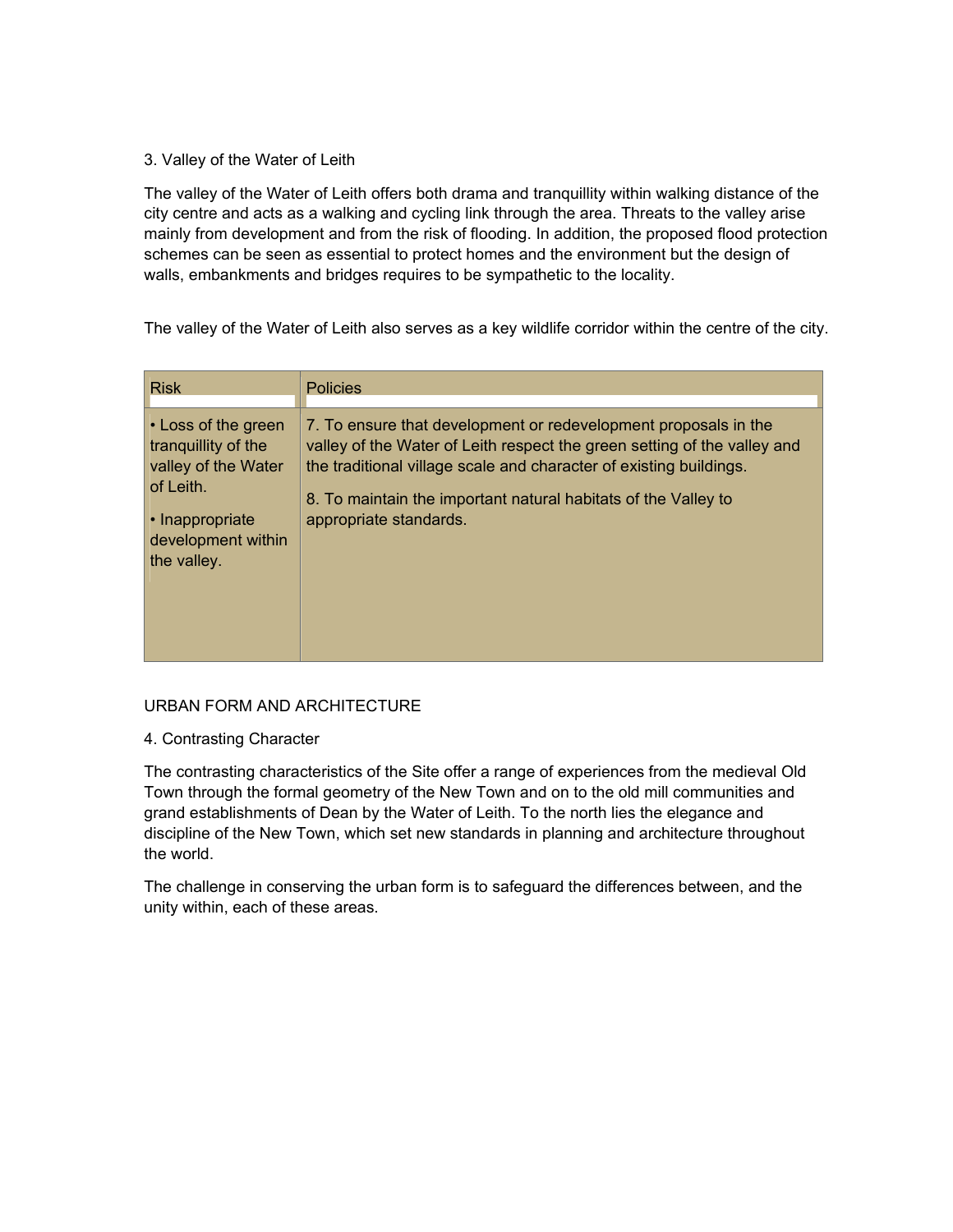| <b>Risk</b>                                                                                                                                                                 | <b>Policies</b>                                                                                                                                                                                      |
|-----------------------------------------------------------------------------------------------------------------------------------------------------------------------------|------------------------------------------------------------------------------------------------------------------------------------------------------------------------------------------------------|
| • The erosion of the<br>distinct characters<br>of various areas of<br>the Site by<br>inappropriate or<br>insensitive new<br>development,<br>redevelopment or<br>adaptation. | 9. To understand and protect the urban form and the distinct characters<br>of the different areas of the Site.                                                                                       |
| $\cdot$ The use of a<br>common<br>architectural idiom<br>for new<br>development<br>leading to the<br>dilution of the<br>particular character<br>of individual areas.        | 10. To protect the coherent yet distinct characters of the historic<br>planned Old Town and New Towns.<br>11. To ensure that development proposals respect and respond to their<br>specific context. |

# 5. Outstanding Townscape

A major challenge for the Site is to maintain its world-class townscape and plan through excellence in management and programmes of environmental improvement. The architecture of the Old Town and the New Town incorporates a unity and discipline in both buildings and streets which has been subject to detailed control over the centuries. Respect for this discipline should be demonstrated in the way new building is inserted into the framework of the existing townscape; on one hand respecting its scale and form while on the other producing contemporary architecture of the highest quality. The quality of the spaces between buildings presents another challenge. The city must strive for the standard which reflects the quality of the Site, both in the maintenance and in the enhancement of the public realm. One of the major challenges to the public realm is its ability to accommodate the varying demands that are imposed on a city centre by both traffic and pedestrians.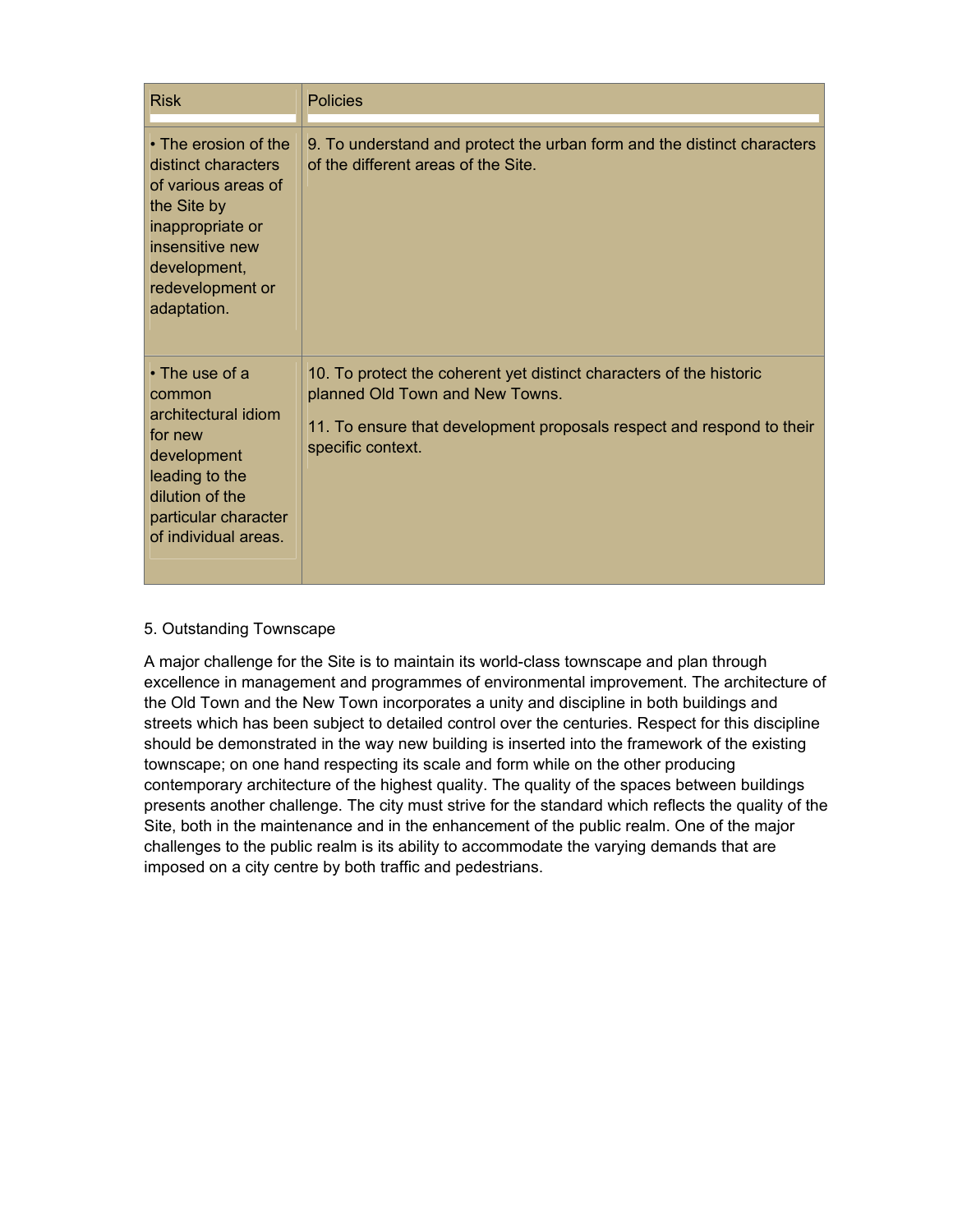| <b>Risk</b>                                                                                                                                                                                                                                                                                                                                               | <b>Policies</b>                                                                                                                                                                                                                                                                                                                                                                                                                                                                             |
|-----------------------------------------------------------------------------------------------------------------------------------------------------------------------------------------------------------------------------------------------------------------------------------------------------------------------------------------------------------|---------------------------------------------------------------------------------------------------------------------------------------------------------------------------------------------------------------------------------------------------------------------------------------------------------------------------------------------------------------------------------------------------------------------------------------------------------------------------------------------|
| • Erosion of the quality of the<br>existing townscape from<br>intrusive elements, through<br>insensitive or over large<br>development (in or adjacent.<br>to the Site), changes to<br>historic street patterns and<br>surfaces, and the introduction<br>of inappropriate materials and<br>street furniture.<br>• The loss of planned vistas<br>and views. | 12. To pursue the highest architectural and urban design<br>quality in new development by making appropriate<br>development guidance available from the outset in line with<br>Government policy as set out in NPPG 18 (Planning and the<br>Historic Environment).<br>13. To protect planned vistas and encourage the creation of<br>new vistas and views where this does not threaten existing<br>townscape.<br>14. To protect and reinforce the historic street patterns and<br>geometry. |
| • Increasing pressure to<br>redevelop sections of the Site<br>through real or perceived loss<br>of economic performance or<br>reduction in quality.                                                                                                                                                                                                       | . 15. To promote a holistic and sustainable strategy towards<br>redevelopment in the Site that explicitly acknowledges the<br>benefits derived from the economic advantages of World<br>Heritage Site status and the Site's historic environment.<br>16. To encourage new development of the highest quality and<br>appropriate scale where suitable sites occur, or poor buildings<br>become available for redevelopment.                                                                  |
| • Loss of quality through<br>inadequate planning controls<br>or their poor application.                                                                                                                                                                                                                                                                   | 17. To continue to maintain due diligence in the application of<br>planning control and enforcement procedure.<br>18. To monitor and update planning controls where<br>necessary.                                                                                                                                                                                                                                                                                                           |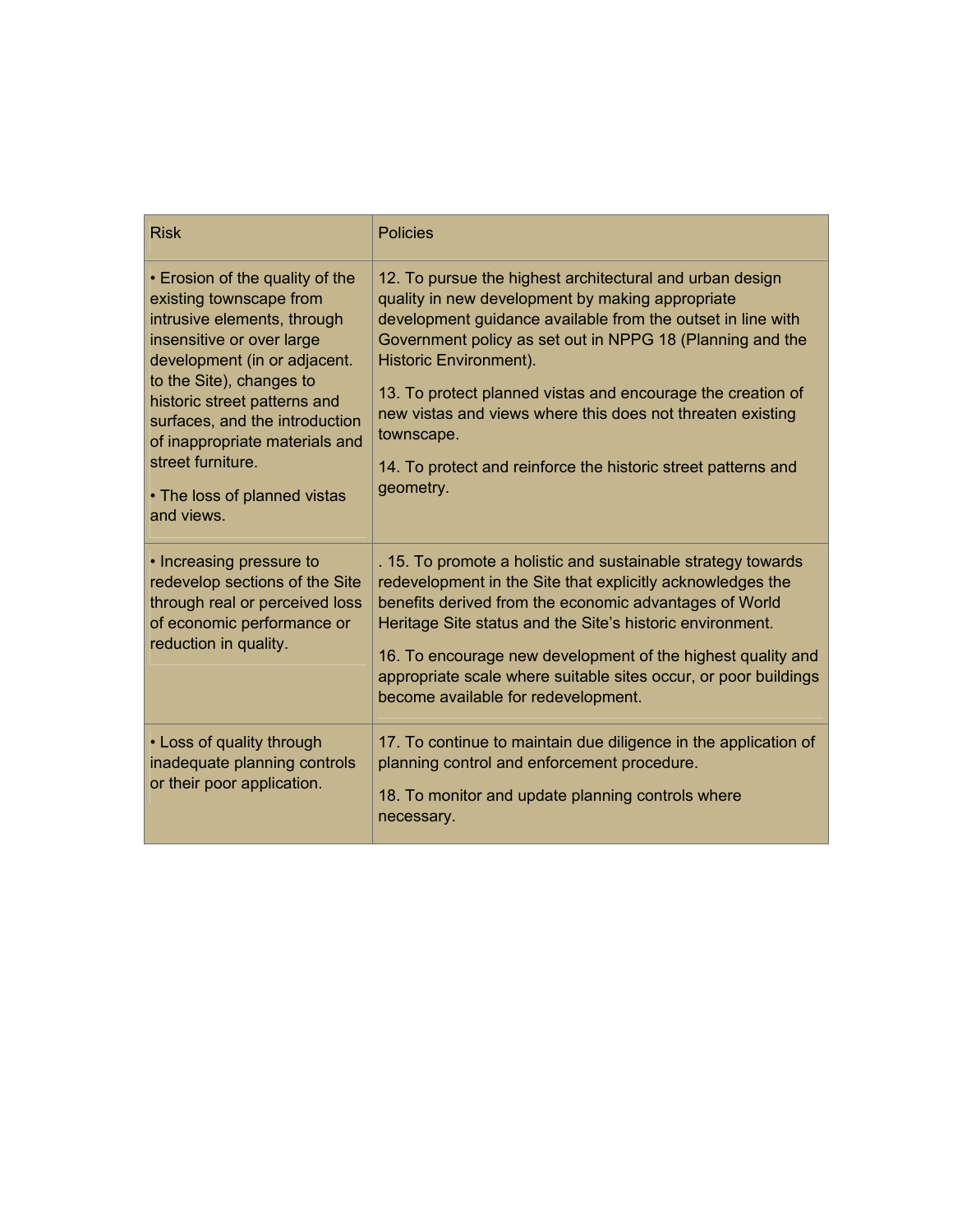| The erosion of Edinburgh's<br>unique Sense of Place and<br>outstanding townscape<br>through:<br>- loss of local materials<br>- inappropriate intervention<br>or poor maintenance of the<br>public realm<br>- the accretion of clutter<br>and small-scale additions to<br>the public realm. | 19. To manage the streets of the Site in a way that respects,<br>promotes and enhances its Outstanding Universal Values.<br>20. To encourage the availability and use of traditional<br>materials.<br>21. To promote the retention or re-establishment of<br>conservation skills.<br>22. To promote the recycling of traditional materials<br>(especially those which may be in short supply or no longer<br>obtainable).<br>23. To promote best practice in the design of environmental<br>improvement and traffic management measures, consistent<br>with the preservation of the Outstanding Universal Values of<br>the Site.<br>24. To respect the existing palette of traditional materials in<br>new work and in the maintenance of the existing historic<br>fabric.<br>25. To reduce the proliferation of street signs and other street<br>furniture (bus shelters, stops, parking meters, domestic waste<br>bins, trade waste bins, traffic signs). |
|--------------------------------------------------------------------------------------------------------------------------------------------------------------------------------------------------------------------------------------------------------------------------------------------|-------------------------------------------------------------------------------------------------------------------------------------------------------------------------------------------------------------------------------------------------------------------------------------------------------------------------------------------------------------------------------------------------------------------------------------------------------------------------------------------------------------------------------------------------------------------------------------------------------------------------------------------------------------------------------------------------------------------------------------------------------------------------------------------------------------------------------------------------------------------------------------------------------------------------------------------------------------|
| • Loss of quality of townscape<br>through the impact of<br>vehicular traffic and its<br>management.                                                                                                                                                                                        | 26. To reduce the adverse impact of parking in the Site.<br>27. To reduce vehicular traffic in the Site by promoting<br>walking, cycling and public transport as the primary modes of<br>access to and within the Site.<br>28. To support actions and initiatives that mitigate the<br>negative impacts of vehicular traffic.                                                                                                                                                                                                                                                                                                                                                                                                                                                                                                                                                                                                                               |
| • Loss through fire or other<br>disaster.<br>• Loss of archaeological data<br>through failure to investigate<br>or record when opportunities<br>arises.                                                                                                                                    | 29. To promote the application of current best practice in<br>emergency or disaster planning.<br>30. To promote archaeological investigation and recording of<br>the Site and remains as opportunities arise.<br>31. To encourage timely replacement /redevelopment in the<br>event of loss.                                                                                                                                                                                                                                                                                                                                                                                                                                                                                                                                                                                                                                                                |

# 6. Historic Buildings

Edinburgh has one of the greatest concentrations of listed buildings and is the most extensively designated city in the country. It also contains a significant number of outstanding contemporary buildings within a culturally vibrant, economically prosperous city. Designation has presented no impediment to economic success; indeed Edinburgh has thrived both architecturally and economically under a planning regime which has tightly controlled development for several centuries.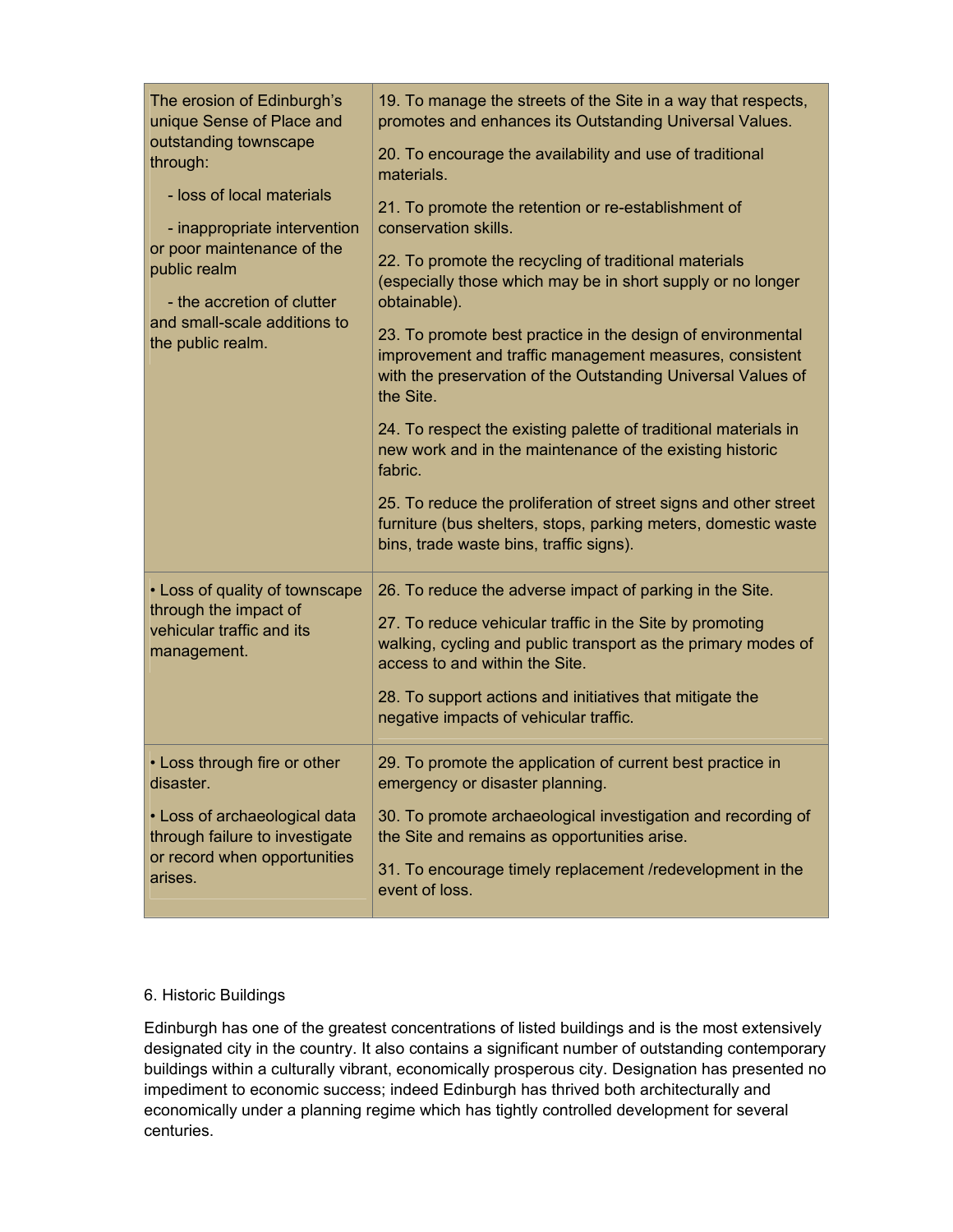It is hard to conceive of a situation where the loss of an iconic, historic building, such as the Tron Kirk, would be contemplated. However, there may be particular circumstances where demolition of all, or part, of a building or group of buildings of lesser quality may be justified. There are some buildings which detract from the character of the city, and where an existing building may detract from the site or where once worthwhile buildings have become irretrievably damaged by structural instability, fire or some other incident, demolition may be accepted. Along with existing gap sites these present opportunities for enhancement of the site through the design and construction of outstanding contemporary buildings.

The demand for the repair of historic buildings and the creation of new buildings will generate the need for a continuing supply of local materials and craftsmanship to maintain the key value of authenticity within the Site. The use of inappropriate replacement stone can have a negative impact on buildings. The difficult issue of where to source relevant matching material remains for practitioners, and a major revival of the Scottish stone industry may be required if the issue is to be effectively addressed. Advice on where to obtain matching materials is available from EWH and the British Geological Survey.

Today's society sets exacting safety standards for the protection of buildings and their occupants from fire, whilst property owners are also being encouraged to meet improved standards in energy conservation and access. Greater demands are also being placed on key public buildings and public realm spaces to meet security needs. Careful consideration must be given to such issues before determining whether upgrading is desirable. Historic buildings often possess features, such as internal shuttered windows, which contribute to security and energy efficiency, and make a useful contribution to their performance. Where upgrading is necessary, methods should be employed which raise performance to an acceptable level and in a manner which is sympathetic to the historic fabric and character of buildings and spaces.

| <b>Risk</b>                                                 | Policies                                                                                              |
|-------------------------------------------------------------|-------------------------------------------------------------------------------------------------------|
| • Redundancy of buildings due to<br>lack of a suitable use. | 32. To encourage adaptation or re-use of vacant historic<br>buildings in preference to redevelopment. |
|                                                             | 33. To encourage the good maintenance of unoccupied<br>buildings.                                     |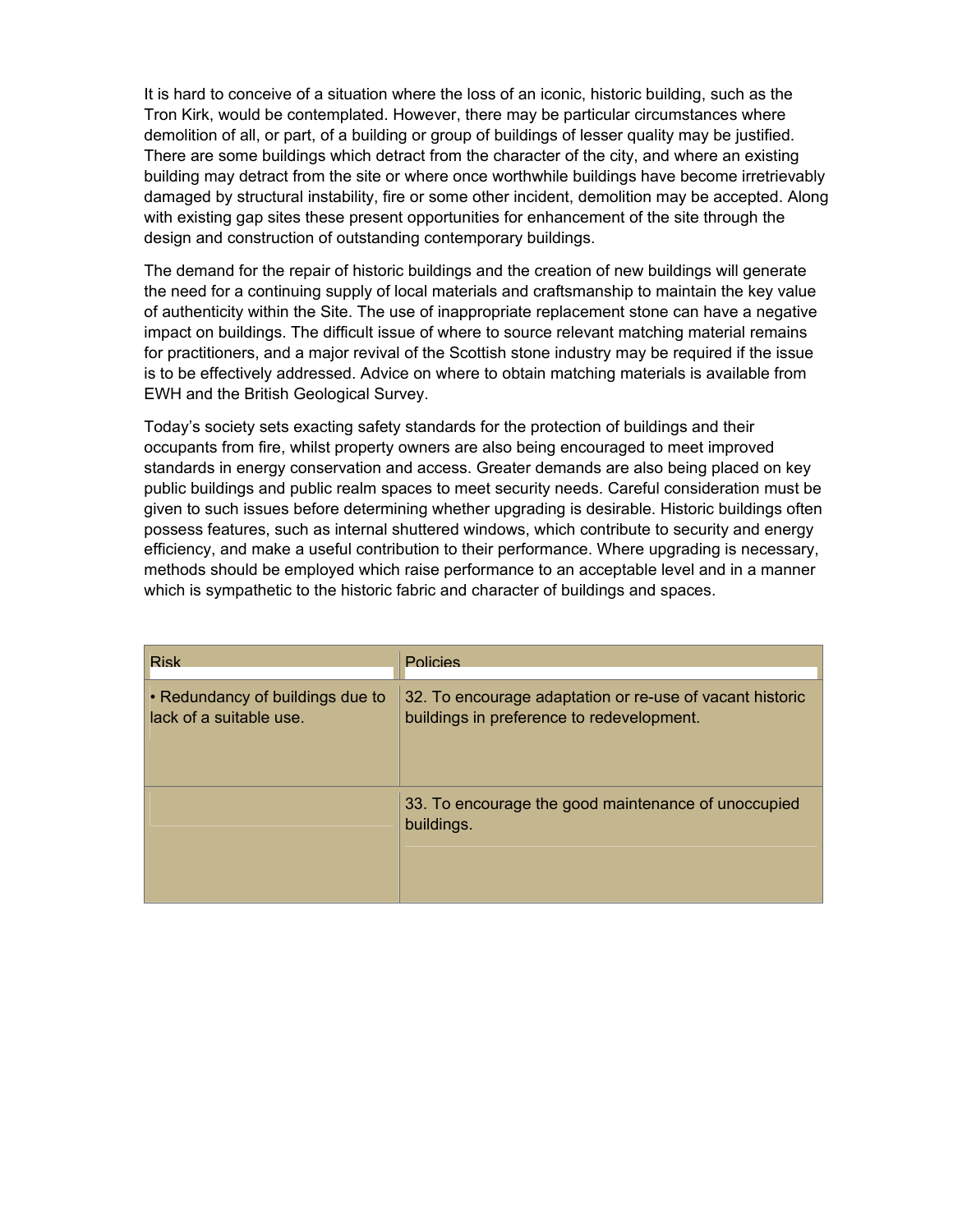|--|

# 7. Interiors

Many of the buildings in the Site have been in constant use for over 200 years. Where use has changed, the accommodation provided by the buildings has proved sufficiently flexible – usually without adversely impacting on character.

The challenge is to maintain the continued use or re-use of buildings, meeting the standards of modern living and sustaining their economic viability whilst protecting their significant features.

| <b>Risk</b>                                                                                                                                    | <b>Policies</b>                                                           |
|------------------------------------------------------------------------------------------------------------------------------------------------|---------------------------------------------------------------------------|
| • Loss through:<br>- unauthorised or<br>inappropriate improvement or<br>removal of historic features<br>- poor or insufficient<br>maintenance. | 36. To protect the historic<br>interiors of buildings within<br>the Site. |

# 8. Statues and Monuments

The statues and monuments in Edinburgh add to the richness of the external environment in most cases contributing to the townscape in a deliberate and positive manner. The encouragement of new pieces of public art following the tradition of the city may be regarded as part of the developing story of the Site. Current pieces should be well maintained and presented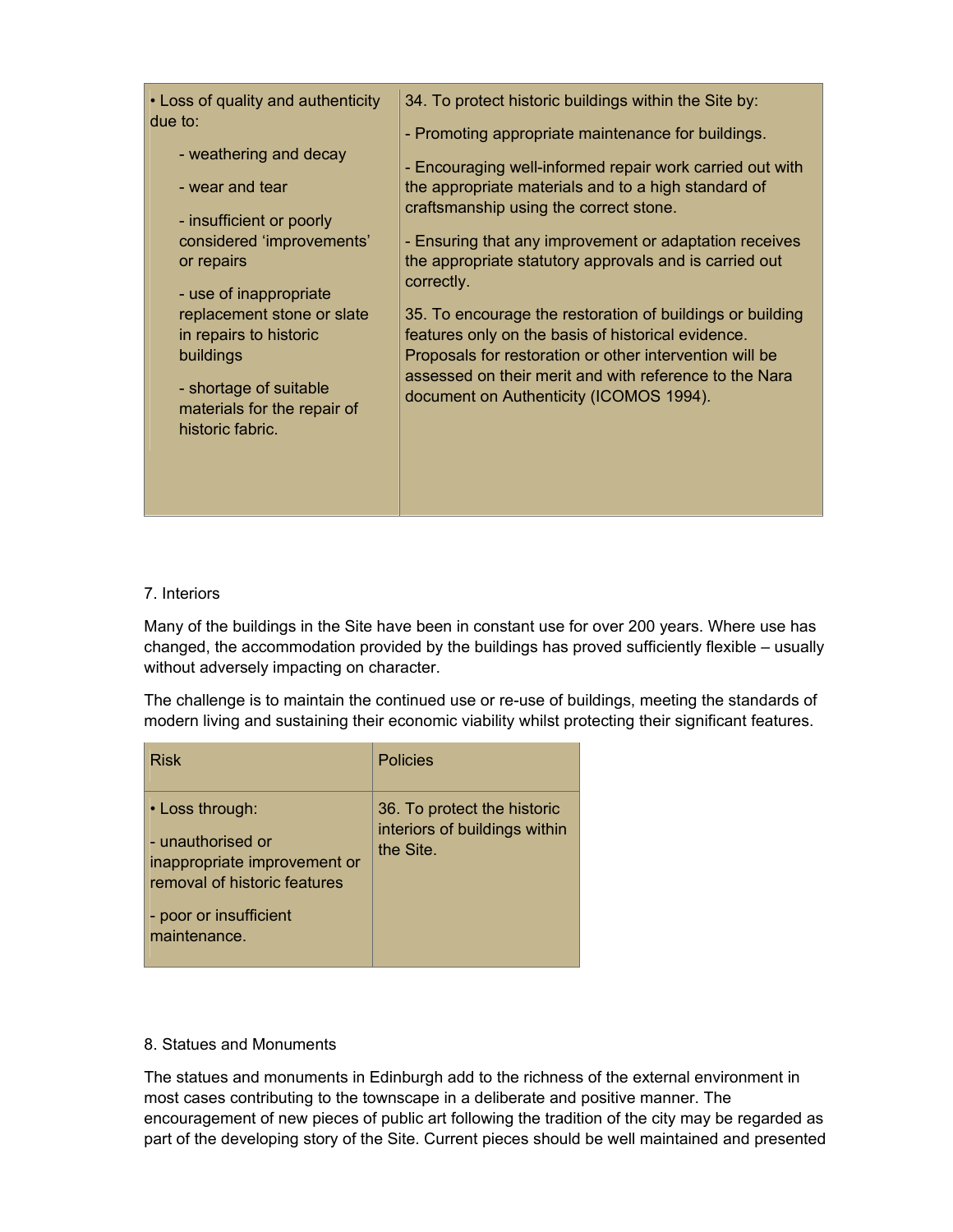in a meaningful way so that they continue to have a relevance to the city and its residents and visitors.

| <b>Risk</b>                                                                                                                                                                                                    | <b>Policies</b>                                                                                                                                 |
|----------------------------------------------------------------------------------------------------------------------------------------------------------------------------------------------------------------|-------------------------------------------------------------------------------------------------------------------------------------------------|
| • Erosion due to insufficient or inappropriate<br>care and maintenance.<br>• The deterioration or undermining of the<br>setting of statues and monuments through<br>inappropriate development in the vicinity. | 37. To maintain, respect and interpret statues<br>and monuments in place and in their<br>appropriate setting.                                   |
| • Statues and monuments becoming less<br>relevant to modern culture.                                                                                                                                           | 38. To continue the tradition of producing<br>statues and monuments as well as new art<br>and sculpture which take account of their<br>setting. |

# 9. Parks, Gardens and Graveyards

Maintenance of the green environment and its historic character is an important part of the Plan. Many of the public and privately managed gardens and historic graveyards are recorded and described in the Inventory of Gardens and Designed Landscapes, volume 5 and supplementary volume 1. These spaces must be managed in a way that enhances their environmental quality, character and public appreciation.

| <b>Risk</b>                                                                                                     | <b>Policies</b>                                                                                                                                                        |
|-----------------------------------------------------------------------------------------------------------------|------------------------------------------------------------------------------------------------------------------------------------------------------------------------|
| • Erosion of open spaces by<br>the introduction of<br>inappropriate uses or by the<br>loss of appropriate uses. | 39. To maintain a strong presumption in favour of retaining the<br>present quiet reflective character of gardens and churchyards<br>within the Site.                   |
|                                                                                                                 | 40. To facilitate, where appropriate, the greater public use of<br>gardens                                                                                             |
|                                                                                                                 | 41. The physical enclosure of gardens and similar open<br>spaces should be maintained or, where lost, reinstated.                                                      |
| • Insufficient or inappropriate<br>maintenance.                                                                 | 42. To promote appropriate maintenance regimes in the public<br>open space, parks and burial grounds, shared gardens of the<br>New Town and the Old Town green spaces. |
| • Insufficient understanding of<br>historic development                                                         | 43. To promote the Princes Street Gardens Conservation<br><b>Plan</b>                                                                                                  |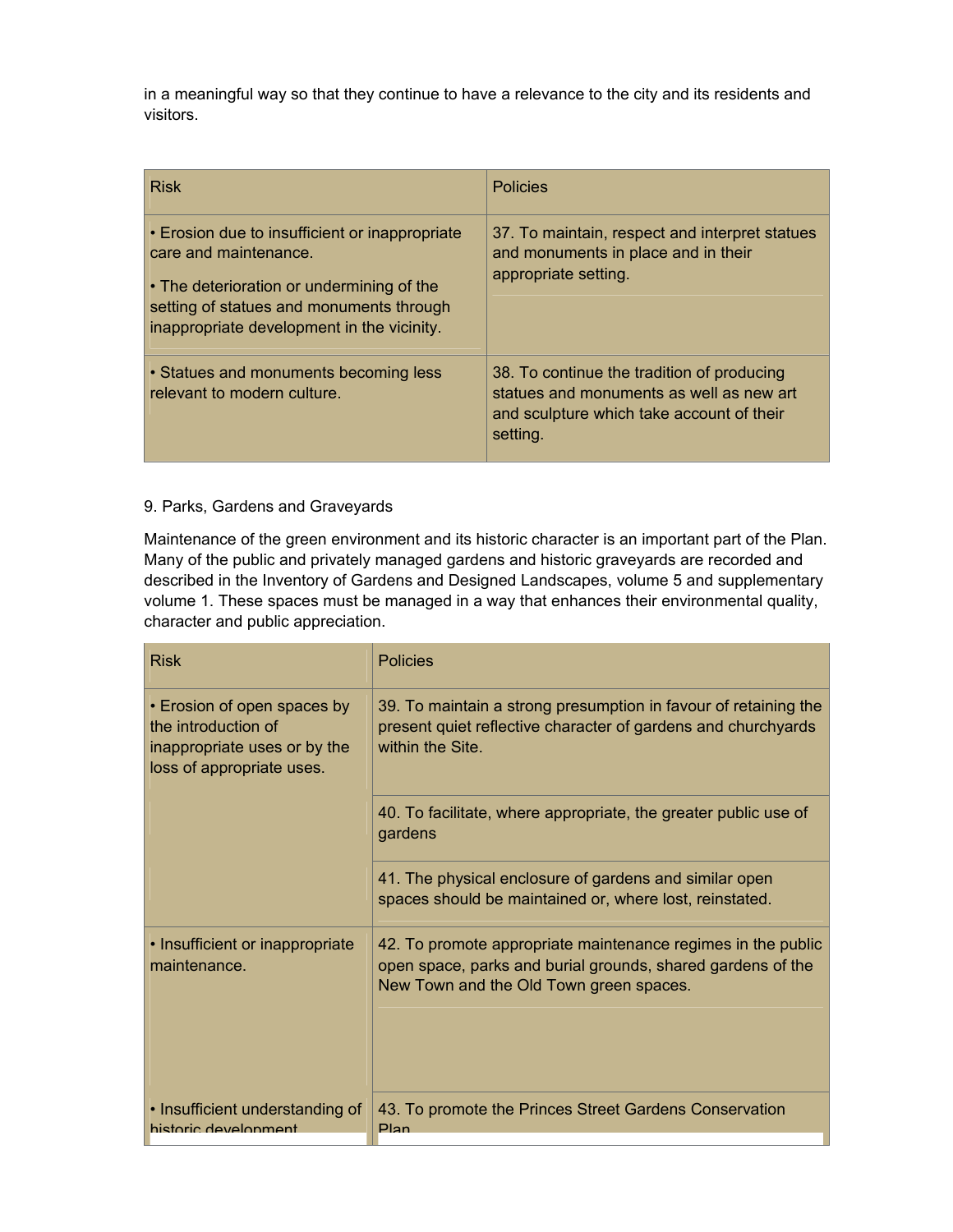| management regimes leading<br>to a loss of authentic<br>character. |
|--------------------------------------------------------------------|
|--------------------------------------------------------------------|

# HISTORY AND HERITAGE

#### 10. Historic City and Royal Ancient Capital of Scotland

The designation by UNESCO of the city centre of Edinburgh relies on its history and cultural heritage expressed through its landscape, architecture and people. It has always been a dynamic city and the sustainability of its World Heritage status is dependent on a balance between continuity and change, taking the past forward together with the present and future. Major institutions, local businesses, property owners, community groups, residents and individuals all have a role to play. The historic record inherent in the site must not be lost and needs to be made more accessible to raise the level of knowledge, understanding and appreciation of the importance of the designation.

| <b>Risk</b>                                                                                                                      | <b>Policies</b>                                                                                                               |
|----------------------------------------------------------------------------------------------------------------------------------|-------------------------------------------------------------------------------------------------------------------------------|
| • Loss of civic and institutional<br>functions, uses and traditions<br>that relate to Edinburgh's role<br>as Scotland's capital. | 44. To support the retention of the traditional institutional and<br>civic functions located within the city centre.          |
| • Loss or erosion of the<br>historic record as expressed<br>in the archaeological remains<br>and historic fabric of the Site.    | 45. To promote and publicise the historic associations, e.g.<br>the recognition and interpretation of 'standing' archaeology. |
|                                                                                                                                  | 46. To preserve in situ, or, failing this, record, archaeological<br>remains.                                                 |
|                                                                                                                                  | 47. To undertake proper evaluation of potential sites of<br>archaeological remains.                                           |

#### 11. Communities

The different communities which live and work within the Site reflect the complexity of the economic and social activities in the city centre. It is a fine example of an ancient city in a modern society which has retained its residential vitality. It is the seat of government in Scotland and the home of the Scottish Parliament. The economic base is underpinned by the strengths of the financial services sector, the legal, educational and medical professions, the arts community, the church, the political world, the media and the commercial sector. The city centre has been a tourist destination since the middle of the nineteenth century. This popularity in itself creates a management challenge for the Site. Many areas of the Site are densely populated, to the advantage of maintaining a vibrant, living city centre.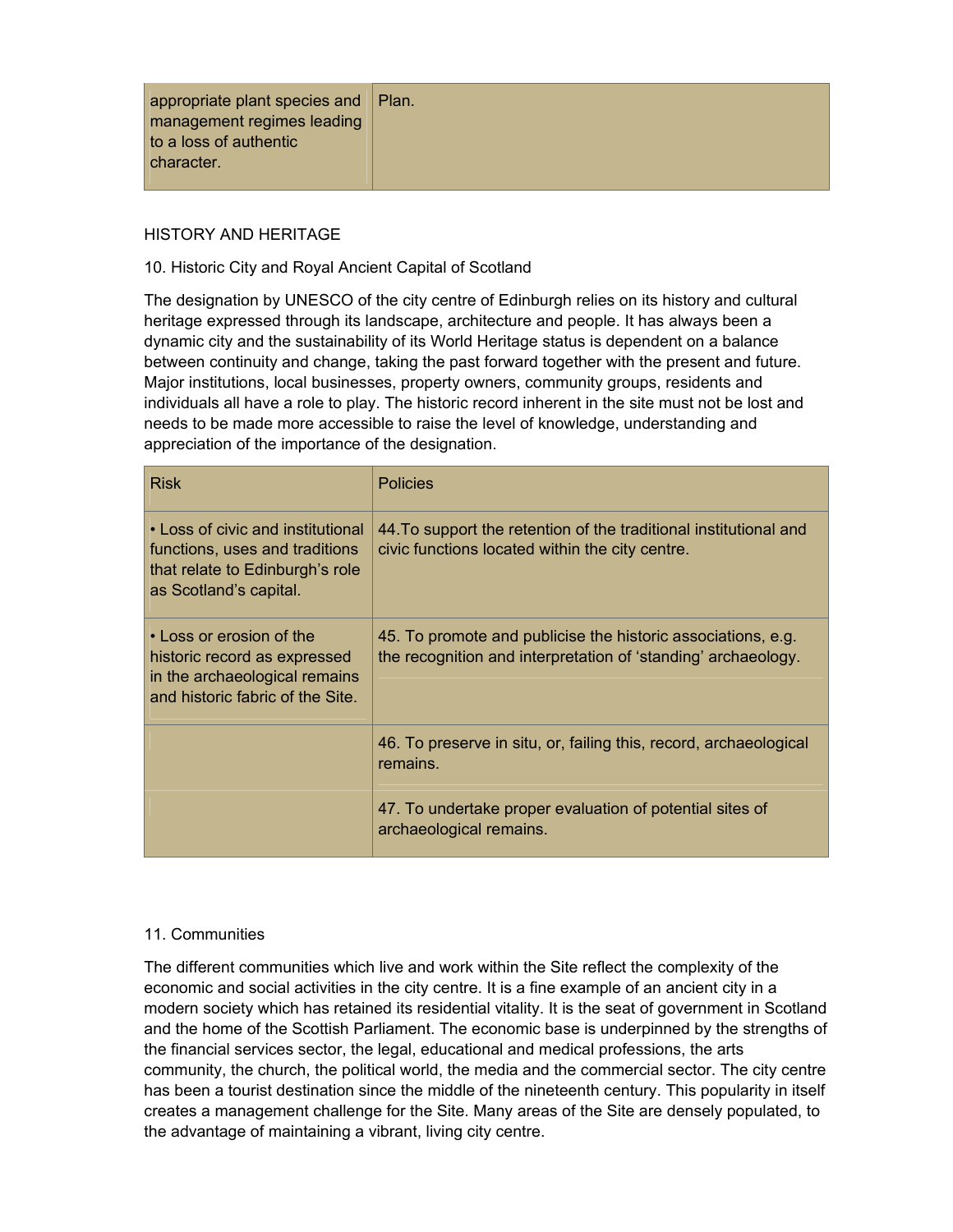| <b>Risk</b>                                                                               | <b>Policies</b>                                                                                                                                                                                                |
|-------------------------------------------------------------------------------------------|----------------------------------------------------------------------------------------------------------------------------------------------------------------------------------------------------------------|
| • Migration of traditional uses,<br>institutions and communities<br>from the Site.        | 48. To retain key institutions and professions within the Site.                                                                                                                                                |
|                                                                                           | 49. To support sustainable residential communities within the<br>Site and support the provision of affordable housing in line<br>with City of Edinburgh Council policy and where other<br>opportunities occur. |
|                                                                                           | 50. To promote the involvement of different communities in<br>the management of the Site.                                                                                                                      |
| • The failure to accommodate<br>new uses reflecting the needs<br>of contemporary society. | 51. To understand the implications of these pressures and<br>whether and how these may be met.                                                                                                                 |
| • Pressures for<br>redevelopment from the need<br>to compete in a global market.          |                                                                                                                                                                                                                |

# 12. Seat of Learning, Education and Law

It was said of the Enlightenment years of the eighteenth century that 'a man could stand by the Mercat Cross and in a few minutes, take fifty men of genius by the hand'. 'Enlightenment Edinburgh' was largely pre-New Town: created in the mile between the Castle and Holyrood and in the numerous closes and wynds. In modern times the Site retains that essence of 'propinquity' which makes it a city of 'close encounters'.

| <b>Risk</b>                                                                                                                          | <b>Policies</b>                                                                                 |
|--------------------------------------------------------------------------------------------------------------------------------------|-------------------------------------------------------------------------------------------------|
| • Loss or erosion of the historic fabric<br>associated with people of world recognition                                              | 53. To identify and protect the historic fabric<br>associated with persons of world recognition |
| • Loss of memory and common understanding<br>of the intangible values associated with<br>historical figures, communities and events. | 54. To enhance knowledge and awareness by<br>education and outreach policies.                   |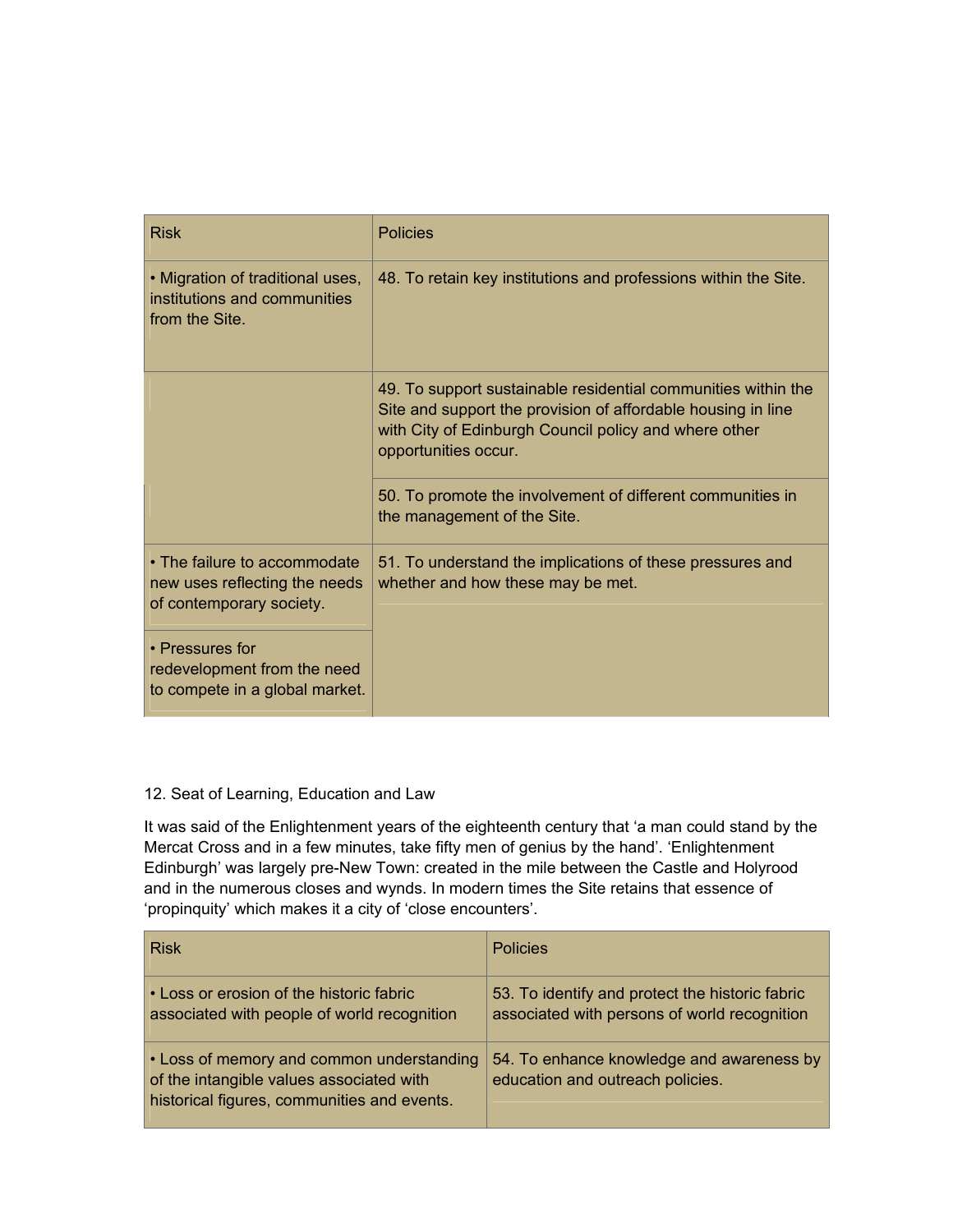# 13. Edinburgh – Festival City

Edinburgh's various Festivals are an extremely important aspect of the city's culture. However, the pressure on the physical capacity of the Site at Festival times is immense. It is recognised that the rewards for successfully managing such great events are significant as is their contribution to sustaining the viability and vitality of the city. The challenge is therefore to maintain a harmonious balance between the needs of the city's Festivals and its other communities.

| <b>Risk</b>                                                                                                            | <b>Policies</b>                                                                         |
|------------------------------------------------------------------------------------------------------------------------|-----------------------------------------------------------------------------------------|
| • Loss of Festivals.                                                                                                   | 55. To seek to retain and maintain<br>the Festivals within the city centre.             |
| $\cdot$ Exceeding the<br>carrying capacity of<br>all or part of the Site<br>due to over-<br>intensification of<br>use. | 56. To encourage policies that<br>spread use to under-used areas of<br>the city centre. |

Chapter Six

# Promotion and Appreciation

his chapter sets out the opportunities to encourage everyone to appreciate the World Heritage Site, to learn about it, enjoy it and participate in it. This applies not just to those who are fortunate enough to live within the World Heritage Site, but to all the people of Edinburgh and visitors too. Encouraging appreciation of our heritage in this way can add value to and enrich everyone's lives and is the best way to secure long-term support in protecting the World Heritage Site for future generations. We want to build awareness of the value of Edinburgh's heritage and the issues that surround it and to create the broadest possible involvement in the management of the Site. T

# OBLIGATIONS OF THE WORLD HERITAGE SITE CONVENTION

Promoting appreciation of the World Heritage is a requirement under the World Heritage Convention. Article 27 of the World Heritage Convention states:

1. The State Parties to this Convention shall endeavour by all appropriate means, and in particular by educational and information programmes, to strengthen appreciation and respect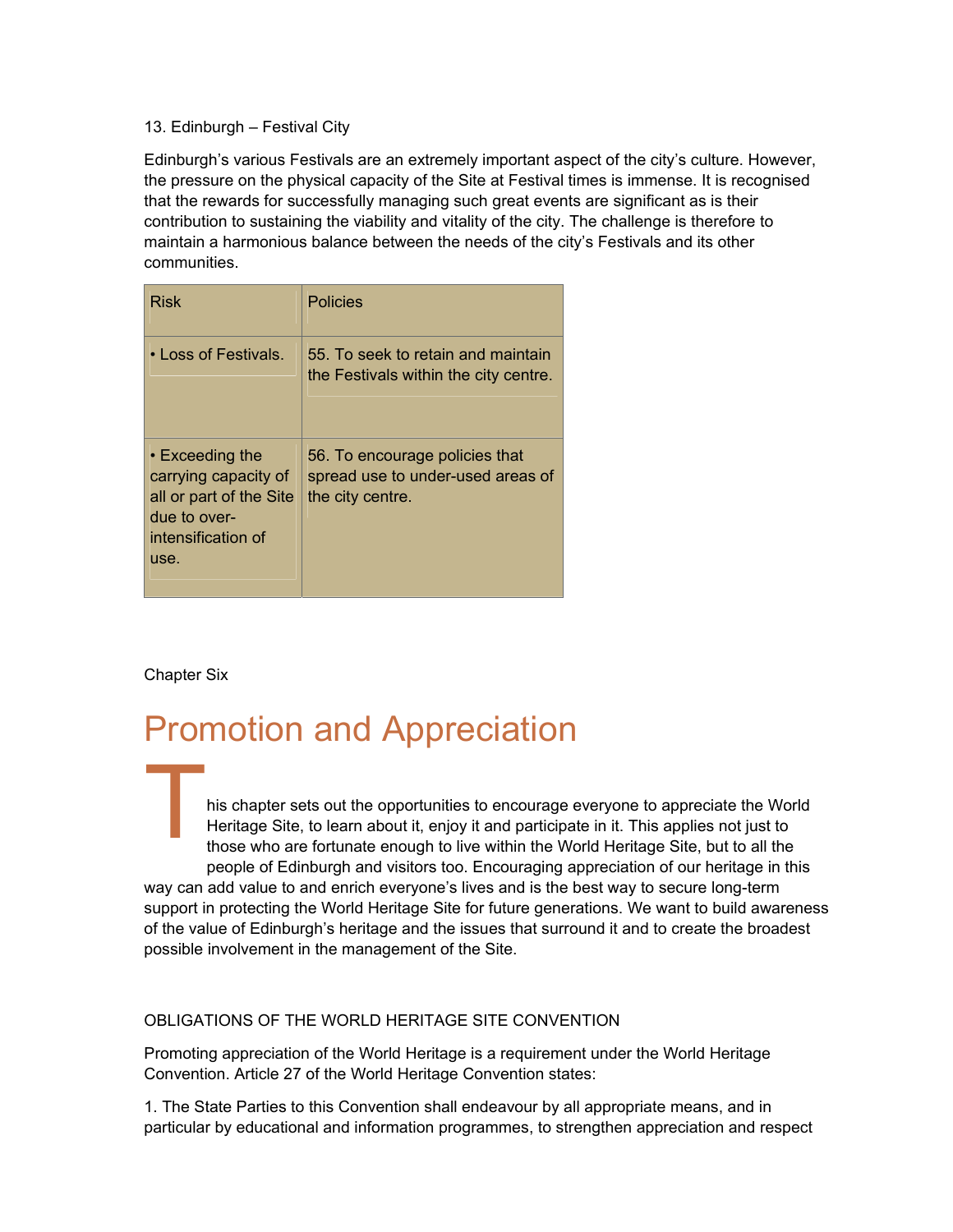by their peoples of the cultural and natural heritage defined in Article 1 and Article 2 of the Convention.

2. They shall undertake to keep the public broadly informed of the dangers threatening this heritage and of the activities carried on in pursuance of this.

Recent research (University of Lancaster) has indicated a relatively low level of awareness of World Heritage issues in the UK. A key issue, therefore, is to communicate the Site's values to residents, visitors and other users and thereby to engender an understanding and appreciation of its characteristics, value and importance, in cultural, economic and social terms.

The following objectives have been identified as being of primary importance for promoting an understanding of the Site:

• To engender a sense of custodianship for World Heritage in general and the Site in

• To increase the appreciation of the rich history of the Site, its Outstanding Universal Values and its environmental quality by promotion, research, intellectual access and education.

• To maintain archives and collections relating to the World Heritage in the best possible condition, and promote effective and convenient access to archival information.

• To collect and make available statistics and archival information.

• To increase the appreciation of the economic advantages of the Site and its conservation.

• To improve the understanding of best technical practice of conservation of the Site.

#### Appreciation

ti l

The Outstanding Universal Values of the Site, and the histories and uses that are illustrated in its physical fabric, form part of the cultural heritage of mankind as a whole and are therefore of outstanding interest and importance. It is both highly desirable, and a duty of inscription, to promote an appreciation of these values among specialists and the general public alike.

A strategy is needed whose primary objective is to promote an understanding and appreciation of World Heritage and the World Heritage Site by placing accurate and timely information targeted at the needs of all with an interest in the Site. In order to have the greatest effect, this information should be focused on the particular needs of different audiences. A 'scattergun' approach risks wasting resources and having little tangible effect. Particular audiences should include:

- local residents:
- local commercial and other businesses;
- schools and school pupils;
- researchers and academics;
- visitors;
- local property professionals;
- the media: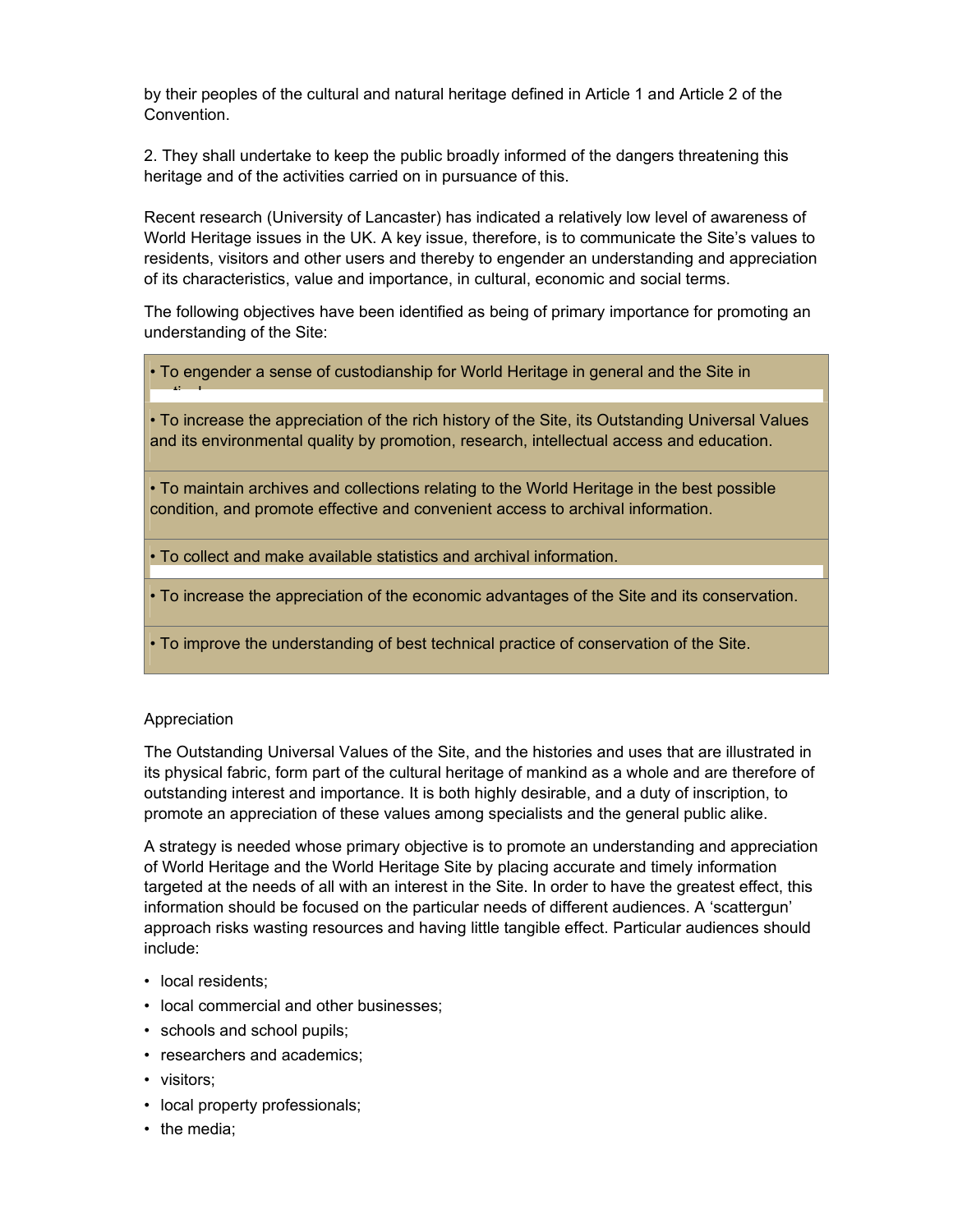- local and central government;
- other special interest groups.

# Knowledge and Sources of Information

Knowledge of the Site and its past will be at the heart of the outreach strategy. In order to deliver this knowledge it needs to draw upon sources of information and these must aim to meet the needs of the user. The Site is large and has a long and complex history. However, Edinburgh is fortunate in that its history and development have been well documented and future understanding can draw upon many rich primary sources of information. These include:

- National Monuments Record.
- Dean of Guild Court Archives.
- Edinburgh Room in the Central Library.
- National Library of Scotland.
- The Buildings of Scotland Trust.

The following surveys also provide valuable information.

- Old Town Survey, 1984.
- Site Streetscape Survey, 1999.
- The New Town Survey, 1991.
- Inventory of Gardens and Designed Landscapes, 1987.

# KEY AGENCIES

Various parties are involved in promoting the Site and delivering information. The roles of the major players are outlined below.

# Edinburgh World Heritage Trust

The Trust seeks to raise public awareness and pride in the outstanding qualities of the Site by:

- increasing appreciation of the Site and its cultural and economic benefits;
- increasing the amount of information available and facilitating access by a wider audience, particularly online;
- developing educational and public awareness programmes.

The Trust sees a distinct role for itself as an initiator, co-ordinator and enabler but will be working with other key providers, as described below.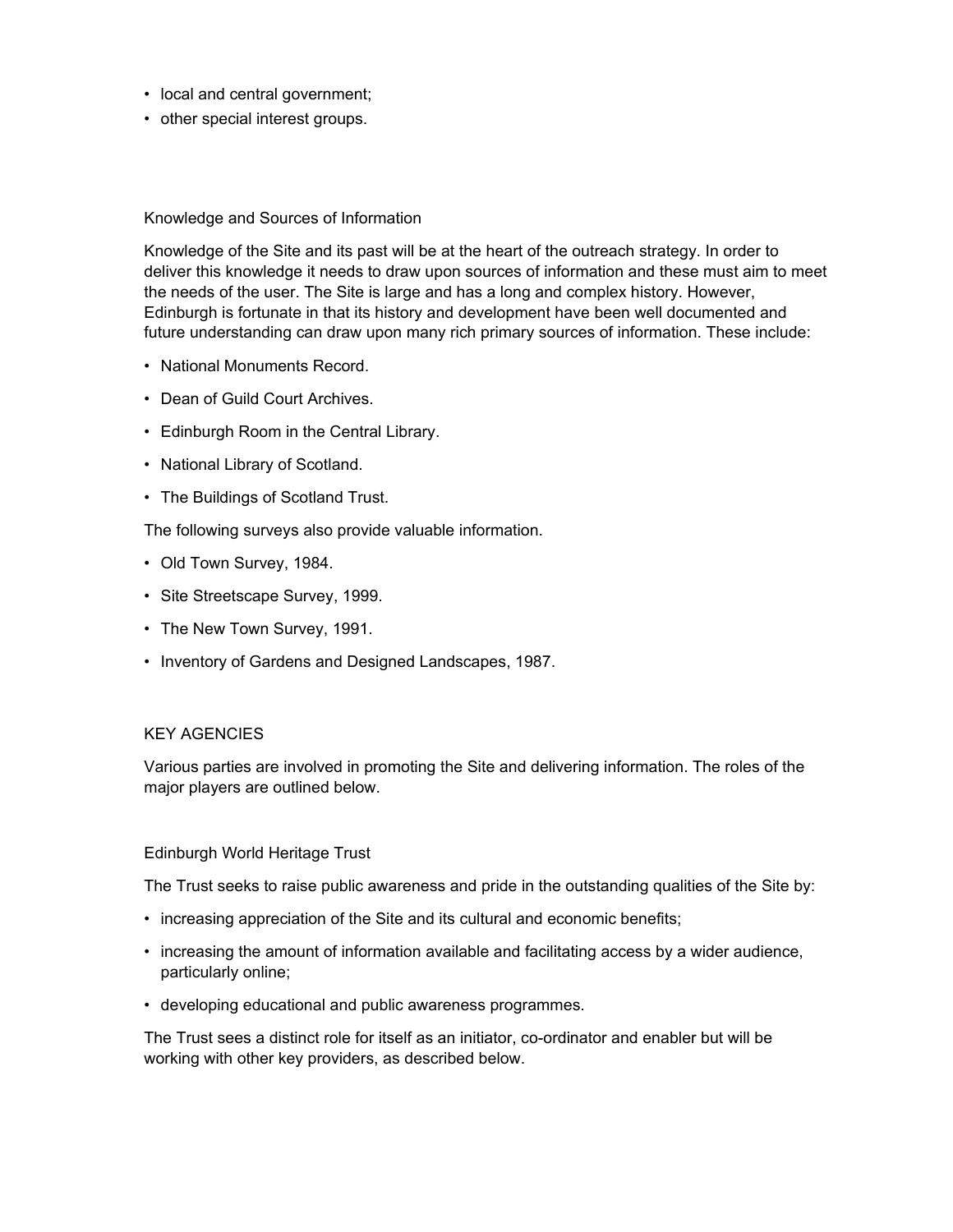# City of Edinburgh Council

The City of Edinburgh Council is involved in promoting the Site in a variety of ways. Its policy objectives are encapsulated in its Towards the New Enlightenment cultural policy statement published in 1999 which has, as one of its cultural objectives, the preservation and interpretation of Edinburgh's heritage. It states:

Edinburgh has an important built and natural heritage. The Old and New Town areas of the city have been designated as a United Nations World Heritage Site. Working with others, the Council believes it is important to foster the public interest in the city's heritage. This will be achieved through:

- Preserving and enhancing the city's built heritage;
- Arranging exhibitions on aspects of the city's Site;
- Carrying out archaeological and social Site research;
- Developing close links between the city's schools and its museums and galleries;
- Maintaining and encouraging the enjoyment of the city's natural heritage of parks and open spaces;
- Interpreting the city's architectural and historical background and identifying ways of making it more accessible to the public;
- Collecting and preserving artefacts relating to the city's heritage.

The roles of various departments within the Council are as follows:

# City Development

The City Development Department contains the Planning function of the local authority and is the Department with key responsibility for World Heritage issues. It published the World Heritage Manifesto in 1999. The objective of the Manifesto is to assist in preserving the historic fabric of Edinburgh's World Heritage Site and to ensure that changes complement and enhance its special character. The Department also regards the World Heritage status of the Site as a material consideration when considering applications for planning permission and listed building consent.

Promotional activities have included the installation of the World Heritage plaque and the establishment of a World Heritage website. The Department is also represented on the Local Authority World Heritage Forum and the Organisation of World Heritage Cities.

# Culture and Leisure

The Culture and Leisure Department is responsible for the management of the parks, museums, galleries and libraries that are the responsibility of the City of Edinburgh Council. The Department is responsible for parks, including the management and maintenance of public open space and the public tree stock.

The Department's responsibilities in the case of museums, galleries and the like, extend not only to the collections but also to the buildings that house them, often important historical items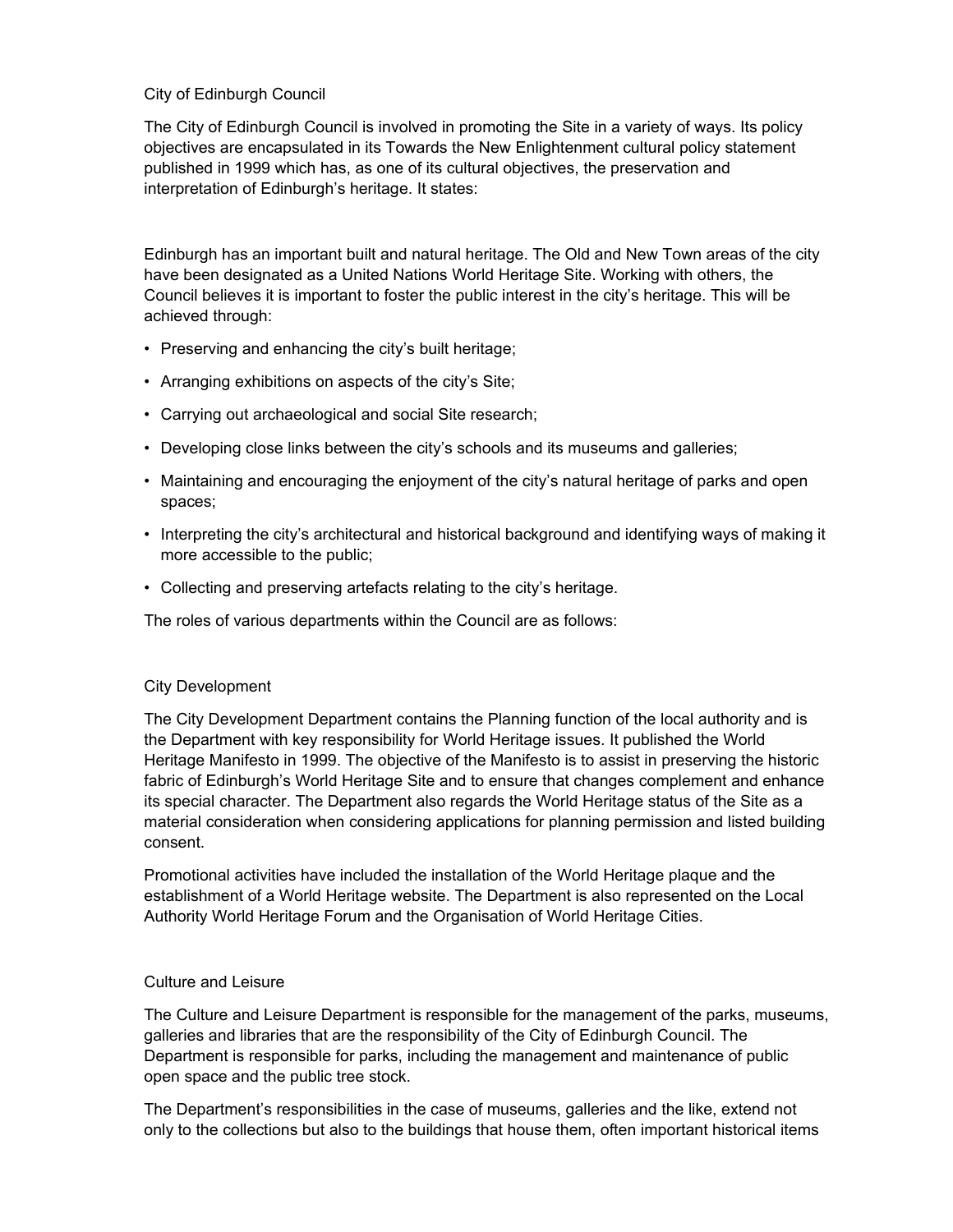in their own right. The Department is also responsible for many of the monuments, statues and graveyards (together with Environmental and Consumer Services) within the Site that are in the ownership of the Council. The Department, therefore, has a dual role of conserver and educator.

The Department's portfolio includes many historically important buildings. It actively seeks to make these accessible to the public and to interpret them to improve understanding. In addition, the Department organises guided walks to many of the important monuments in its care and makes details of many monuments available on the internet through the Scottish Cultural Resources Access Network (SCRAN) http://www.scran.ac.uk.

The Museums and Arts Department has a Learning and Access Manager who is responsible for promoting an understanding of the significance of various museum collections and aspects of the World Heritage Site. The City Museums work to promote the cultural heritage by a variety of programmes, including exhibitions, poetry events, drama, workshops and special events.

The City Libraries promote the use of the Edinburgh Room and also arrange exhibitions in libraries throughout the city.

The Department also contains the archaeological service for the Council. Its remit is to provide archaeological advice for planning, heritage project management and archaeological conservation.

#### Corporate Services

The Department of Corporate Services is responsible for the City Archive, which contains many important historical records and an outstanding collection of original architectural drawings of buildings in the area dating back at least to the eighteenth century. The City Archivist provides a public enquiry service.

# **Education**

The City of Edinburgh Council has a statutory responsibility for formal education in schools and nurseries and to ensure that the curriculum is delivered effectively and appropriately for young learners up to the age of 18 years. This includes adherence to the 5-14 curriculum guidelines, a key priority for any education programme. The City of Edinburgh Council's Education Department has developed a project on Edinburgh's Old Town as part of its Primary School curriculum.

The City of Edinburgh Council's involvement in informal education includes responsibility for funding and liaison with after-school clubs, museums, galleries, visitor attractions, arts organisations and festivals. It delivers an ongoing programme of educational activity in venues all over the City from the City Arts Centre to Lauriston Castle; to environmental education at the Water of Leith visitor centre; to informal education for learners of all ages in libraries and in unusual locations including Mary King's Close.

#### Historic Scotland

Historic Scotland has a large educational resource covering the whole of Scotland with one of its key objectives being to share the benefits of the historic environment with all the people of Scotland. Its activities, which are delivered in conjunction with a wide range of providers, include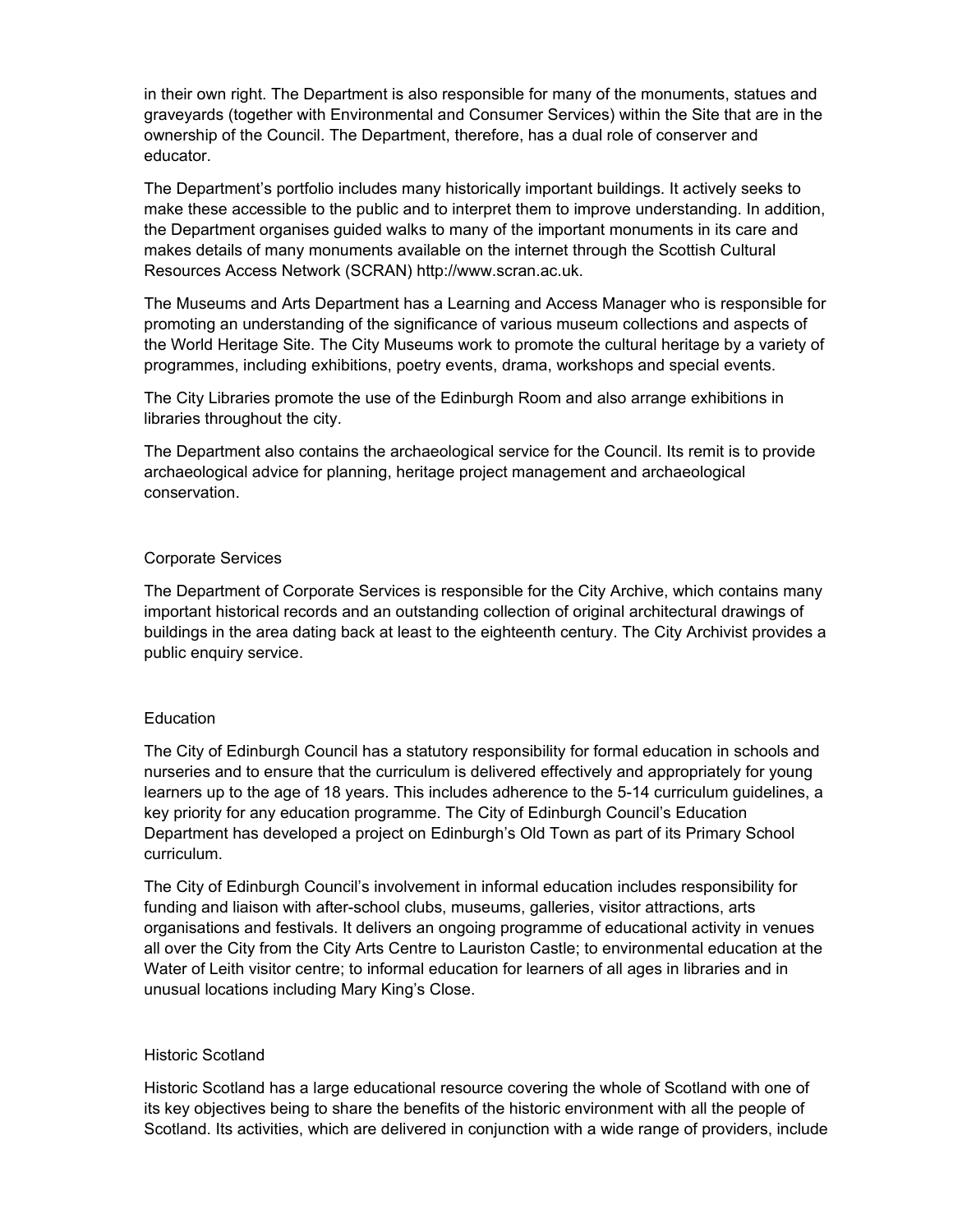the delivery of information, seminars and publications for a range of audiences. Historic Scotland's Technical Advice Notes (TANs) are a widely used and valuable resource for practitioners.

Edinburgh Castle, which is in the care of Historic Scotland, is perhaps the most prominent building in the World Heritage Site, with a very significant site. The Castle has an Education Unit, led by an Education Manager, which provides a wide-ranging education programme for all age groups. There are also three dedicated education spaces at the Castle two in the old vaulted prisons on the 'Devil's Elbow' and a new facility situated in the redeveloped Queen Ann Building opened in March 2004. The Education Unit works in partnership with other bodies such as Careers Scotland, the University of Edinburgh, the Council for Scottish Archaeology, the Scottish Storytelling Centre and the Scottish Adult Learning Partnership, to provide educational events and activities for a wide range of learners of all ages, abilities and backgrounds

#### Royal Commission on the Ancient and Historical Monuments of Scotland (RCAHMS)

The Royal Commission on the Ancient and Historical Monuments of Scotland is the national body of survey and record of the historic environment. It is responsible for the survey of all aspects of the historic environment, archaeology and architecture from the earliest times to the present day. One of its aims is to participate in an increasing number and range of outreach activities designed to inform the public about its work and encouraging the use of its resources. An Education Officer was appointed in 2003/4 whose role is to promote accessibility to the skills and practices of RCAHMS and the resource of its archive and database.

#### Higher Education

Edinburgh is fortunate to have a number of higher education institutions. Some, like the University of Edinburgh, have a considerable presence within the Site, making them important property owners in addition to their contribution to providing information about the Site.

Large numbers of students use the World Heritage Site as an educational resource. Many visit the City in organised groups each year, swelling the ranks of those already attending educational establishments based in the city. The city is also well-equipped with educational facilities provided by various public-access institutions, such as the National Library, the National Map Library and the National Monuments Record.

# VisitScotland and the Edinburgh and Lothians Tourist Board

VisitScotland, along with the Edinburgh and Lothians Tourist Board, is responsible for marketing Edinburgh and its environs to visitors and the tourist industry. The Site is reflected in its promotions through key themes such as the city's site and heritage, majestic architecture, the townscape of the Old Town and the New Town.

The Board recognises the importance of the Site and is currently undertaking a brand development project that will draw upon the historical and contemporary relevance of the Site to present a clear marketing image of Edinburgh to visitors, investors, residents and other important audiences.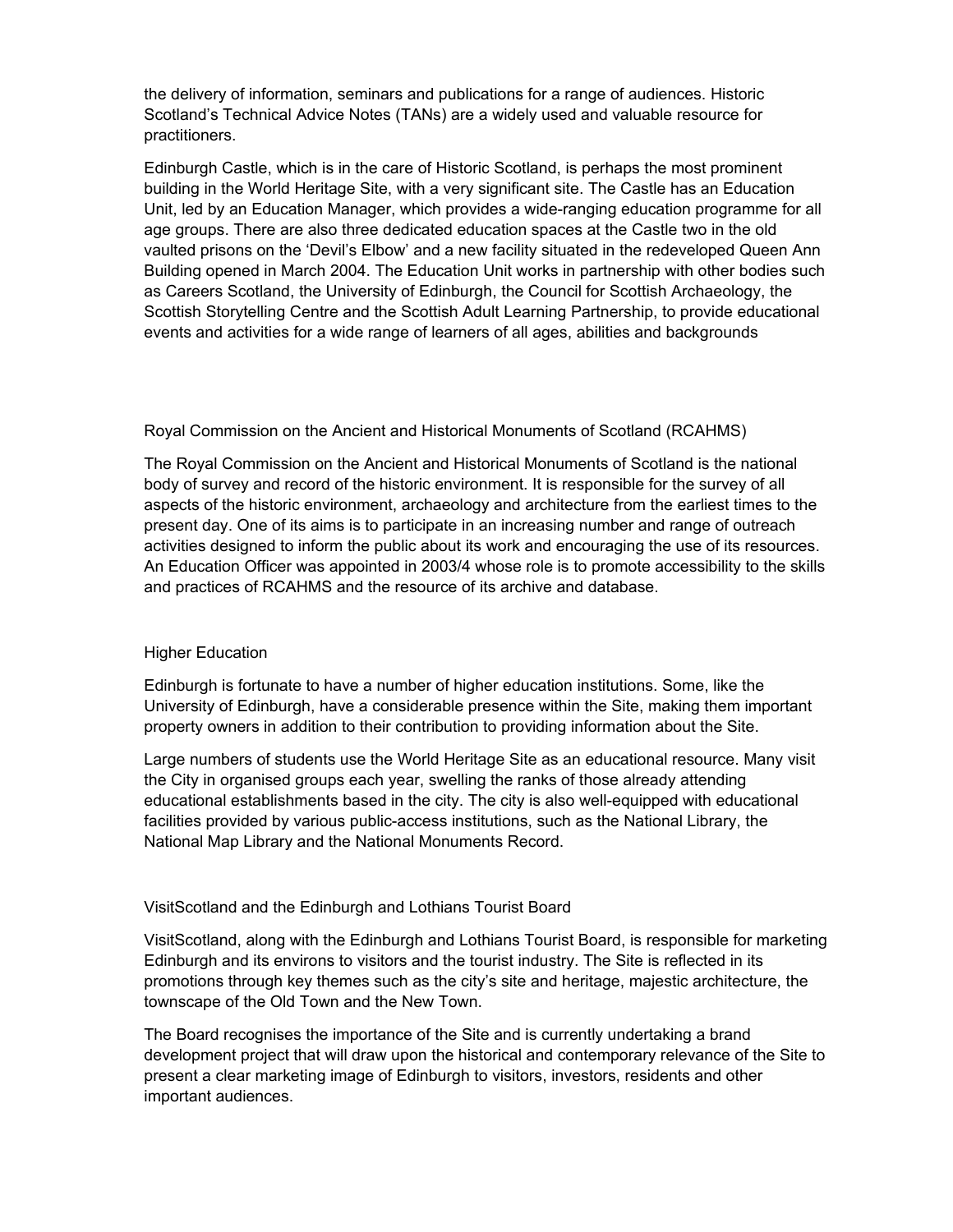# National Trust for Scotland

The National Trust for Scotland is a non-governmental body with a dedicated education department and aims to make all the Trust's resources, properties, staff and expertise available for education.

Like Historic Scotland, the National Trust for Scotland has a nationwide role bringing a broad range of events to the public. These events are usually focused on particular Trust properties, of which there are several in the Site including the Georgian House and Gladstone's Land. Events and programmes embrace many activities and subjects and may employ 'live interpreters' and actors to bring history to life. The focus on conservation through education is evidenced by a range of National Trust for Scotland conservation projects involving students and by its adult volunteer programme.

At its properties the National Trust for Scotland offers a range of educational resources designed to be relevant and appropriate to particular audiences. In this way, the resources are designed to meet the needs of the target visitor group.

Chapter Seven

# Implementation

he Management Plan is not an end in itself. Effective implementation is necessary if it is to achieve its vision, aims and objectives. Whilst the Plan will provide the focus, and is a potent tool, its implementation will require the concerted effort and continued commitment of all the organisations and individuals concerned.  $\prod_{\text{pc}}^{\text{he}}$ 

It is essential that senior executives and political figures within the City of Edinburgh Council and other relevant organisations and agencies are fully aware of and committed to the Plan. Delivery of the objectives set out in Chapters Five and Six depends on stakeholders across the Site making a commitment to action. Therefore, the Plan's success will be dependent upon careful co-ordination of partner organisations to ensure that collective effort is possible and resources are used to best effect.

# IMPLEMENTATION STRATEGY

The key components of the implementation strategy are:

- review of the Management Plan every five years;
- the World Heritage Site Action Plan, which translates the principles and policies of the Management Plan into practical actions;
- co-ordination of projects, initiatives and funding;
- annual review of the Action Plan;
- annual and periodic monitoring of the state of conservation of the Site.

#### Mechanisms

The following mechanisms will be established: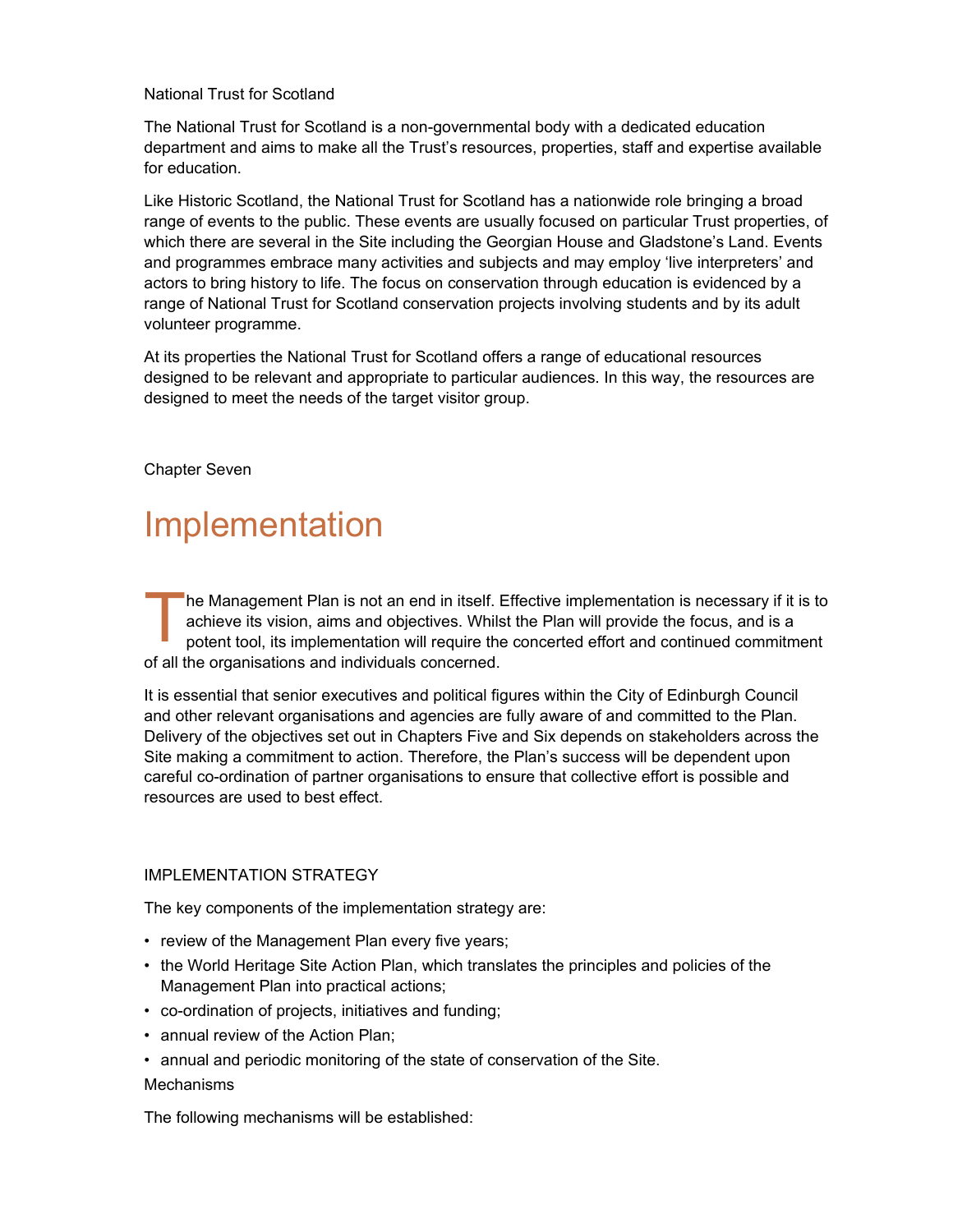- A World Heritage Site Partnership Group will support, enable and implement at the highest level. This will comprise the Chief Executives and Chairpersons of key stakeholder organisations. This group will meet annually.
- A World Heritage Site Steering Group will be responsible for co-ordinating and delivering the activities necessary to implement the plan. This group will comprise relevant senior staff drawn from partner organisations. This group will meet quarterly.
- Working Groups will be established as necessary to facilitate implementation of specific themes or projects within the Action Plan. Where appropriate, existing groups may be asked to take forward projects. These groups will comprise individuals or representatives of organisations involved in or affected by initiatives. Examples might include research; provision of interpretation; promotion and outreach; or an environmental improvement project.
- A World Heritage Site Co-ordinator employed by Edinburgh World Heritage will be responsible for implementing the Management and Action Plans and either actioning or coordinating initiatives contained in them. Responsibilities will include planning the implementation of the Action Plan; initiating and managing projects recommended in the Plan; and liaising with key stakeholders and the local communities.

The World Heritage Site Co-ordinator will also be responsible for compiling and updating annual action programmes drawn from the Action Plan. These will identify short-term targets and require close liaison with partner agencies.

#### **Resources**

Some of the principles and actions contained in the Management and Action Plan do not depend on the availability of resources. Their function is to guide those considering undertaking work in the Site and to encourage them to ensure that policies and actions are carried out in a way which protects and enhances the Site's Outstanding Universal Values.

Some of the proposals and actions will require a new way of working and prioritising existing staff and time resource. Many initiatives will be resourced by harnessing funding available through existing budgets. Others will depend on the availability of new sources of funding. For these projects, the process of identifying need and potential sources of funding will form part of the ongoing implementation process.

# Partnership Working

The major share of responsibility for enabling implementation will rest with Edinburgh World Heritage, the City of Edinburgh Council and Historic Scotland.

However, few tasks can be successfully carried out without effective collaboration with a variety of other organisations that make significant contributions to the Site. These organisations include Scottish Enterprise Edinburgh and Lothians, the City Centre Management Company, the Scottish Civic Trust, the Royal Commission for Historic and Ancient Monuments, Scottish Natural Heritage, the Architectural Heritage Society of Scotland, the Cockburn Association, Architecture and Design Scotland, the National Trust for Scotland, the University of Edinburgh and the Edinburgh and Lothians Tourist Board.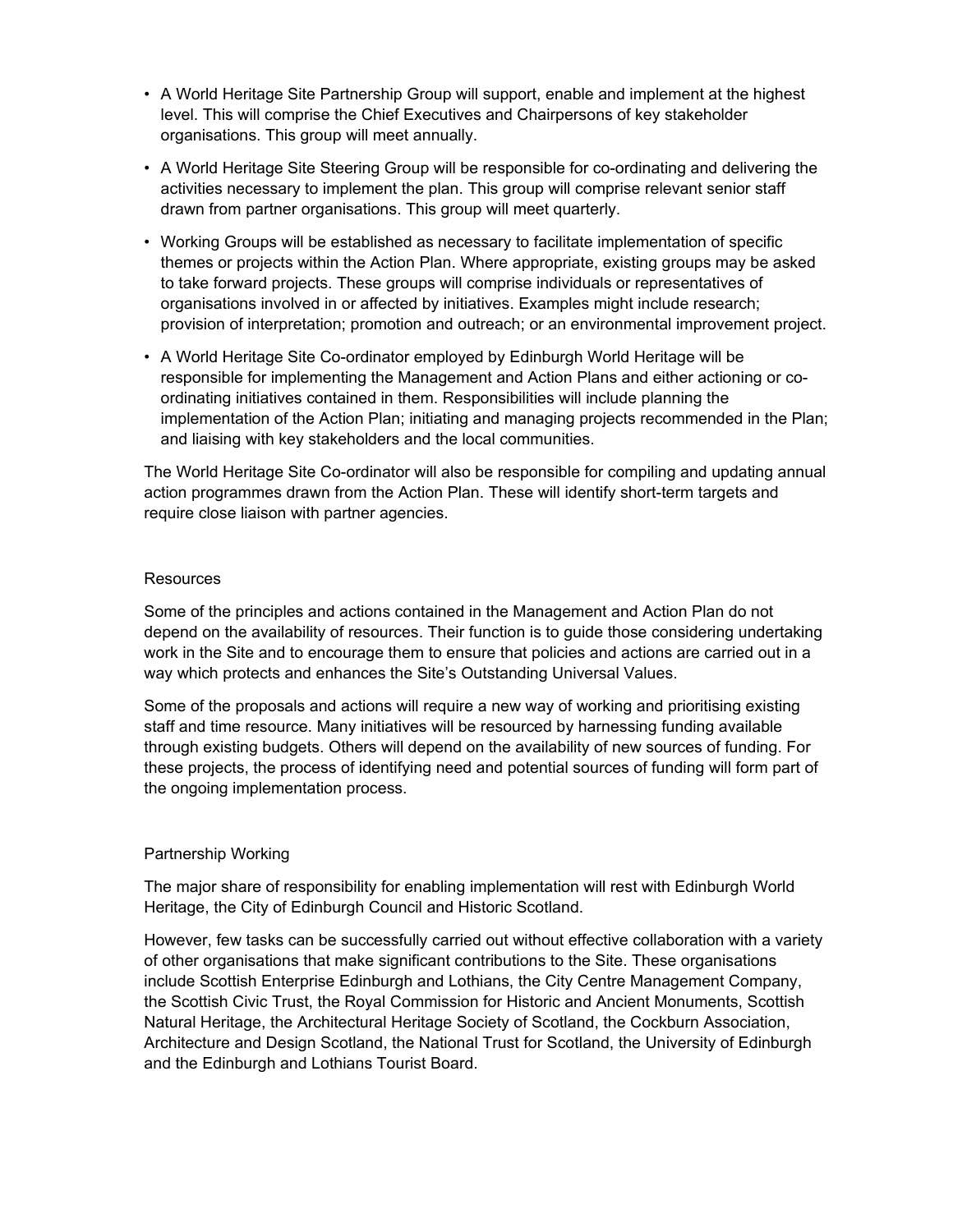# Community Involvement

The local community's involvement is fundamental. A number of Community Councils and community groups, resident and street associations and individuals already participate actively in the management and maintenance of the Site. These groups and individuals (including residents, businesses, commuters and visitors) have the potential to contribute to the successful implementation of the Management Plan. Their positive involvement is considered essential to the future of the World Heritage Site. As a great deal of the Site is in private ownership, this factor and the valuable contribution of residents at a local level is clearly recognised as a strength which should be optimised. Implementation will include consideration of the best methods of communication and engagement.

# Responsible Organisations and Agencies

The main organisations and agencies with responsibilities for the management of the Site are described below.

# Edinburgh World Heritage

In 1999 Historic Scotland and the City of Edinburgh Council established the Edinburgh World Heritage Trust by facilitating the merger of the Edinburgh New Town Conservation Committee and the Edinburgh Old Town Renewal Trust. Edinburgh Word Heritage (as it is now called) is a company limited by guarantee with a Board of Directors and is funded by Historic Scotland and the City of Edinburgh Council. Membership is limited to Directors and representatives nominated by residents' associations within the Site. From its offices at 5 Charlotte Square, Edinburgh, it focuses on championing the management, protection and enhancement of the Site (Appendix IV lists the Trust's board members and staff).

The aims of Edinburgh World Heritage are to:

- Champion and represent the World Heritage Site and to monitor its state of conservation as required by UNESCO.
- Co-ordinate action, through the Management Plan, to protect and enhance the outstanding universal values of the World Heritage Site and to promote its harmonious adaptation to the needs of contemporary life.
- Conserve and enhance the historic fabric and historic environment of the World Heritage Site through a programme of financial assistance.
- Be exemplars in the field of conservation by developing and sharing specialist knowledge, setting standards for quality of workmanship, providing advice, promoting research and facilitating the conservation work of individuals and organizations.
- Build awareness of the World Heritage Site and to engender a sense of custodianship and secure long-term support by promoting enjoyment, understanding and appreciation of its value and significance.

# City of Edinburgh Council

The City of Edinburgh Council has many important roles in the management of the Site. It is the Planning Authority and therefore sets the planning framework that governs the Site. It is also the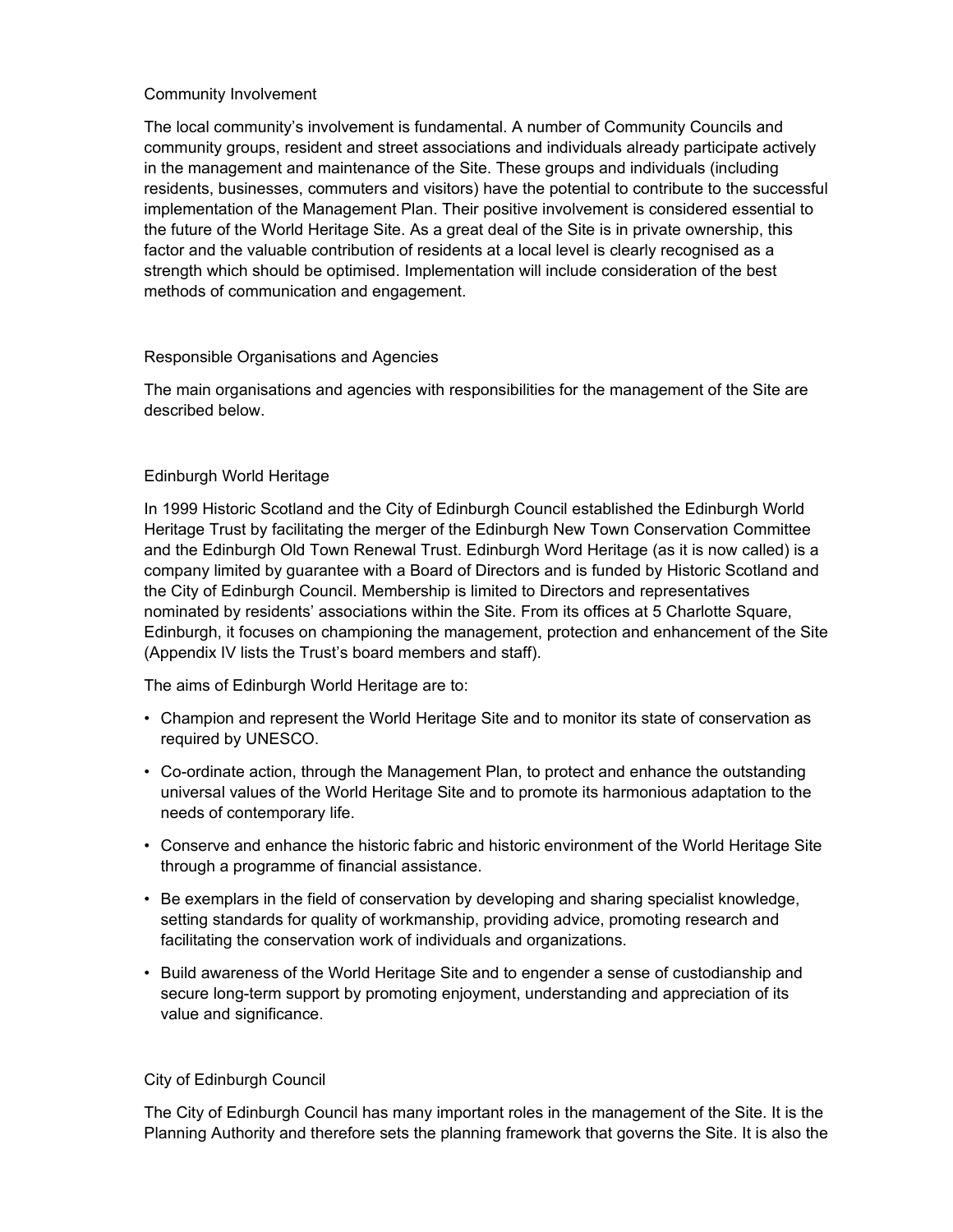Highway Authority and has responsibility for many caretaking functions such as refuse collection and cleansing. In addition the City Council is a major land and property owner within the Site with an extensive residential and commercial portfolio.

#### Historic Scotland

Historic Scotland is an Executive Agency within the Scottish Executive. It is accountable directly to the Scottish Ministers and is charged by them with responsibility for safeguarding the historic environment and promoting its understanding and enjoyment. The Agency provides policy advice and support to Scottish Ministers on all matters affecting the historic environment.

The key statutory powers in relation to the conservation and protection of the city's heritage assets reside with City of Edinburgh Council and Historic Scotland, acting on behalf of the Scottish Ministers. Any works which will affect the character of A or B listed buildings require listed building consent, a two stage process involving the local authority and Historic Scotland acting for the Scottish Ministers. C(S) listed buildings are delegated to local authorities in respect of alterations, but not demolition. In addition, buildings in the Conservation Area (the entire site is covered by various Conservation Areas) proposed for demolition require Conservation Area Consent. Under the General Development Procedure Order (GDPO) any development which affects an A-listed building or its setting must be notified to the Scottish Ministers, who may decide to call in any such application for their own decision.

Historic Scotland also has responsibility for scheduling and associated consent procedures that are available to Scottish Ministers, as well as powers in relation to conservation areas, designed landscapes and wrecks. Other areas of work include the management, conservation and presentation of the 330 monuments in the care of Scottish Ministers and, through Crown ownership, playing an important role in the conservation, management and maintenance of key buildings in the Site such as Edinburgh Castle and the Palace of Holyroodhouse.

#### Edinburgh City Centre Management Company

The Edinburgh City Centre Management Company (ECCMC) was established in 1999 as a 'sister organisation' to Edinburgh World Heritage. It is a private sector-led partnership which works closely with the city centre business community and public sector agencies 'to promote and facilitate the development and improvement of Edinburgh city centre to create conditions for business to prosper and for citizens and visitors to enjoy' (A Strategy and Action Plan for Edinburgh City Centre April 2003-March 2008). Whilst the ECCMC seeks primarily to promote the economic success of the city centre, it recognises the importance of the historic built environment. There are clearly similarities and potential synergy between the objectives of EWH and ECCMC, and both organisations are committed to developing effective ways of working together.

#### Scottish Enterprise Edinburgh and Lothian

Scottish Enterprise Edinburgh and Lothian (SEEL) is the local branch of Scottish Enterprise, the main economic development agency for Scotland. With its role of working in partnership with the private and public sectors, SEEL recognises the importance of the Site in supporting the longterm success of the local economy. SEEL also plays an important role in supporting public realm improvements to: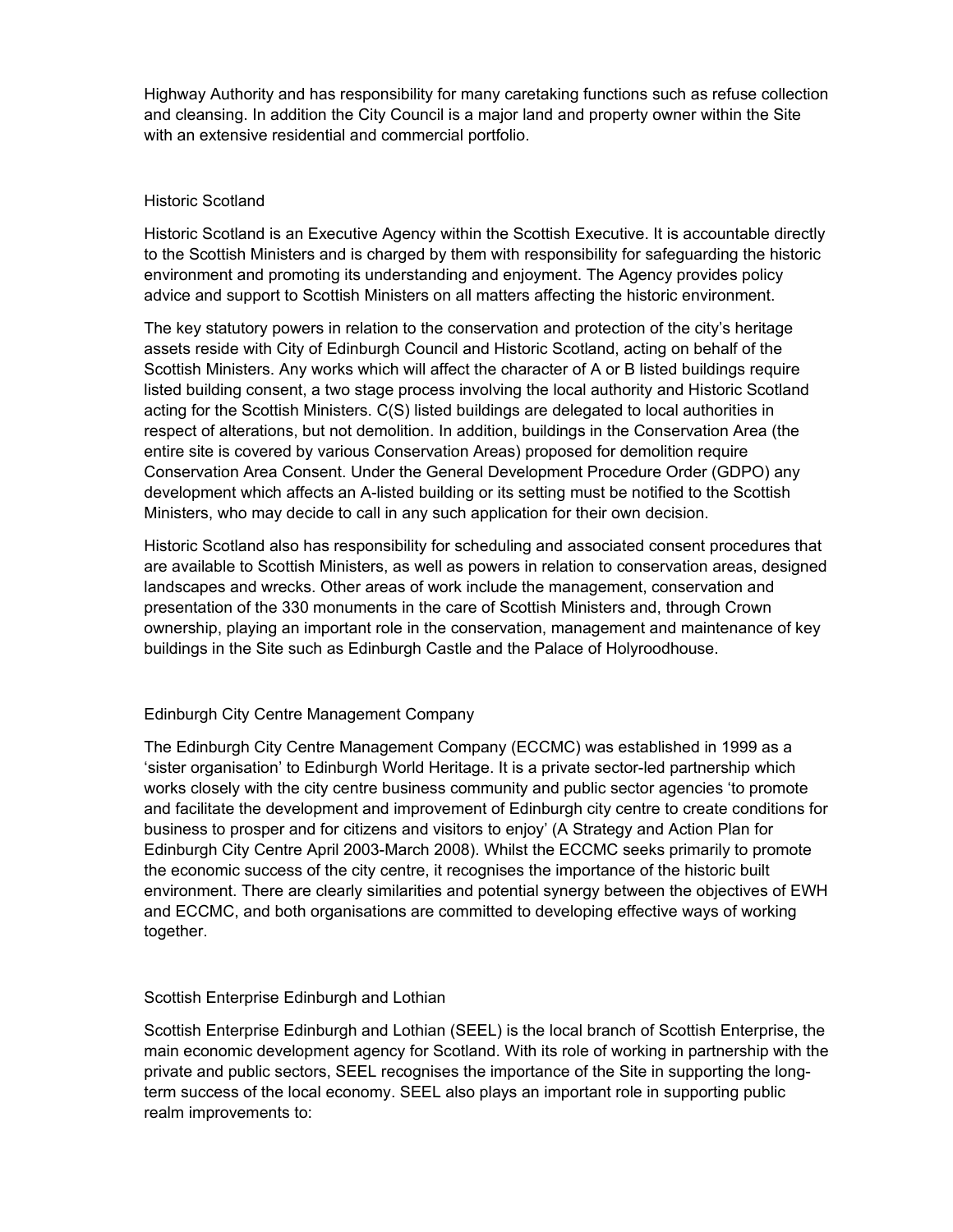- enhance the quality of the visitor/tourist experience by creating a pleasant and comfortable environment for public interaction;
- provide a more sustainable city centre and a safer pedestrian environment by achieving a better balance among vehicles, cyclists and pedestrians.

# MONITORING AND PERIODIC REVIEW

One of the responsibilities of inscription upon the UNESCO World Heritage List is monitoring each site's state of conservation. This includes both periodic monitoring according to UNESCO's timetable and regular monitoring of key indicators identified for each site and carried out more frequently (systematic monitoring).

Periodic reports are prepared every six years. They contain statements of how the State Party fulfils its obligations under the Convention and give detailed information for each World Heritage Site inscribed on the List. The next report on Edinburgh is due to be presented to the World Heritage Committee in 2006 as part of the report on North American and European World Heritage Sites.

Systematic monitoring reflects the guidance offered in the Operational Guidelines, that it '... is necessary that every year the condition of the property be recorded by the Site manager or the agency with management authority'.

Edinburgh World Heritage monitors the Site, and publishes an annual report on findings, in order to:

- Identify how, if at all, the Site is changing by using a series of indicators;
- Assess the effectiveness of management and planning measures in protecting the significant qualities of the Site such as the setting, townscape and historic fabric of the Site;
- Measure the progress of initiatives to enhance the Site.

The indicators used are shown in Appendix VII.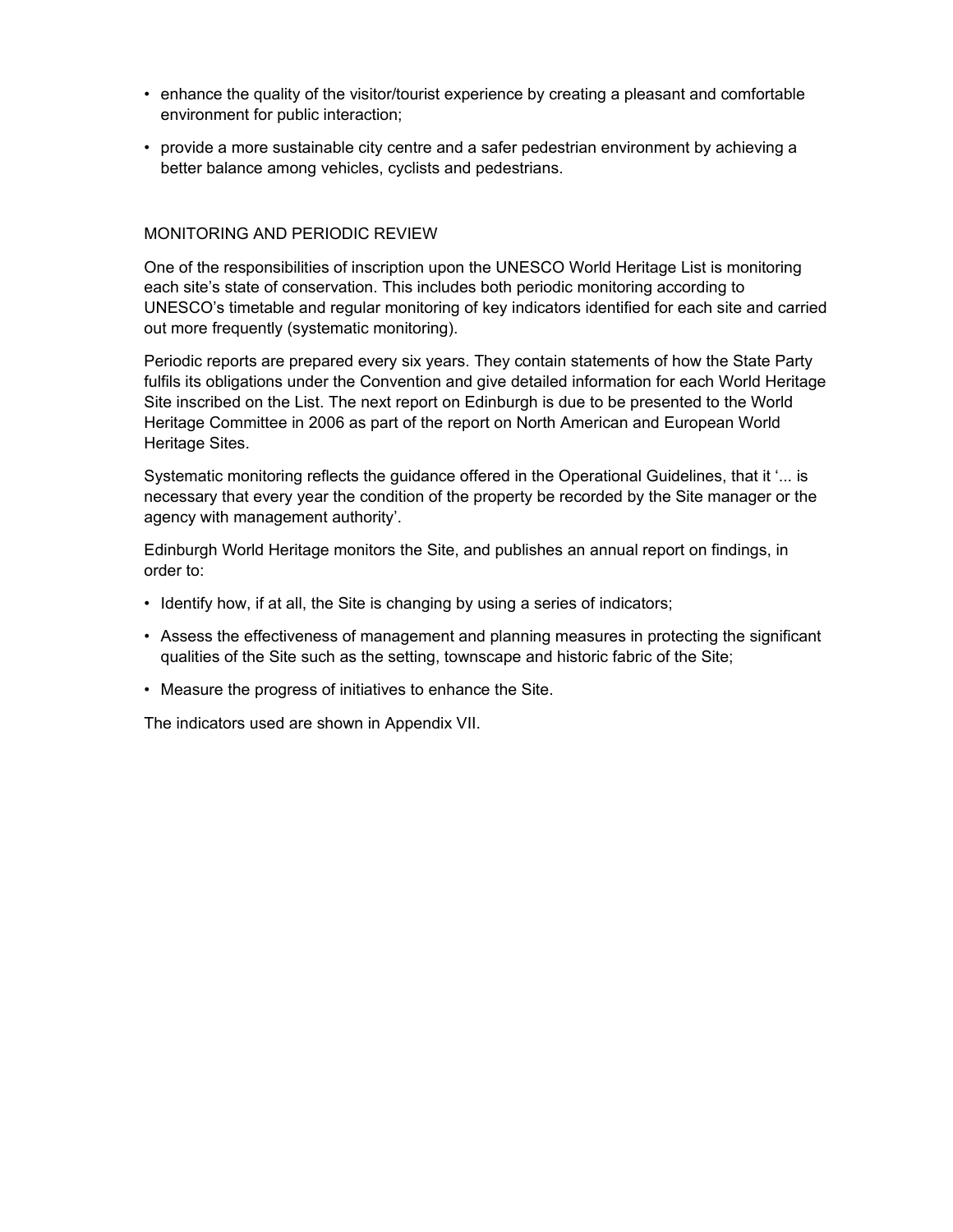# Appendices

APPENDIX I Justification for Inclusion in the World Heritage List (extract from Nomination Document) APPENDIX II World Heritage Site Manifesto APPENDIX III Chronology APPENDIX IV Edinburgh World Heritage Board members and Staff APPENDIX V Bibliography

APPENDIX VI Maps and Illustrations

APPENDIX VII Monitoring indicators

Appendix I

# Justification for Inclusion in the World Heritage List

(extract from Nomination Document)

d. Justification for inclusion in World Heritage List

# a) General

Edinburgh is a great city. Its architecture and its historical importance set it apart from most other cities of the world. Partly, this greatness – this uniqueness – is a consequence of its historic existence as a significant European capital from the Renaissance period, but there are other reasons. From an early date the city saw itself as great, and whenever this status seemed threatened, Edinburgh responded in grand manner. Although in 1603 Edinburgh lost its royal presence, the decades immediately following witnessed a consolidation of the national architectural tradition – a fact illustrated most forcibly by Heriot's Hospital (1628), which resembles a royal palace rather than the school it was built to be. In 1707 Scotland lost its parliament. After a consequential period of decline and political instability, the city began a spectacular programme of civic expansion: driven by a desire for national prestige, and yet international in character. What should have been set-backs were turned, paradoxically, to bring out a staggeringly brilliant and exciting response. And then much later, when in the 1860s parts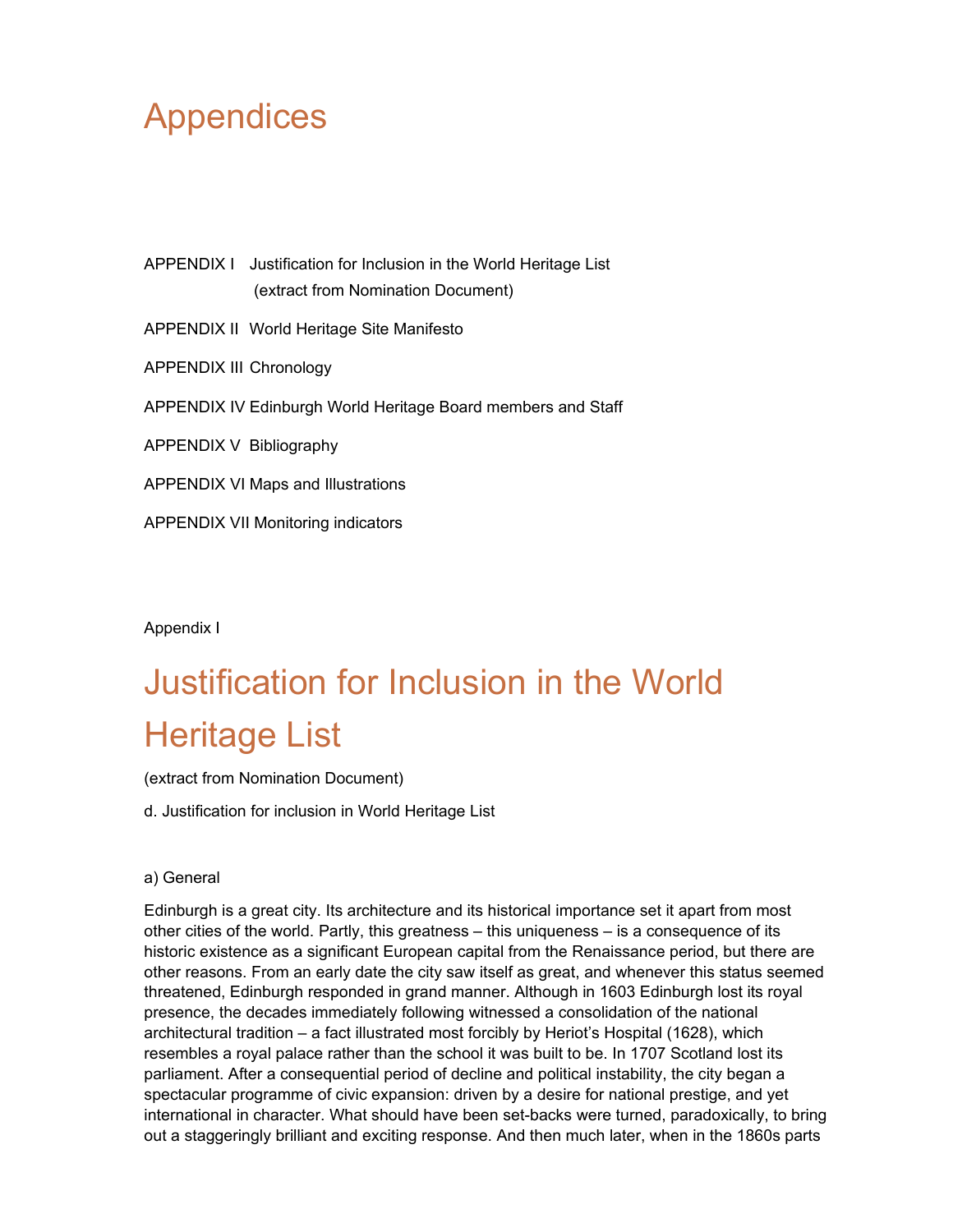of the Old Town had degenerated into slums, the civic response was a pioneering one for its time: and again, prestigious architecture of national stature was to result from their action.

The particular nature of Edinburgh's duality is unusual: on the one hand, on a high ridge, is the ancient Old Town, while in contrast, and set apart on a fresh site, the 18th century New Town; the former on its spectacular site, the skyline punched through by the castle, the soaring neogothic spire of Highland Tolbooth St John's and the robust, nationally-symbolic Imperial crown spire of St Giles; a feast of ancient architecture, looking down on the New Town, which in contrast is a calm sea of ordered classicism, the whole framed and articulated by neo-classical buildings of world-class distinction.

Scotland is associated with many things: one of the greatest of these is the intellectual tradition, which her scholars carried abroad. (For instance, between 1411 and 1560 the University of Paris had 17 rectors who were Scots.) The importance of the role which Scotland had on the European stage is well recognised. But this can be focused yet further, for Edinburgh holds a key role in this tradition, in that this city was for a time the centre of the Scottish Enlightenment, that period during which such enormous intellectual advances were made. This is the same city which these philosophers and others of this 'Hotbed of Genius' helped to create: having a respect for the old (to the extent that revived 'Old Scots' architecture is seen throughout much of the Old Town), while simultaneously pioneering the new, with sometimes astonishing new ideas worked through at the Scott Monument, the Royal High School and many others, consciously contributing to the collective idea of city as monument.

Scotland's re-assertions of Edinburgh's status led at last to its role as capital being re-assessed; in the 1880s, when a Scottish Office was established. From the 1930s the country was – indeed, still is – administered from St Andrew's House, one of the finest and largest buildings of its period, dramatically sited near a cliff-top, as if in response to the castle which is set diagonally opposite. Culture, to a degree, was nationalised and firmly centred in Edinburgh, with the creation of institutions such as the National Library: all emphasising the validity of Edinburgh's claim to be called national capital.

In its own right, the interest of the Old Town is substantial. It contains two of King David I's newplanned 12th century burghs – Edinburgh (founded c.l125), and the once-separate burgh of Canongate (founded c.1140). It also contains two early royal palaces (one within the spectacular castle), a medieval abbey and a wealth of early buildings. The national tradition of building tall reached its climax in Edinburgh with tenements which were surely the world's tallest domestic buildings of their age – and some of which are still to be seen. This tradition was powerfully re-invigorated in the nineteenth century by the city itself, whose Improvement Act tenements are important for their sociological interest as well as for their architectural quality. So also are the buildings which were the subject of Patrick Geddes's pioneering experiments in town planning: early tenements re-vitalised for new and socially-sensitive uses, and the results of his experiments are still there to see. The New Town is important for principally two reasons; its having an uncommonly high concentration of world-class neo-classical buildings, and for the amazing size of area covered by classical, ashlar-faced architecture, all consistent to a degree without parallel; and perhaps crucially – all now surviving remarkably intact.

#### b) Religion

Edinburgh is the headquarters of the Church of Scotland. Missionaries from the Church of Scotland have had a worldwide influence. In the New Town, within St Andrew's Church, took place the Disruption in 1843, leading to the establishment of the Free Kirk of Scotland, largely reunited with the Church of Scotland in 1929.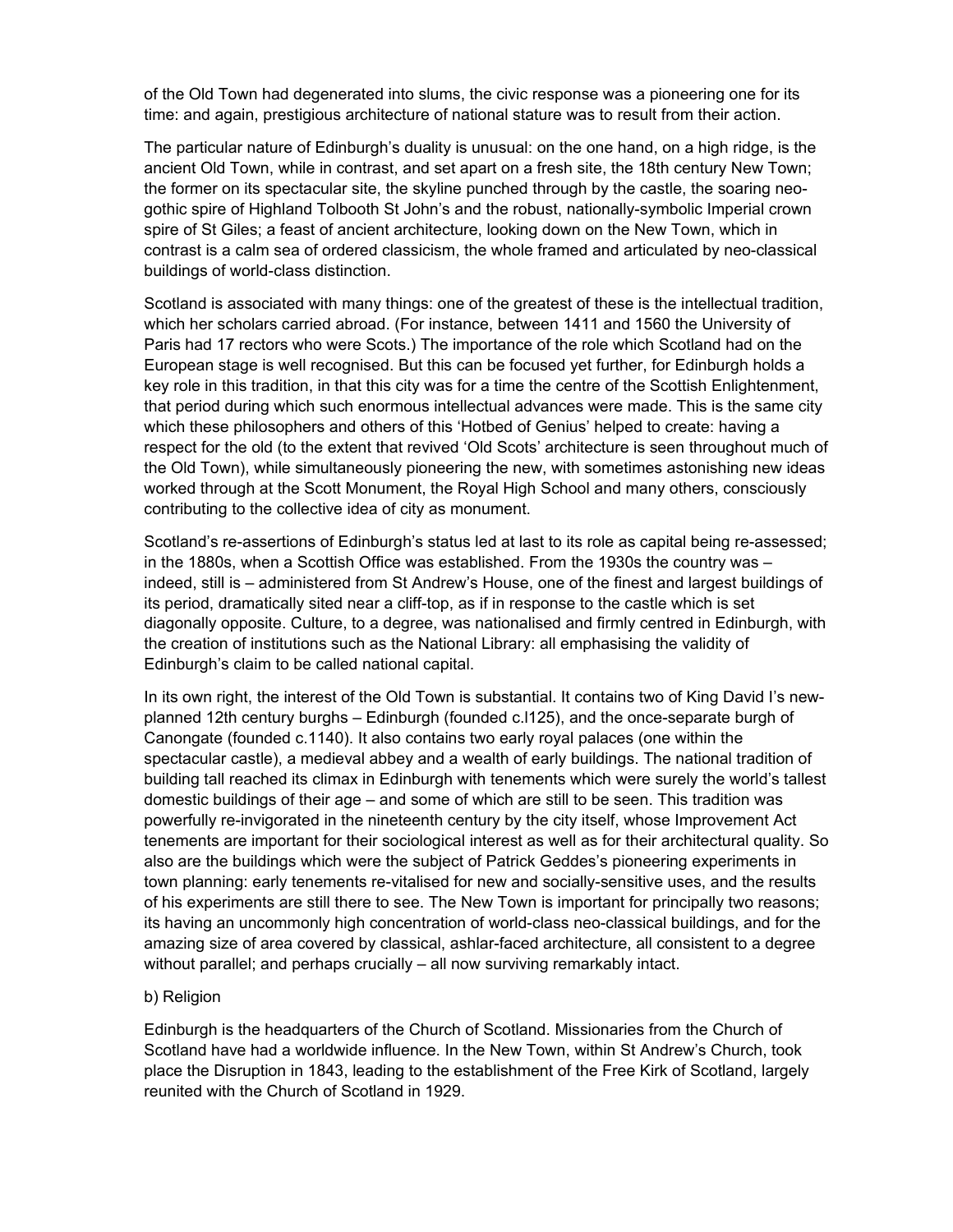#### c) 18th century planning

Edinburgh exerted great influence on the development of urban architecture through the development of the New Town: first, the plan of the New Town became highly influential throughout the rest of Scotland in the way it separated the uses and classes that had so mingled in the Old Town. Of comparable importance, the particular influence of Robert Adam at Charlotte Square was to show how grandeur could be imposed upon an otherwise plainly orthodox row of terraced houses, so as to raise rationalist urban design to a new pitch.

#### d) Neo-classicism: Edinburgh's international links

Scotland has a long tradition of classicism, and also of maintaining close cultural and political links with mainland Europe. The last-mentioned has been noted above with respect to scholarship, but applies also in the field of architecture, where the integration of Scots with other cultures is clearly seen both visually and through documentary references. Links with Italy and with France were particularly significant. For instance, documentation identifies European architects and masons such as John Morrow, 'born in Parysse' [Paris], active in Scotland in the 15th century; French master masons were involved in the royal works of King James V, most notably in the 1530s, perhaps including Holyrood, while at the end of the 16th century, William Schaw, King's master of works, had visited the royal palaces of Denmark, and had been to France and other countries. Besides the French links, this Europeanism is seen in the Italian influence of the late 16th century, but also much earlier in the works of King James IV, notably at his great hall (within Edinburgh Castle), where Italianate Renaissance corbels dating from the early 16th century are still seen. While in the early 17th century there is no evidence of Sir James Murray of Kilbaberton, architect of the Parliament House, or William Wallace, master mason of Heriot's Hospital, having travelled abroad, Murray's partner, Anthony Alexander, is known to have travelled in Europe. The generally Danish or Scandinavian architecture with which the last three are associated may owe its origins to the developing Scots links with these countries, while Edinburgh's Tron Kirk of 1636, by John Mylne, demonstrates a sensitive appreciation of Dutch ecclesiastical architecture. Sir William Bruce, architect of Holyroodhouse, was certainly in Holland in 1659-60 and may have included France in his travels of 1663 as his associate Alexander Edward certainly did in 1701-02. James Smith, architect of the Canongate Kirk, studied in Rome, apparently in 1671-75. Even although his studies were at first for the priesthood (as initially were those of the London-Scot, James Gibbs from 1703) he set the precedent for Edinburgh's subsequent neo-classicists.

It is known that William Adam never travelled further beyond Scotland than to England. Nevertheless he appears to have had direct or indirect correspondence with the architect Earl of Mar in his Paris exile, from whence the Earl outlined the concept of the First New Town in 1728 for George Drummond, John Adam and James Craig to follow. The central pavilion of William Adam's Infirmary, regrettably demolished in 1879, echoed that of Soufflot's exactly contemporary Hotel Dieu at Lyon to a degree which is unlikely to have been wholly coincidental, while the basic concept of John Adam's Exchange (now the City Chambers) was essentially French even if the detail was Gibbsian.

From 1750 a will to study in Rome, even at some personal hardship as in the case of the Mylnes, was marked. The first to go was Sir William Chambers, architect of the Dundas Mansion (now the Royal Bank). Although born in Sweden, educated in England, and ultimately London-based, he was descended from old Aberdeenshire landed families. He made three journeys to China in the 1740s, studied under J F Blondel in Paris in 1749 and spent the years 1750-55 in Rome. The next to travel to Paris and Rome appear to have been William and Robert Mylne, of the family of the Royal Master masons. They were in Paris in October 1754 and in Rome by the end of the year. Robert had a particularly distinguished record, winning the Concorso Clementino and becoming a full member of the Academy of St Luke in 1759.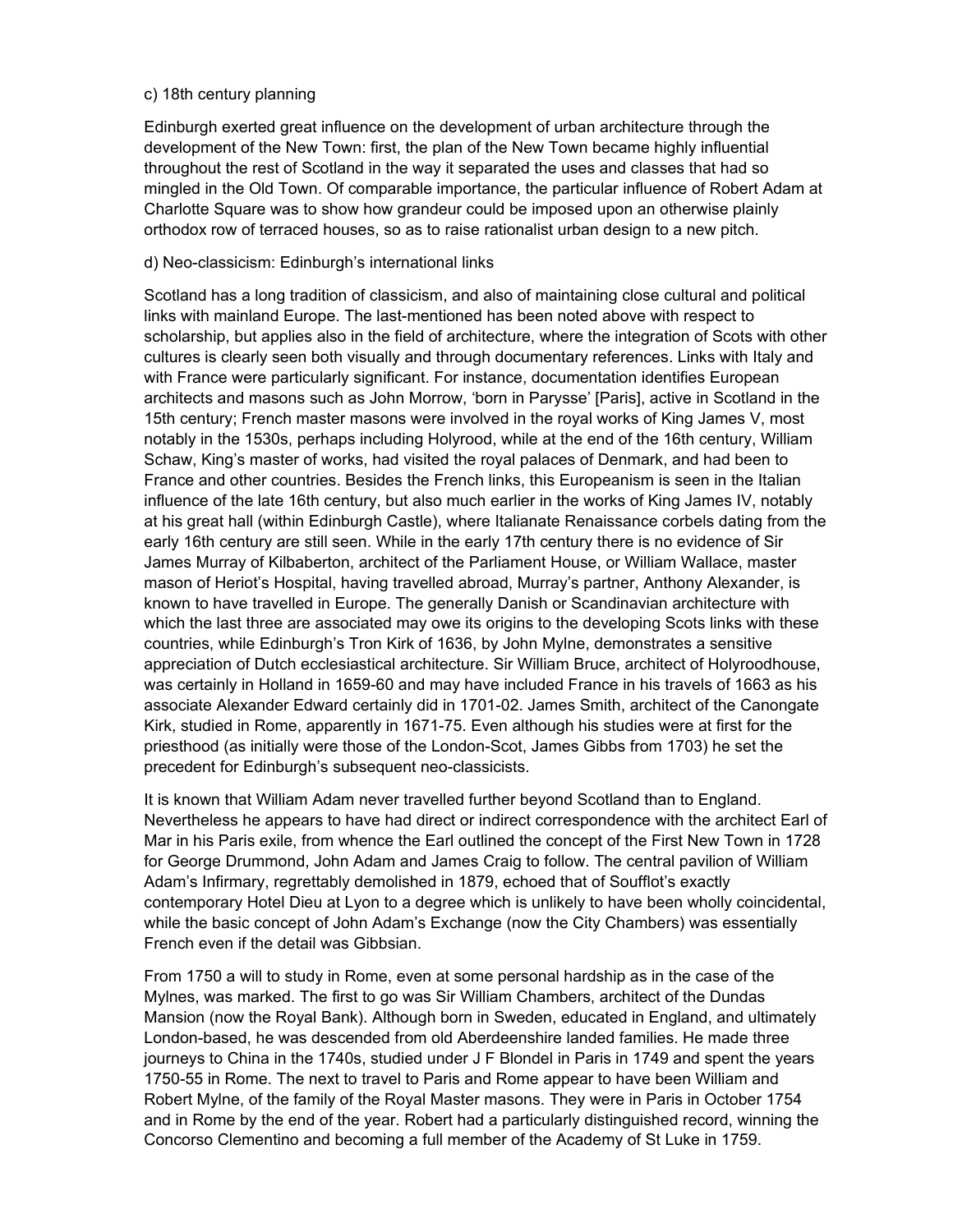William's work was represented in Edinburgh by the old North Bridge, Robert's by St Cecilia's Hall and by the still extant but much altered Whitefoord House in the Canongate. The Mylnes were closely followed by Robert Adam who made the full Grand Tour, had the honour of a plate dedicated to him by his close friend G B Piranesi, and reached Spalato in 1757, his studies there inaugurating his brilliant career in London. His Register House, Edinburgh University and Charlotte Square are among the most important monuments of earlier Scottish and indeed European neo-classicism, the latter being erected when his career was concentrated on Scotland, and on Edinburgh and Glasgow in particular.

Adam was followed in 1761 by John Baxter who studied in Rome and was admitted a full member of the Academy of St Luke in 1767, and in 1774 by John Henderson. Their work was austerely neo-classical as can still be seen at the former's Merchants Hall and Baxter's Place and formerly at the latter's Assembly Rooms prior to the addition of the portico in 1818. The London-Scottish architect James Playfair, whose original training is still unclear, was visiting Paris, where he was deeply influenced by the Revolutionary School, from 1787 and interrupted practice to study in Rome in 1792-3. Although his business was predominantly Scottish, and although he died in Edinburgh in the following year, no building in Edinburgh can be identified as his for certain. Nevertheless his work had an immediate effect on the earlier work of Archibald Elliot who appears to have worked for him. Elliot subsequently had an office in London as well as in Scotland, becoming from 1815 one of Edinburgh's pioneer Greek Revivalists. Although most of James Playfair's drawings were sold out of the possession of his family, his designs were ultimately to have an effect on his son, William Henry, only four when his father died.

Brought up by his scientist uncle Professor John Playfair, the younger Playfair was apprenticed to the pioneer Scottish Greek revivalist William Stark, architect of the Signet Libraries. As in the case of the elder Playfair, Stark's initial training is unknown but he was in St Petersburg, then a microcosm of European neo-classicism, in 1798 and had visited Holland, probably en route. As related earlier, it was he who led Edinburgh away from gridiron street planning to a Romantic Classicism in which the contours of the land and any existing planting were exploited rather than levelled.

The younger Playfair belonged to that remarkable group of architects who dominated the Edinburgh architectural scene from the 1820s. Although two of its leading members, including Playfair himself, were London-trained, the influence of contemporary German rather than London architecture is at times marked. The oldest of the group was James Gillespie Graham, born in 1776, who although in later years extremely well-off, appears not to have travelled, at least not in his early life. Neither did Thomas Hamilton, born 1784, although his Royal High School leaves little doubt that he must have been familiar with the latest architecture in Munich, even if only on paper. In 1808-11 William Burn and c. 1813-16 the younger Playfair worked in London for Sir Robert Smirke, profiting from his first-hand knowledge of Greek antiquity and later from that of another Smirke pupil, Charles Robert Cockerell, who also studied Greek antiquity at first hand. Playfair also worked for Benjamin Dean Wyatt, and, like his father earlier, had seen the latest French architecture, having made a tour with his Paris-based uncle William in 1816. As with Hamilton, Playfair's work from the early 1820s onwards was profoundly influenced by Schinkel, some of his drawings being very similar in character to those in Schinkel's Sammiung. Despite the Imperial Roman grandeur of his British Linen Bank, there is no evidence that David Bryce travelled in his earlier years, but that other giant of the Graeco-Roman phase of the early 1840s, David Rhind, most certainly did in the early 1830s.

Although substantial sections of the northern and western areas of the New Town were designed by untravelled and rather more secondary architects such as the King's Architect, Robert Reid, the City Architects Thomas Bonnar and Thomas Brown (the former subsequently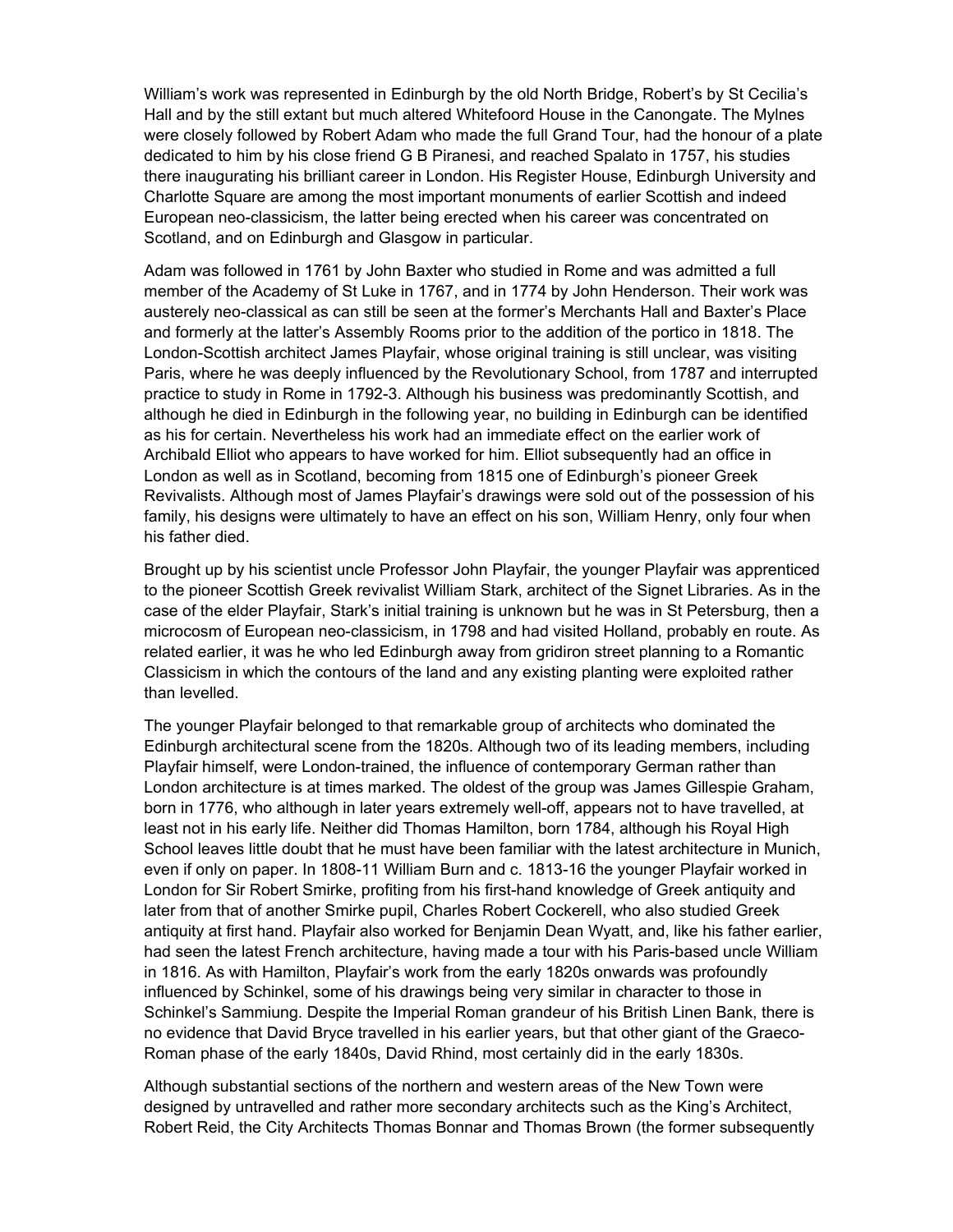architect to the Heriot Trust), the influence of those who studied in Paris, Rome, St Petersburg and London, cascaded down into their work, most spectacularly so in the case of James Milne, architect of the Raeburn estate whose Playfair-inspired crescent, terrace and associated streets are among the finest individual performances.

Within the coherent Romantic classical concept of architecture and landscape there is a variety and invention which extends far beyond the contrast of the New Town with the Old, or the inclusion of the occasional gothic church or palatial Elizabethan institution for Picturesque effect. Each development has an architectural character of its own, whether post-Adam or neo-Roman or neo-Greek, which is as marked in the geometry of the planning as it is in the elevations, each reflects not only the architect who designed it but the vision and ambition of the councillors who controlled the city and perhaps even more so that of the classically-educated lawyers who controlled the charitable and private family trusts which promoted a city punctuated with pilastered and colonnaded pavilions and generously planned private gardens. Throughout the whole, and particularly in the developments of the 1820s, is evident an intention not merely to establish the Athens of the North as one of Europe's greatest capital cities, but as a worthy counterpart to the city of classical antiquity.

e) 20th century town planning

 Sir Patrick Geddes, founder of modern town planning, used Old Edinburgh as his laboratory; and in it first put his ideas into execution.

#### f) The Culture of Scotland

Edinburgh represents the essence of the cultural traditions of Scotland as a European city, and is a European capital city itself. It bears testimony to the growth of Scottish civilisation, to its church, to its law and its legal system. The then physical form of the city was a key factor in the Enlightenment.

# g) Old and New landscapes

The juxtaposition of Old and New Edinburgh offers an outstanding example of an architectural ensemble which epitomises significant stages in human history – the Renaissance city on the rock versus the rationalist city on the plateau.

#### h) Land use

Edinburgh is an outstanding example of the development of human settlement and land use; in the Old and New Town it is possible to witness the growth of a Renaissance capital city, its limitations and its opportunities, and its rejection by changing social patterns and different aspirations in the 18th century. In no other city in the world is the contrast between those two ideas so marked. The integration of built form with open space exhibits similar contrasts.

#### i) Cultural activity

Edinburgh is tangibly associated with events – being the host of the world's largest number of annual cultural Festivals – and with living traditions – being the home of Scottish law, the Scottish legal, medical and architectural professions and the Scottish church. It is the site of the nation's national museums, galleries, archives and library, and of its heritage administration. It contains Scotland's only active Royal Palace, and is the centre of the country's civil administration.

# j) Authenticity

 Edinburgh is authentic: using the principal Scottish building materials – stone and slate – the design and the workmanship grow from the setting, in the Old Town, so that the tenements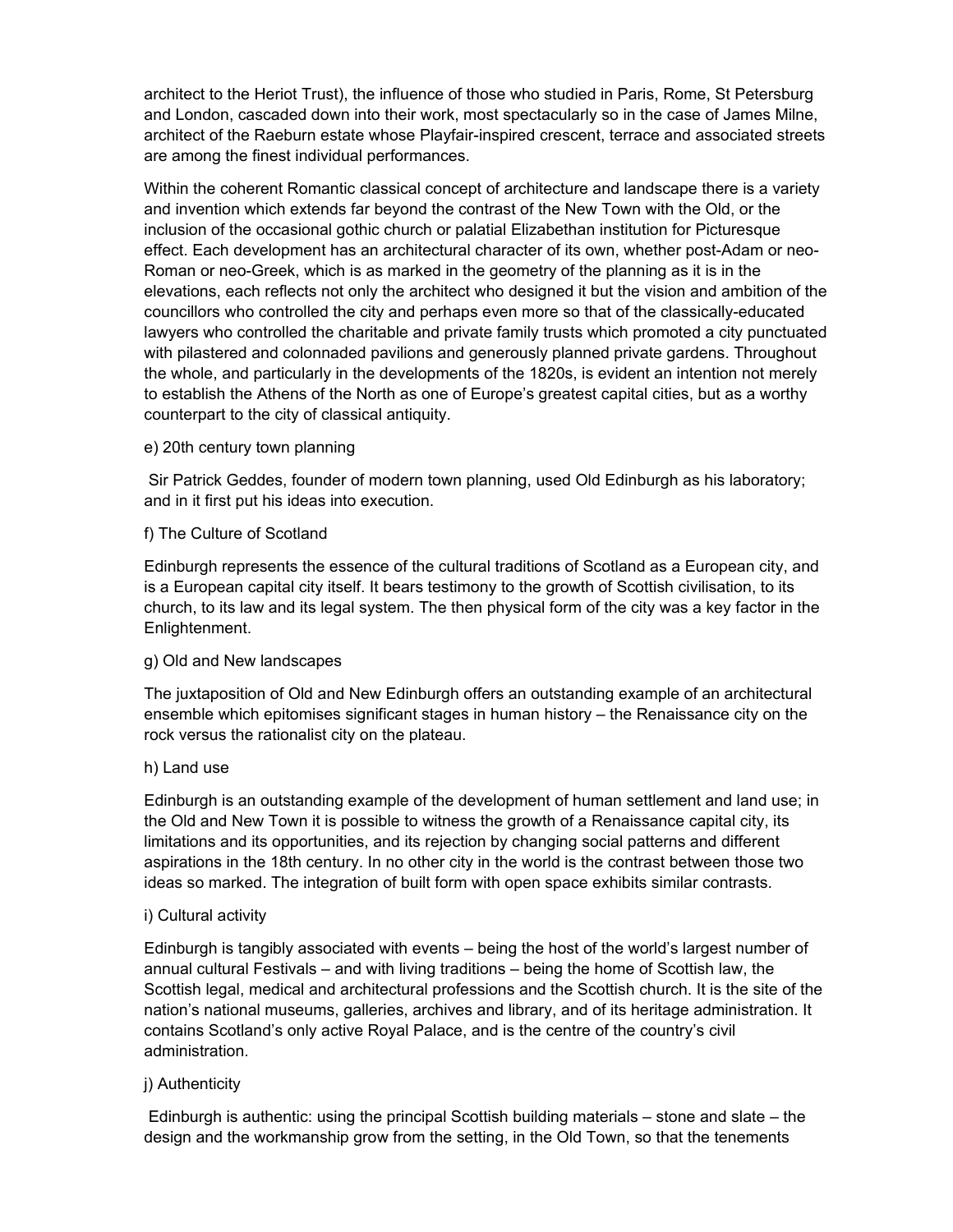appear to be extrusions from the rock itself. Equally authentically, the New Towns settle on their plateaux and hillsides to form a perfect, and almost unspoilt, 18th and early nineteenth century environment of an extent unmatched elsewhere.

Edinburgh, as has been stated, does indeed enjoy adequate legal and technical protection, and through the District Council, the Regional Council, the Edinburgh Old Town Renewal Trust and the Edinburgh New Town Conservation Committee, has sufficient management mechanisms to ensure conservation.

Edinburgh is a built embodiment of the evolution of Scottish society and settlements, indicating how they have adapted and changed over time, to take advantage of the physical constraints and opportunities. Furthermore, by virtue of being the focus of the Scottish Reformation, the Scottish Enlightenment, the Athens of the North, the Scottish Renaissance, Edinburgh preeminently is an associative cultural landscape enjoying powerful resonances of religious, artistic and cultural history of an international significance.

Appendix II

# World Heritage Site Manifesto

In 1997 the City of Edinburgh of Council produced the World Heritage Site Manifesto. The manifesto summed up the reasons for, importance of and responsibilities of, inscription. Because of its importance as a policy statement relevant to the Site it is reproduced below.

# WORLD HERITAGE SITE MANIFESTO

The environment of central Edinburgh is one of exceptional interest with unrivalled urban and landscape qualities which successfully incorporates all the functions of a thriving capital city. The inscription of the Edinburgh Site on the list of World Heritage Sites was based on the following UNESCO criteria:

- exhibiting an important interchange of human values, over a span of time or within a cultural area of the world, on developments in architecture or technology, monumental arts, town planning or landscape design;
- an outstanding example of a type of building or architectural or technological ensemble which illustrates significant stages in human history.

The stated aim of inscription as a World Heritage Site is the 'better protection and safeguarding of World Heritage Sites, so the immediate and obvious benefit of international listing is to strengthen the hand of those who are committed to their protection and enjoyment'. The conservation and protection of the World Heritage Site are, therefore, the paramount issues in terms of UNESCO's criteria.

The conservation of the World Heritage Site is defined as those steps necessary for its protection, conservation and restoration as well as its controlled development and harmonious adaptation to contemporary life.

The significant features and qualities of the World Heritage Site include the historic character of the Site and all those material elements which express this character especially the:

• Historic and planned development patterns of the Site;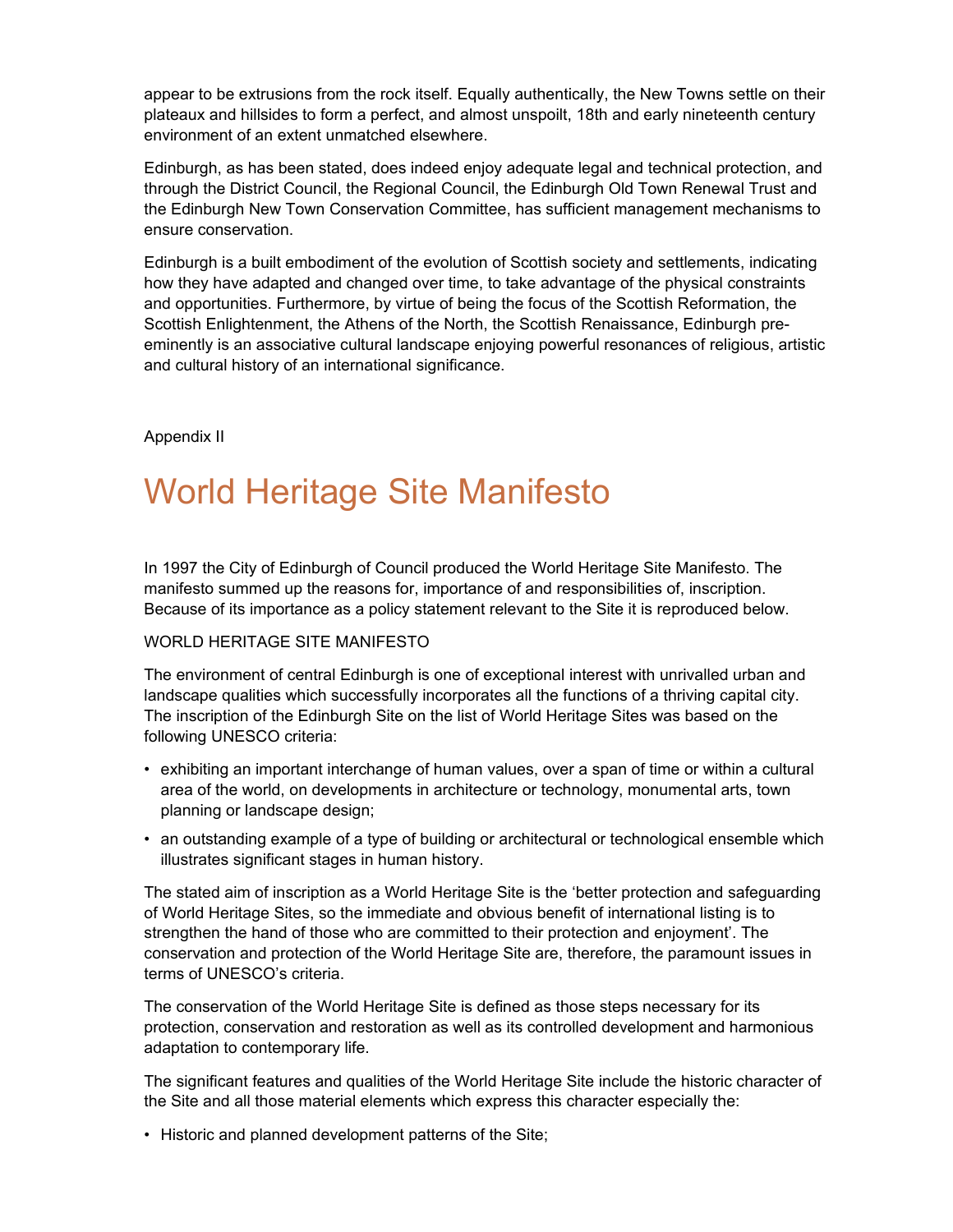- Physical appearance and attributes of the interior and exterior of individual buildings. These include not only the main facade of a building, but its construction features, proportions, and interior spaces. The main characteristics to be preserved include its scale, materials, construction features, size, style and ornamentation;
- Relationship between individual buildings and the surrounding streetscape and landscape;
- Various functions that the Site has acquired over time. These functions give it an overall ambience which create or define its special character.

Inscription as a World Heritage Site has no immediate consequences in terms of statutory protection. However, World Heritage status highlights the outstanding international importance of the Site. The Council will, therefore, regard the World Heritage status of the Site as a material consideration when considering applications for planning permission and listed building consent.

The World Heritage Site will be actively protected against damage of all kinds, particularly that resulting from unsuitable use, unnecessary additions and insensitive changes such as will impair the authenticity of the Site. The preservation of the historic fabric by beneficial use is a prime objective within the World Heritage Site.

The organic plan form of the medieval Old Town and the clarity of the geometrically planned neo-classical New Town together with the outstanding historic buildings are fundamental characteristics of the World Heritage Site. All proposals affecting the plan form or historic buildings, including their setting, will be considered for their impact on their design integrity.

The Council will ensure that all conservation work and new building intervention carried out within the Site is to an appropriate internationally acknowledged standard. The Venice Charter, which was adopted by ICOMOS in 1965, sets down principles to guide the conservation and restoration of historic buildings on an international basis. The Charter stresses:

- The importance of setting and respect for original fabric;
- Precise documentation of intervention;
- The importance of contributions from all periods to the buildings and
- The maintenance of historic buildings for socially useful purposes.

The Charter outlines the basic tenets of what is now accepted to be an appropriate approach to dealing in philosophical terms with historic buildings. The general principles of the Venice Charter will be applied when dealing with historic building issues within the World Heritage Site.

The Council will promote architectural quality and excellence and encourage innovation, whilst enhancing the historic environment and preserving the features which contribute to its character and visual cohesion.

The conservation and design objectives and policies detailed in the Central Edinburgh Local Plan and the Conservation Strategy will be actively promoted within the World Heritage Site. These will continue to recognise the significance of the World Heritage Site.

It is a UNESCO requirement that five yearly reports on the state of conservation of World Heritage Sites should be submitted for their consideration. In order to satisfy this requirement, a series of criteria will be identified which will be used to establish a system which will allow change within the World Heritage Site to be monitored and an assessment of the aim of conserving and enhancing the Site to be made.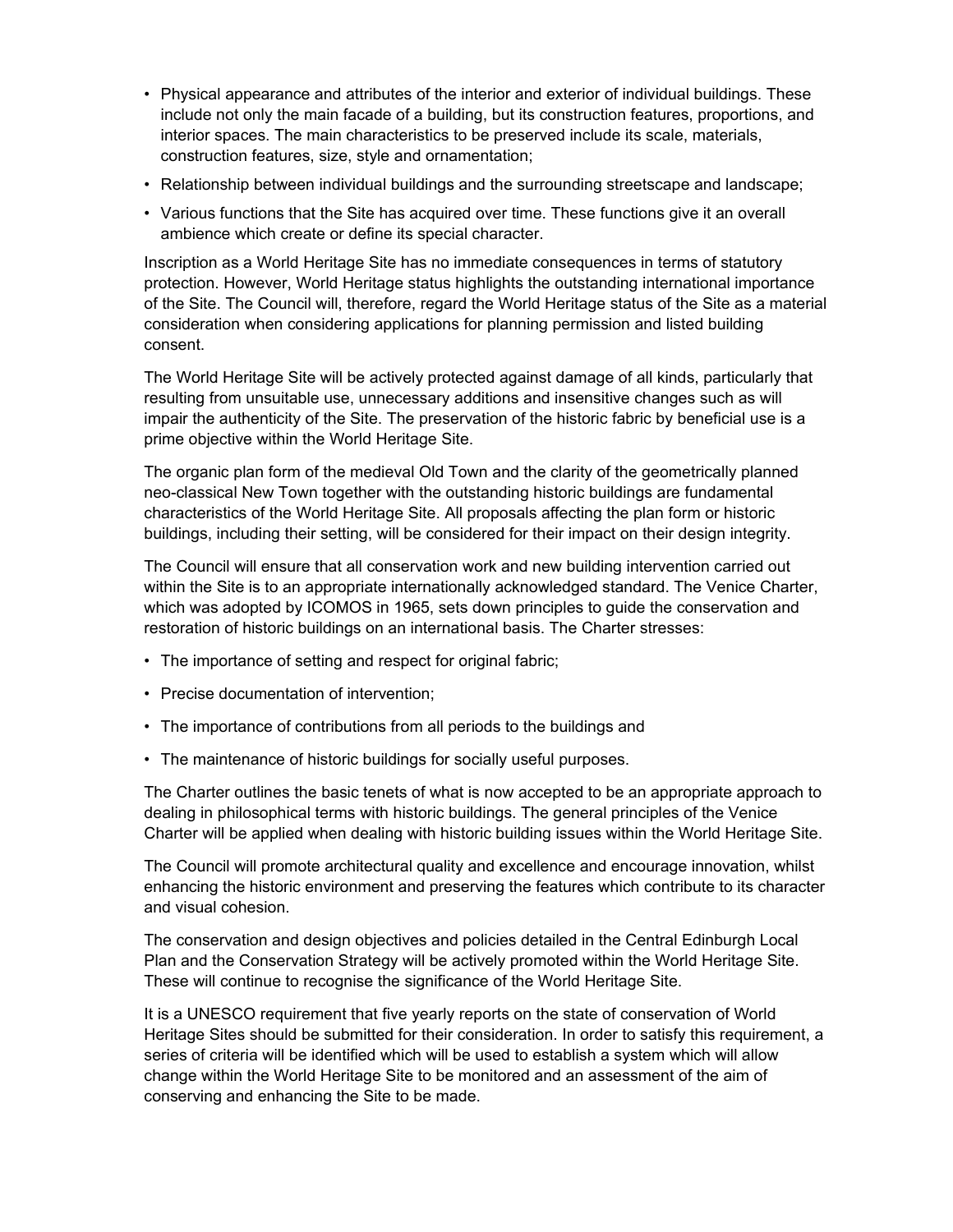#### EDINBURGH: WORLD HERITAGE CITY

The historic centre of Edinburgh, including the medieval Old Town and the Georgian New Town, was inscribed on the United Nations Education, Scientific and Cultural Organisation's (UNESCO's) List of World Heritage Sites in December, 1995. This represents international recognition that the Site is of outstanding universal value, and ranks Edinburgh in the same world status as the Taj Mahal and the pyramids of Egypt. UNESCO's operational guidelines for the identification of World Heritage Sites recommends that historic urban centres should only be included on the World Heritage List if they are of exceptional interest. The inscription of central Edinburgh as a World Heritage Site is, therefore, an outstanding accolade. To date there are 23 other World Heritage Sites in the UK. The Scottish Sites are New Lanark, St Kilda and the Heart of Neolithic Orkney. Other urban centres are Bath, Greenwich and Liverpool.

The concept of World Heritage Sites is based on UNESCO's 1972 Convention for the World Cultural and Natural Heritage. The Convention noted that the cultural and natural heritage were increasingly threatened by traditional causes of decay, and by changing economic and social conditions. It established the World Heritage Committee which was charged with compiling a World Heritage List of properties and sites which were considered to be of outstanding universal value. The List was intended to 'ensure as far as possible, the identification, protection, conservation and presentation of the World's irreplaceable heritage'.

The formal UNESCO brief description of the Edinburgh World Heritage Site is as follows:

'Edinburgh, capital of Scotland since the 15th century, presents the dual face of an old city dominated by a medieval fortress and a new neo-classical city whose development from the 18th century onwards exerted a far-reaching influence on European urban planning. The harmonious juxtaposition of these two highly contrasting historic areas, each containing many buildings of great significance, is what gives the city its unique character'

The City of Edinburgh Council, Edinburgh New Town Conservation Committee, the Edinburgh Old Town Renewal Trust, Historic Scotland and Lothian and Edinburgh Enterprise Limited are signatories to a Statement of Intent to work together to conserve and enhance the World Heritage Site, and to ensure that policies and actions in respect of the Site safeguard its outstanding universal value. In 1999, the Edinburgh World Heritage Trust was established, combining the responsibilities of the Edinburgh New Town Conservation Committee and the Edinburgh Old Town Renewal Trust.

It is the intention that the World Heritage Site Conservation Manifesto should represent a statement of the Council's commitment to the conservation and protection of the World Heritage Site and the Council's acceptance of its responsibilities as guardian of a World Heritage Site. The Manifesto also provides an opportunity for the Council to reassert its conservation objectives and to consider the issues affecting Edinburgh's historic core in a holistic fashion.

Appendix III

# **Chronology**

|           | c. 900 BC Fort established on the Castle Rock |
|-----------|-----------------------------------------------|
| c. 1110 . | Queen Margaret's Chapel, Castle Rock          |
| 1125      | Royal Burgh of Edinburgh created              |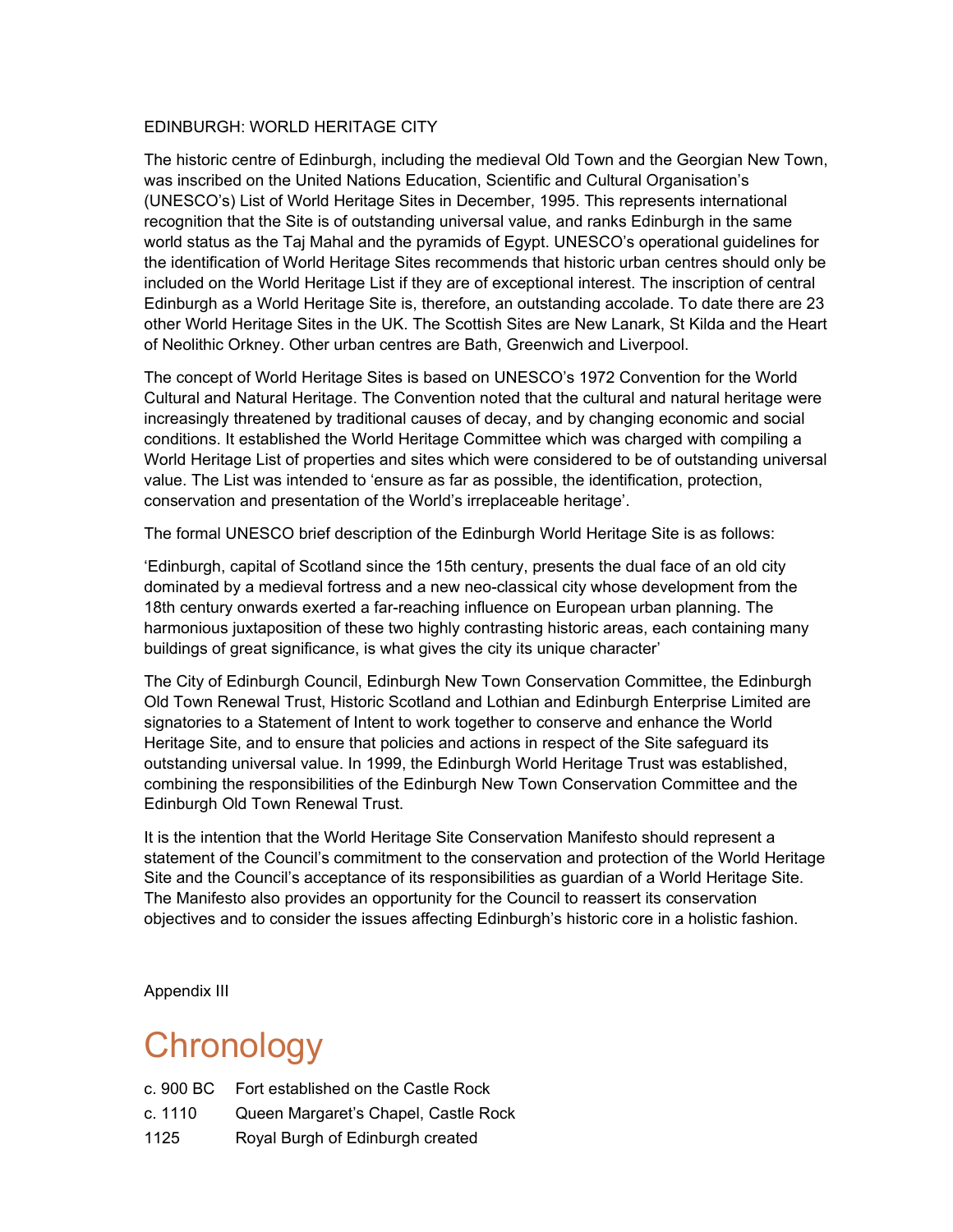| 1128    | Holyrood Abbey founded                                                  |
|---------|-------------------------------------------------------------------------|
| c. 1140 | Royal burgh of Canongate created                                        |
| c. 1500 | Edinburgh Castle Great Hall                                             |
| 1528-32 | Building of NW tower, Palace of Holyroodhouse                           |
| c.1600  | Gladstone's Land built                                                  |
| 1603    | Union of Crowns of Scotland, England and France                         |
| 1615    | Building of Palace Block, Edinburgh Castle                              |
| 1621    | Town Council ordinance requiring building in stone                      |
| 1625    | Moray House, Canongate                                                  |
| 1628    | George Heriot's Hospital and School                                     |
| 1633    | Parliament House, Sir James Murray of Kilbaberton                       |
| 1636-47 | Tron Kirk (steeple later)                                               |
| 1671-6  | Rebuilding of Palace of Holyrooodhouse, Sir William Bruce               |
| 1684-8  | Mylne Square. First of the wide fronted new tenements                   |
| 1707    | The 'Act of Union'                                                      |
| 1752    | 'Proposals' Document outlining scheme for New Town and North Bridge     |
| 1766    | James Craig prepares Plan of Edinburgh New Town                         |
| 1785-8  | <b>Building of South Bridge</b>                                         |
| 1791    | Charlotte Square, Robert Adam                                           |
| 1819    | Calton Hill scheme, W H Playfair                                        |
| 1822    | Visit of King George IV                                                 |
|         | National Monument on Calton Hill begun                                  |
|         | Moray Place, James Gillespie Graham                                     |
| 1827    | City Improvement Act: Johnston Terrace, George IV Bridge, King's Bridge |
| 1833    | Bankruptcy of Town Council over Leith Docks extension scheme            |
| 1837-46 | <b>Building of Scott Monument</b>                                       |
| 1859-60 | Cockburn Street constructed                                             |
| 1867    | <b>City Improvement Act</b>                                             |
| 1883-6  | Well Court, Dean Village, Sydney Mitchell                               |
| 1909    | Edinburgh College of Art                                                |
| 1924-7  | Scottish National War Memorial, Edinburgh Castle                        |
| 1936    | St Andrew's House, Thomas Tait                                          |
| 1999    | Museum of Scotland, Benson and Forsyth                                  |
| 2004    | Scottish Parliament at Holyrood, Enric Miralles                         |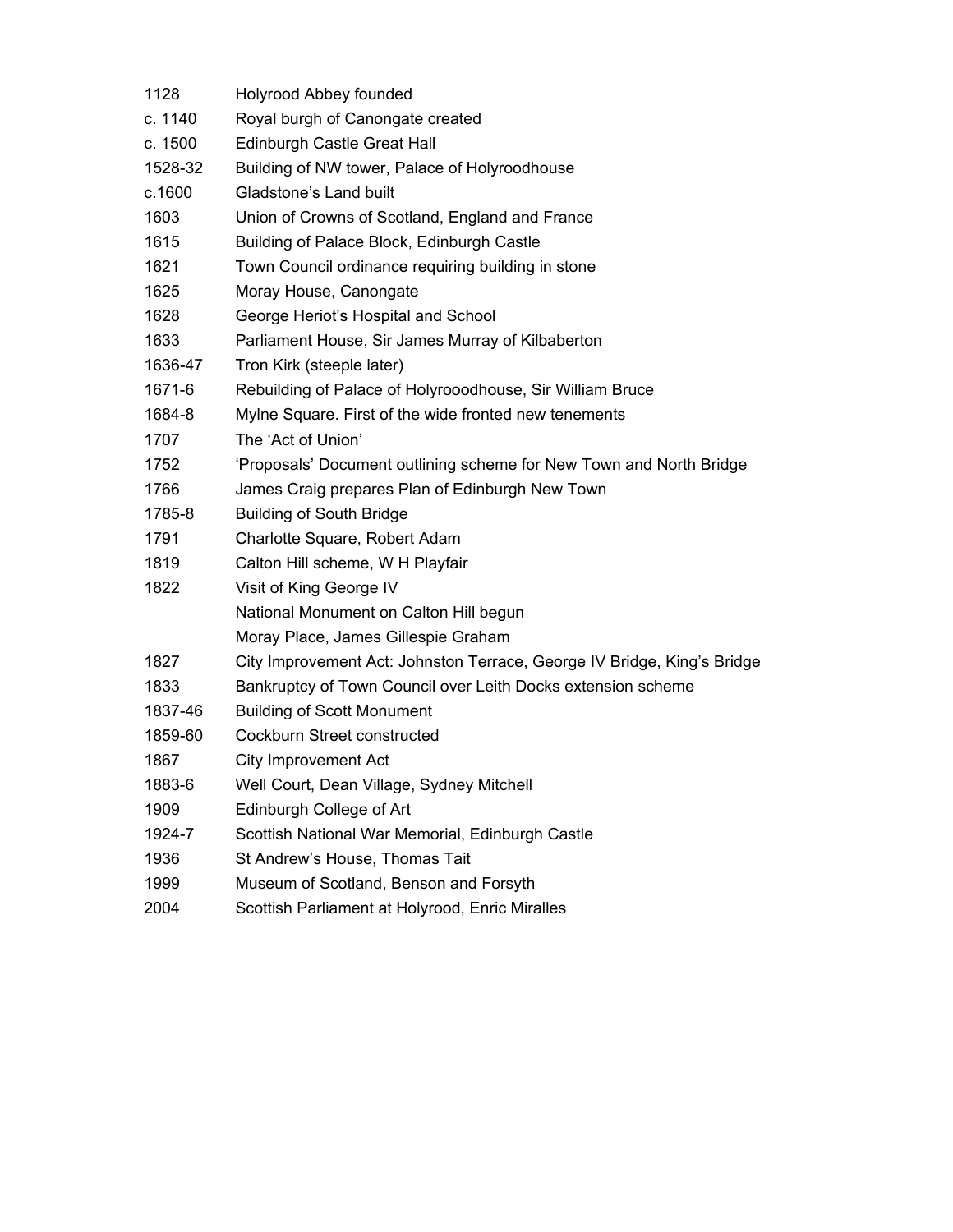# Edinburgh World Heritage Board Members And Staff

Board Members Dr Harold Mills CB (Chairman) Robin Burley MBE Maidie Cahill Cllr Trevor Davies Graham Duncan Andrew Kerr Grant Macrae Krystyna Robinson James Simpson

#### **Staff**

| <b>Director</b>                         | Zoë Clark        |
|-----------------------------------------|------------------|
| <b>WHS Co-ordinator/Deputy Director</b> | Jane Jackson     |
| <b>Conservation Architect</b>           | Fiona MacDonald  |
| Finance & Administration Manager        | Douglas Fleming  |
| <b>Communications Manager</b>           | David Hicks      |
| <b>Business Manager</b>                 | Caroline Sibbald |
| <b>Communications Officer</b>           | Linda Cairns     |
| Administrator                           | Caroline Lyon    |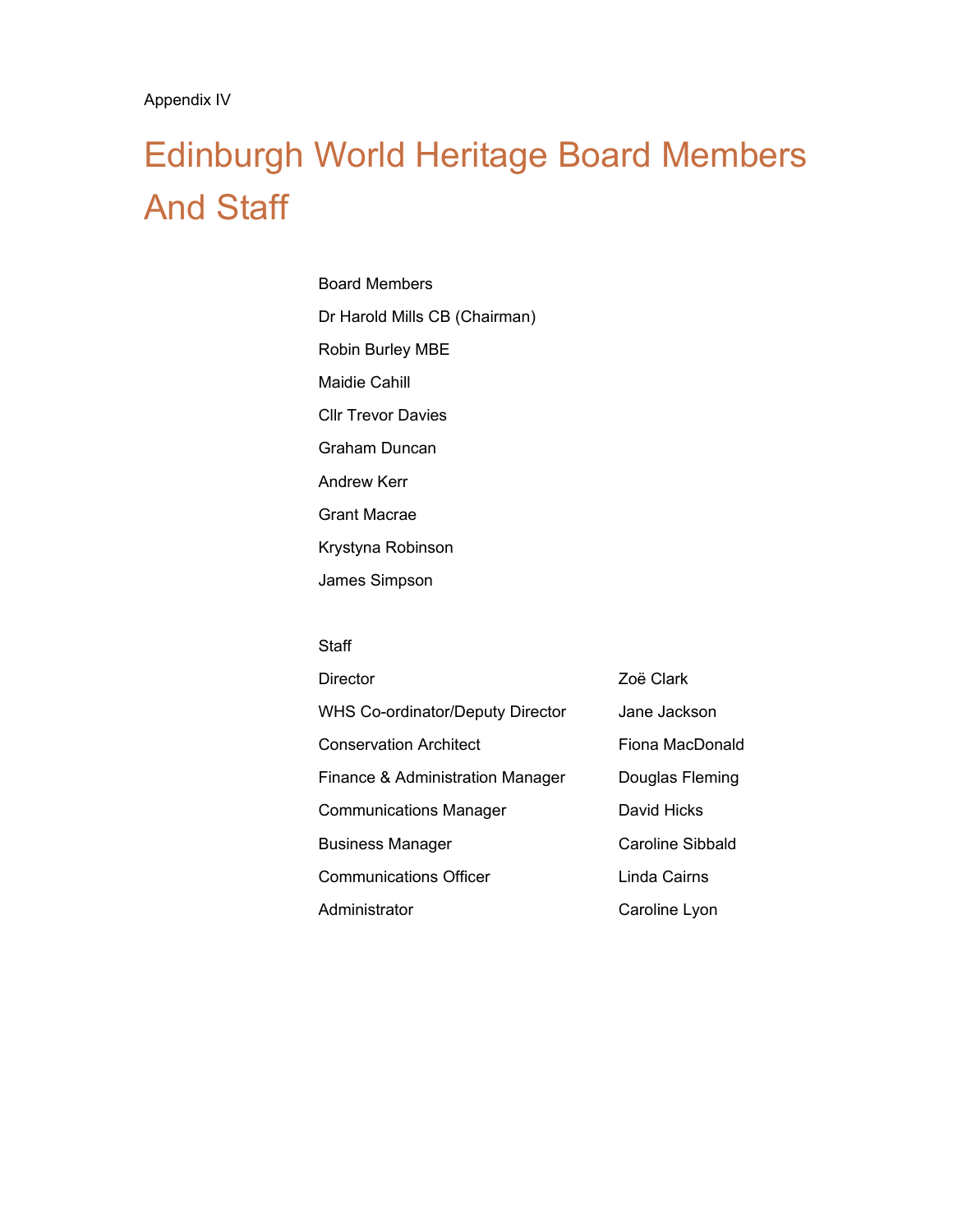# Selected Bibliography

#### **History**

The history of Edinburgh has been well documented from the eighteenth century works Maitland, William, History of Edinburgh from its Foundations to the Present Day, 1753 and Arnot, Hugo, History of Edinburgh, 1779 through nineteenth century works such as Chambers, Robert, Traditions of Edinburgh, 1824 and Grant, James, Old and New Edinburgh: Its History, its People and its Places Vols 1-3, Cassels, 1881-3. Grant is well illustrated with engravings, and covers the city area by area, giving a very useful account of its state at that time. Daiches, David, Edinburgh, Hamish Hamilton, 1978 and McKean, Charles, Edinburgh, Portrait of a City, Century, 1991 provide readable modern accounts.

#### Architecture and Development

The definitive work on the architecture of Edinburgh is Gifford, John et al., Edinburgh: Buildings of Scotland, Penguin, 1984 while McKean, Charles, Edinburgh, an Illustrated Architectural Guide, Royal Incorporation of Architects in Scotland, 1992 gives a less comprehensive, but well illustrated and readable introduction. Royal Commission on the Ancient Monuments of Scotland, The City of Edinburgh, HMSO, 1951 deals comprehensively with those buildings dating from before 1707 which are classified as ancient monuments.

The authoritative source for the development of the New Town is Youngson, A J, The Making of Classical Edinburgh, Edinburgh University Press, 1966.

The history and development of particular areas within the Site are dealt with by Fettes Row Association, Edinburgh's Fettes Row: First in New Town Conservation, Harvey-Jamieson, R, Dean Terrace: a Historical Sketch, Dean Terrace Association, 1975; Leonard, S G and Mackenzie, J M, Ramsay Garden, Patrick Geddes Centre, 1989; Macintyre, Lorn, Charlotte Square: Past Times, Personalities and Professions: 1792-1992, National Trust for Scotland, 1992; Mackay, John, The Burgh of Canongate, 1886; Mitchell, Ann, The people of Calton Hill, Mercat, 1993 and Mitchell, Ann, No More Corncrakes, Scottish Cultural Press, 1998,which covers the Moray Estates.

Particular aspects of the site are dealt with by Cullen, The Hon Lord, The Walls of Edinburgh, Cockburn Association, 1988; Turnbull, Michael T R B, Monuments and Statues in Edinburgh, W & R Chambers, 1989; Turnbull, Michael T R B, The Edinburgh Graveyard Guide, Saint Andrew Press, 1991 and Berry, Elizabeth, The Writing on the Walls, Cockburn Association, 1990, which transcribes the many texts to be found carved on the buildings of the area.

# **Conservation**

The history of conservation in Edinburgh can be considered to begin with Cockburn, Henry, Letter to the Lord Provost on the Best Ways of Spoiling the Beauty of Edinburgh, A & C Black, 1849, an early and eloquent appreciation of the merits of the Site. His ideas were adopted by the Cockburn Association, whose history is told in Bruce, George, Some Practical Good: The Cockburn Association, 1875-1975, Cockburn Association, 1975.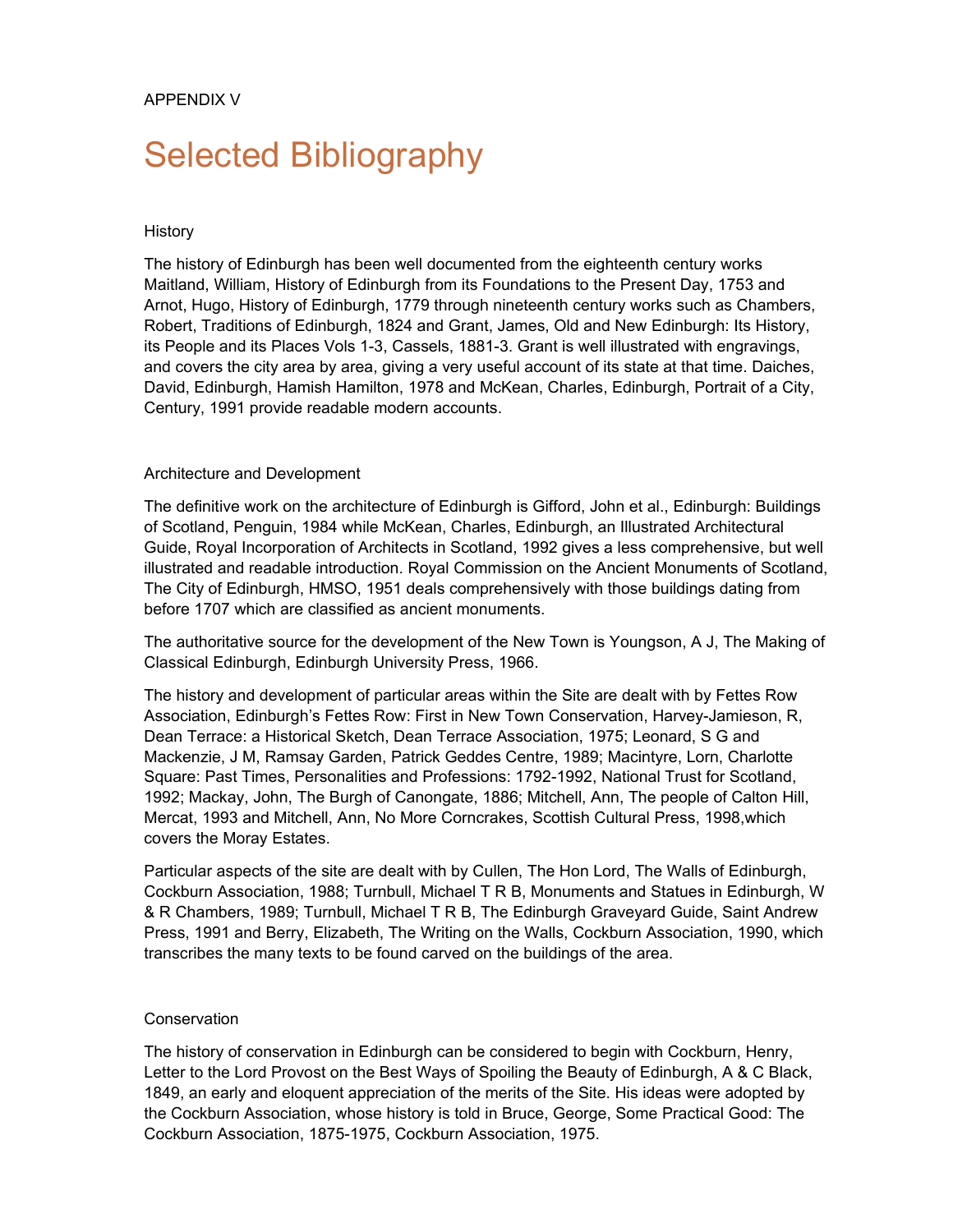More recent specific developments in the conservation of the New Town and Old Town were inspired by Matthew, Sir Robert et al., ed., The Conservation of Georgian Edinburgh: Proceedings and Outcome of a Conference, Edinburgh University Press, 1972, City of Edinburgh District Council Planning Department, Old Town Conservation Report, 1980 and Civilising the City Conference Committee, Civilising the City, Nic Allen Publishing, 1990.

A practical guide to the conservation work required in the Site is Davey, et al., The Care and Maintenance of Georgian Houses, Paul Harris Publishing, 1978 while Historic Scotland's Technical Advice Notes (TANs) offer further invaluable advice on a range of subjects.

McMillan, A A ed., Building Stones of Edinburgh, Edinburgh Geological Society, 1987, gives valuable background information on the building material so characteristic of the Site.

#### Pictorial Material

There is a wealth of pictorial material of all sorts and dates on the Site.

Campbell, Mungo, Drawings and Watercolours of Edinburgh in the National Gallery of Scotland, National Gallery of Scotland, 1990 catalogues much of the formal art while Britton, John, Modern Athens, 1929 and Edinburgh: Past Times, Lang Syne Publishing, 1982 are representative collections of the abundant print material of which The Edinburgh Scene: Catalogue of Prints and Drawings in the Edinburgh Room, Central Public Library, Edinburgh Public Libraries Committee, 1951 provides a guide.

Edinburgh was early in the field of photography, and many published collections of old photographs are available. These include Durie, Alastair J, George Washington Wilson in Edinburgh, Kennedy Brothers Publishing, 1986; Hannavy, John, Thomas Keith's Scotland, Canongate, 1981; Minto, C S and Armstrong, N E S, Edinburgh Past and Present, Oxford Illustrated Press, 1975; Minto, C S, Edinburgh as it Was, Vol. 1. Hendon Publishing, 1974; Minto, C S, Victorian and Edwardian Edinburgh from Old Photographs, Batsford, 1973; Petterson, David and Rock, Joe, Thomas Begbie's Edinburgh: a Mid Victorian Portrait, John Donald Publishers Ltd, 1992 and Smith, Charles J, Old Edinburgh in Pictures, Whittinghame House Publishers, 1989.

#### Reference Works

Maps are a basic source of reference, and the large-scale Ordnance Survey maps are essential resources. Older maps are useful for tracing the development of the town.

Barrott, N H, An Atlas of old Edinburgh, West Port Books, 2000 provides a useful collection of maps and similar material from 1544 to 1896 while Cowan, William, The Maps of Edinburgh 1544-1929 is a more comprehensive catalogue of what is available.

Edinburgh, the Photographic Atlas, getmapping.com, 2001 gives detailed aerial photographs of the site in its context within Edinburgh.

Harris, Stuart, The Place Names of Edinburgh: their Origins and History, Gordon Wright Publishing, 1996 is a comprehensive work giving the origin of street and other names in Edinburgh, past and present, while Keir, David, ed., The Third Statistical Account of Scotland: The City of Edinburgh, Collins, 1966, though now somewhat dated, is a mine of information on all aspects of the city. Mullay, Sandy, Edinburgh Encyclopedia, Mainstream, 1996, while less authoritative, is more up to date, and conveniently arranges information under alphabetical headings.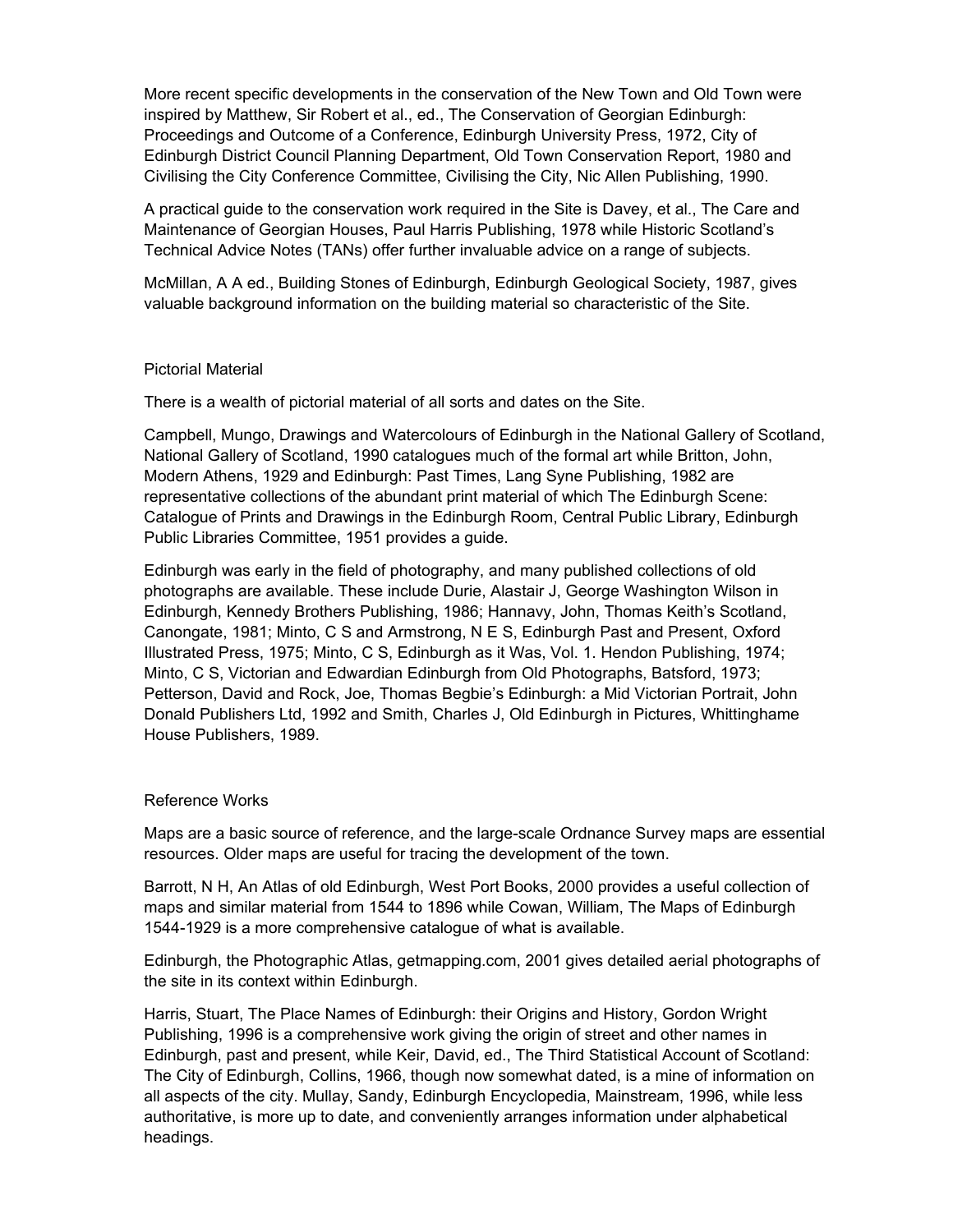## Planning Guidance and Reports

Finally, the following documents are relevant to the Planning and Statutory guidance relating to the Site. Given their number and diversity, they have been listed alphabetically but without explanation since this can often be found in Chapter Four.

- City of Edinburgh Council, Central Edinburgh Local Plan Proposals Map, May 1997
- City of Edinburgh Council, Central Edinburgh Local Plan Written Statement, May 1997
- City of Edinburgh Council, Draft Retail Strategy for Edinburgh City Centre, October 1998
- City of Edinburgh Council, Managing Traffic in Central Edinburgh, December 2000
- City of Edinburgh Council, Edinburgh 2020 What do you want Edinburgh City Region to be like in 20 years?, December 2003
- City of Edinburgh Council, Edinburgh 2007 Corporate Plan 2003-2007, 2003
- City of Edinburgh Council, Edinburgh The Standards for Urban Design, August 2003
- City of Edinburgh Council, Edinburgh and the Lothians Structure Plan 2015, June 2004
- Countryside Commission for Scotland and the Historic Buildings and Monuments Directorate, An Inventory of Gardens and Designed Landscapes, Volume 5, 1987
- Edinburgh City Centre Management Co. Ltd, A Strategy and Action Plan for Edinburgh City Centre April 2003 – March 2008, June 2003
- Edinburgh Partnership Group, A Vision for Edinburgh A City Plan for the Next Five Years, 1999
- Edinburgh Partnership Group, Measuring Edinburgh's performance A review of progress on the City Plan 2003, June 2003
- Historic Scotland, Memorandum of Guidance on Listed Buildings and Conservation Areas, 1998
- Historic Scotland, Passed to the Future, 2002
- Scottish Executive, The Development of a Policy on Architecture for Scotland, 1999
- Scottish Executive, National Planning Policy Guideline NPPG1 The Planning System, 2000
- Scottish Executive, Creating our Future Minding our Past, 2000
- Scottish Executive, A Policy on Architecture for Scotland, 2001
- Scottish Executive, A Policy Statement for Scotland Designing Places, 2001
- Scottish Executive, Creating our Future Minding our Past, Scotland's National Cultural Strategy – Annual Report 2003, 2003
- Scottish Executive, Planning Advice Note 68 Design Statements, August 2003
- Scottish Natural Heritage & Historic Scotland, An Inventory of Gardens and Designed Landscapes – Supplementary Volume 1. Lothians, 2001
- Scottish Office, Environment Department, National Planning Policy Guideline NPPG 5 –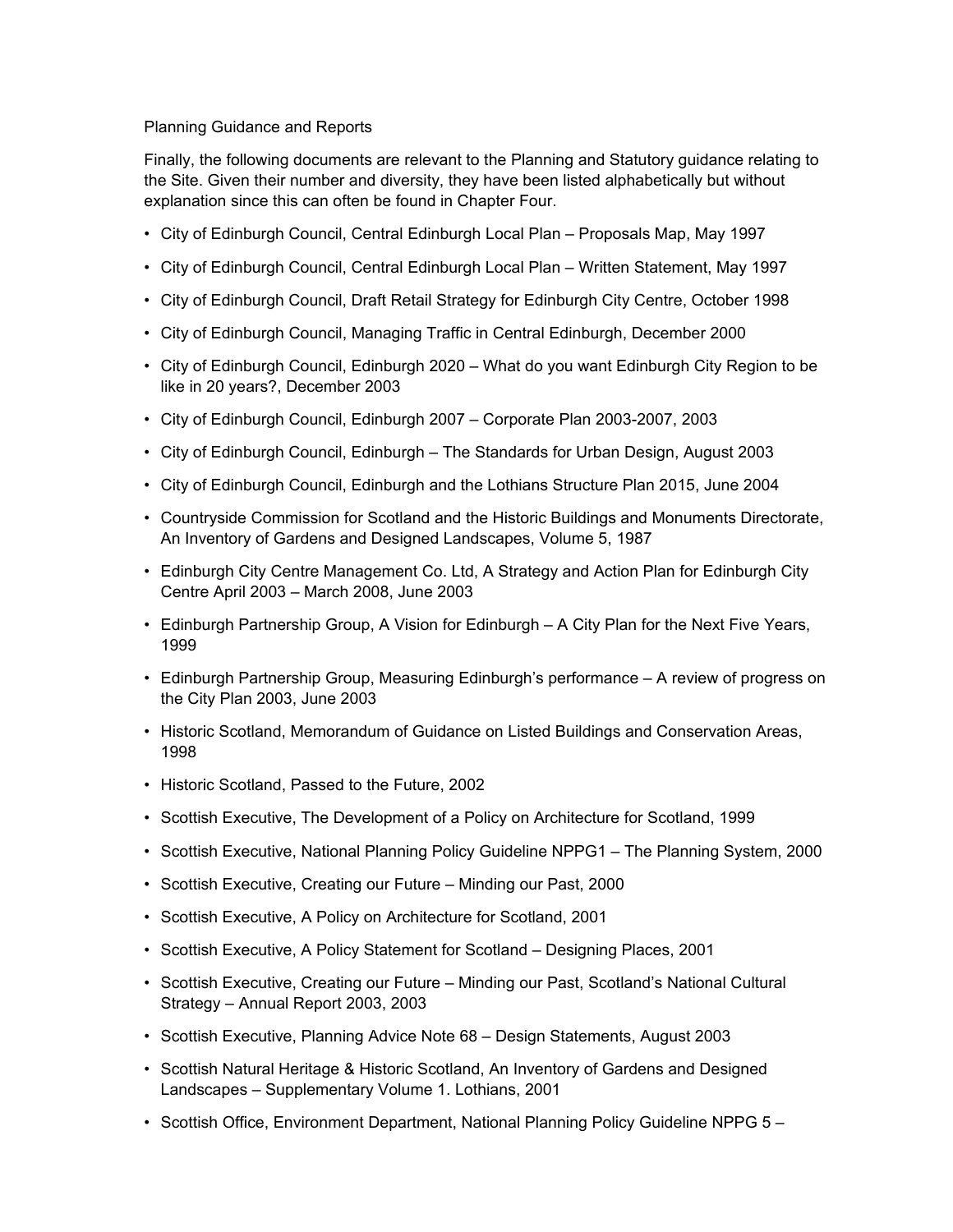Archaeology and Planning, January 1994

- Scottish Office, Development Department, National Planning Policy Guideline NPPG 14 Natural Heritage, January 1999
- World Heritage Centre, Operational Guidelines for the Implementation of the World Heritage Convention, February 2005

APPENDIX VI

## Maps and Illustrations

- 1. THE WORLD HERITAGE SITE AND ITS CONSERVATION AREAS
- 2. TOPOGRAPHY OF THE SITE

APPENDIX VII

## Systematic Monitoring Indicators used for the Site

## Measuring Change – Indicators

The chart opposite details the issues currently addressed by Edinburgh World Heritage's annual monitoring reports and the indicators used to assess change.

| <b>Issue</b>                                                                                                                                                  | Indicator                                                                                                                                                                                                                        |
|---------------------------------------------------------------------------------------------------------------------------------------------------------------|----------------------------------------------------------------------------------------------------------------------------------------------------------------------------------------------------------------------------------|
| <b>CHARACTER AND TOWNSCAPE</b>                                                                                                                                |                                                                                                                                                                                                                                  |
| Protection of Site afforded by Conservation<br><b>Areas</b><br>Pressure for change within the Site<br>Effect of new construction<br>Protection of streetscape | • Area of the Site covered by Conservation<br>Areas<br>• Number of planning applications (per year)<br>• Urban design quality achieved by major<br>developments gaining planning approval.<br>• Retention of setted carriageways |